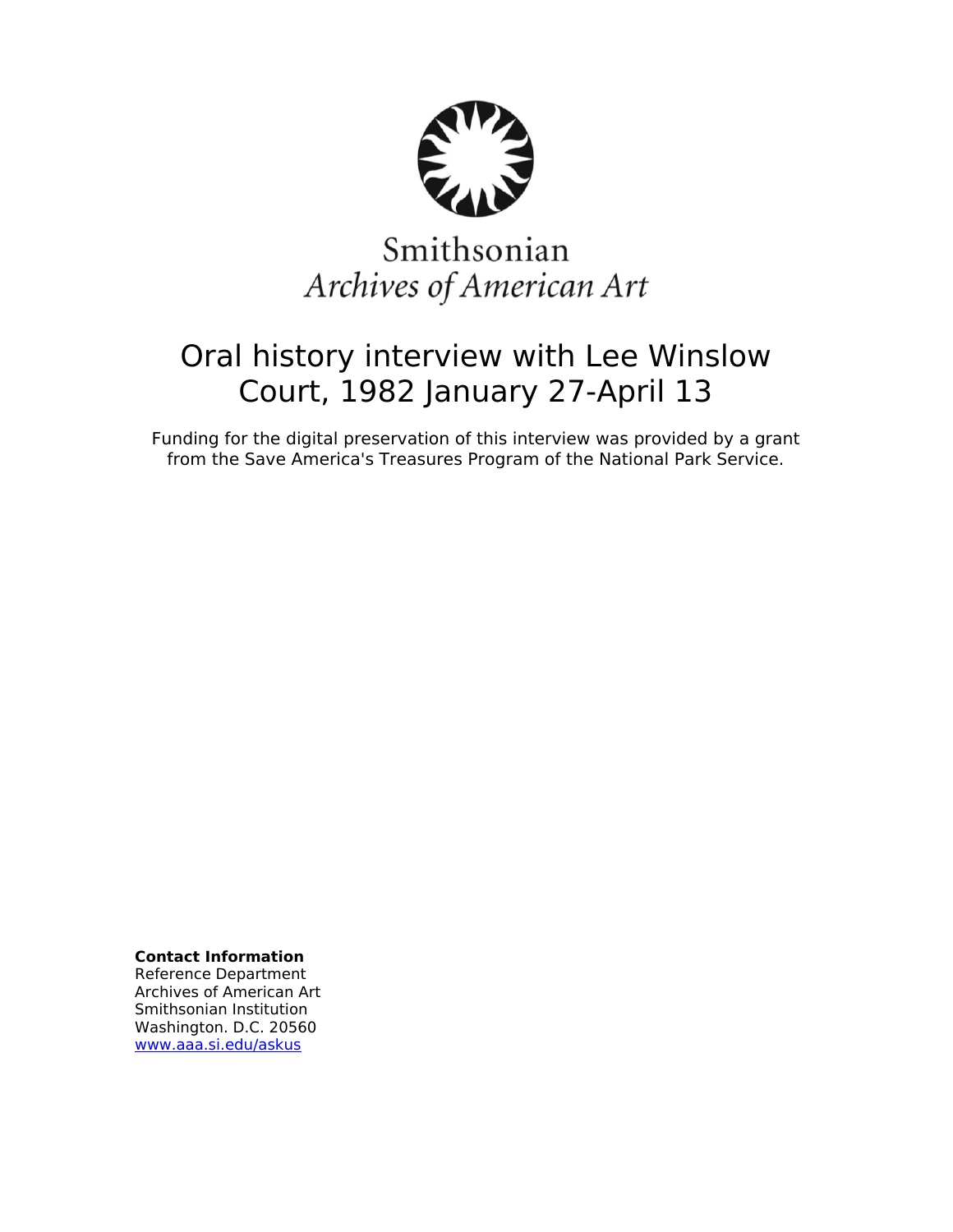# **Transcript**

# **Preface**

The following oral history transcript is the result of a recorded interview with Lee Winslow Court on January 27, 1982 & April 13, 1983. The interview took place in West Townshend, Vermont, and was conducted by Robert Brown for the Archives of American Art, Smithsonian Institution.

The Archives of American Art has reviewed the transcript and has made corrections and emendations. This transcript has been lightly edited for readability by the Archives of American Art. The reader should bear in mind that they are reading a transcript of spoken, rather than written, prose.

#### **Interview**

ROBERT BROWN: —Robert Brown, the interviewer, in West Townshend, Vermont, January 27, 1982. Well, perhaps you could talk a bit about your childhood, to begin with, and particularly think of things in childhood family influences, sisters or brothers—which may have influenced you to go into a career in art.

LEE WINSLOW COURT: Well, I think both my parents were very sympathetic and interested in my interest in art. I go back to, if it's possible to remember when you were four or five years old, going up to visit my grandmother in Chelmsford, Mass. I was quite content to go out in front of their place, where there was a large pine grove, and build little, imaginary villages out of pine—out of twigs that had fallen out of the trees. I could occupy myself all day long in doing things of that kind, and I would call—

[Audio Break.]

LEE WINSLOW COURT: Let me just think a minute. So there's no question about what—this was my artistic direction, showing, somewhat, even at that tender age. I recall, also, when I got to first grade in school, rather than writing anything or bothering to learn how to do your ABCs, my desire was to illustrate them. [00:01:59] I think it's—I look back on it now, and I think it's rather unfortunate that the teachers were swamped by this desire, and permitted me to draw things out instead of doing them the way the rest of the class does. I'm sure it was a handicap later on.

ROBERT BROWN: You mean instead of writing, let's say, or talking, explaining, you were allowed to make drawings to illustrate?

LEE WINSLOW COURT: Yeah. When it got to the point where you would write—or you would read something and then write a story of your own, I didn't bother to write it. I illustrated it. Well, of course, the teacher thought, ooh, this is unusual, and therefore, shall we say, I got away with it. They should not have permitted this. This has bothered me all along. I think it's one of the reasons that I have said, and still do, that when a person gets up to the point of going to art school, if that's their direction, I'm not so sure, but four years at MIT, before you go to art school, would be pretty good background, because you never know when you need that other information.

ROBERT BROWN: You mean technical information?

LEE WINSLOW COURT: Well, technical, but all the varied things that one would get, whether they went to MIT or to Hanover or where. I think a better general education, advanced general education, before you specialized in art, because there is quite a long time to—hopefully there is a long time to do that specializing.

ROBERT BROWN: Your early childhood was in Somerville? And then—

LEE WINSLOW COURT: Well, I don't remember—

ROBERT BROWN: —before you moved to Winchester.

LEE WINSLOW COURT: —Somerville. That was, that was—an infant, but I think probably it was shortly after that that we went to Winchester. For that part of my life that I remember, and up through high school, I lived in Winchester. [00:04:04]

ROBERT BROWN: What was Winchester like?

LEE WINSLOW COURT: It hasn't changed a great deal, with the exception that much of the farmland is now built up. I think it's still, it's still Winchester. There is still the east side, and there's the west side.

ROBERT BROWN: What did that mean? One was considered much better than the other?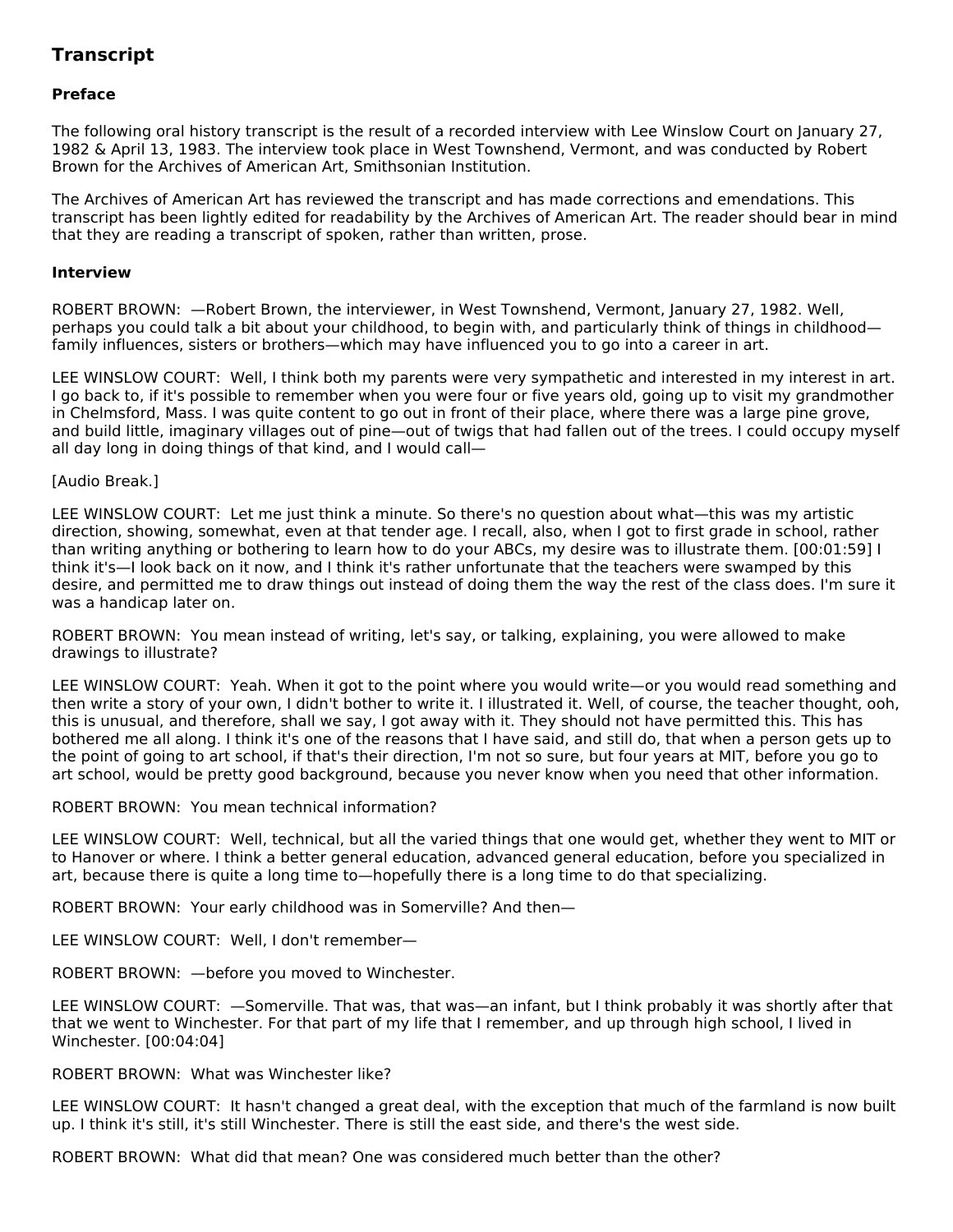LEE WINSLOW COURT: Oh, yes, of course. This was, of course, back in the days when there were only two types of people: the Irish Catholics and the dirty Protestants. You were either one or the other, and you were no good no matter which one you were. You know, the Protestants thought the Catholics were awful, and the Catholics thought that the Protestants were awful. And so you separated it with the railroad tracks that went through the center of town. This was imaginary more than actuality, but it was evident, with kids and school, that there was this feeling of a tug-of-war.

ROBERT BROWN: Were you generally quite happy there as a child, as a young man?

LEE WINSLOW COURT: Very, very happy.

ROBERT BROWN: There were several artists lived there in that near suburb of Boston.

LEE WINSLOW COURT: Yeah, H. Dudley Murphy.

ROBERT BROWN: Did you happen to get to know any of them as a child?

LEE WINSLOW COURT: Yes. When I was a youngster, H. Dudley Murphy's mother lived up the street from us, and I used to run errands for her, plus mow her lawn. Dudley Murphy, of course, came over often to see his mother, and when he learned of my interest in art, he invited me to sit between his legs and watch him paint, which I thought was quite an exciting thing. [00:06:00] And particularly to sit between his legs. I don't remember—I think he stood six-foot-seven or eight, and long-legged, and great, big hands. His hands were so big that he had to have cigars made for him so that they were in proper proportion to the size of his hand.

ROBERT BROWN: He really took a lot of care with appearances, did he?

LEE WINSLOW COURT: Yeah. He was just very, very nice to me. He was nice to me right through his life. I saw a good deal of him while I was at art school, after art school, and so on. He was something of a mentor.

ROBERT BROWN: Did you ever paint with him when you were—before you went to art school?

LEE WINSLOW COURT: I wouldn't say paint. I might have done some experimenting with him. When I would go up to his place and I'd have a question about something, and he would explain or demonstrate, and then I would go out and try my thing, and then get a critique from him, but this was pretty embryonic. But he was thoughtful. He didn't—I didn't get the brush-off, which so often happens. A very friendly fellow. If you want to just talk about him a little bit, when I got through—well, I guess it was just before I finished art school—he invited me to come over and manage a small picture show at the Boston Art Club, which he was very interested in, which I did. It was there that I sold my first small picture in Boston. It was quite a thrill, but on the other hand, a very humiliating experience, in that, one day, the gallery had a half a dozen Beacon Hill dowagers carrying their bronzes in one hand, and an umbrella in the other. [00:08:13] They were carefully walking around the gallery, when in came a chap tapping his cane on the floor, and he summoned me and wanted me to explain about every painting. There were some 350 of these little eight-by-ten sketches. Explain who painted them, who they were, how old they were, where they lived. This was something of a chore. As I did this, he would hesitate at a painting and make a note. Finally, after making the rounds of the gallery, he went over to the piano, and looked at this grand piano, and he put his cane up on it, and proceeded to look things over. Finally, he took the cane and he tapped the piano with it to summons me to his side. He said, "I'm interested in several of these paintings. Tell me again about number 10." Well, that happened to be me, and how do you talk about yourself? I've always felt this was the most difficult thing in the world to do. Well, I told him, trying to be the third person in it. Then he asked about two or three others. Finally, he made a decision. He bought my painting. When he was writing the check for it, he again summoned me to the piano, and he said, "Young man, I bought this, and I don't have any idea where I'm going to hang it." Then he said, "Ah, I know. I'll hang it in my bathroom, where I can sit and look at it." [00:10:02] Well, of course, the others didn't know that it was my painting, but I did, and if there had been a crack in the floor a sixteenth of an inch wide-I'd had slithered through it.

ROBERT BROWN: Sure.

LEE WINSLOW COURT: Well, I later learned that this chap was Henniker-Heaton, who was the director of the Worcester Museum.

ROBERT BROWN: Rather formidable character.

LEE WINSLOW COURT: Yes. And he was very colorful.

ROBERT BROWN: And it was through Murphy that you were given this job of managing the show?

LEE WINSLOW COURT: Yes.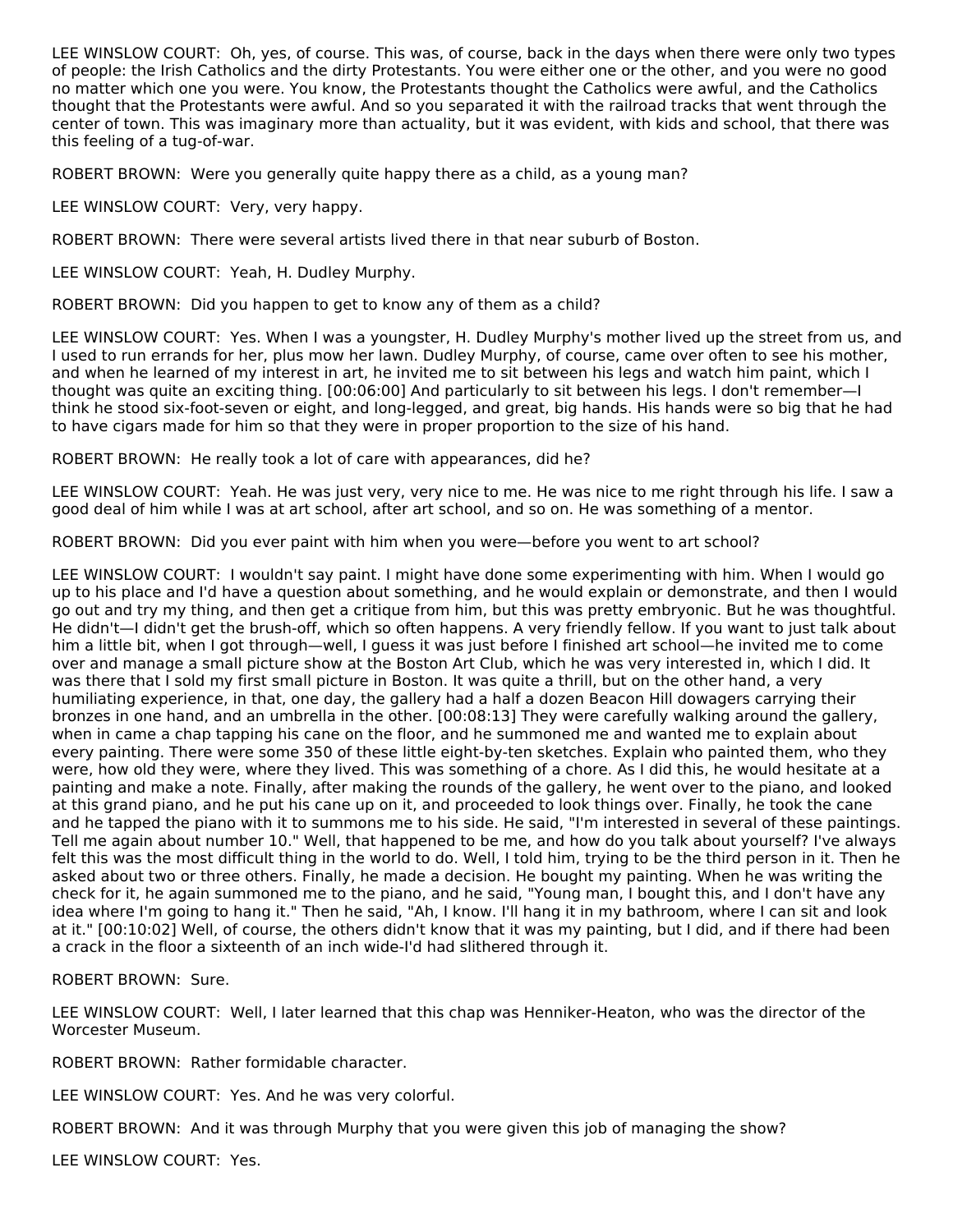ROBERT BROWN: Were you, in high school in Winchester, given much instruction in art? Was there very much offered?

LEE WINSLOW COURT: Uh, I don't—I'm—I don't have any memory of it. I'm sure there was an art teacher, but I was doing things on my own. While in high school, I was doing paintings. I think when I was a junior in high school, or somewhere along there, I had an exhibition of things that I had done in Winchester—I think it was principally in Winchester. Plus, my father had said to me, I think when I was a sophomore in high school, that if I would learn how to letter, that I would never need for pin money. And so, thinking that my dad was probably right, I did learn how to letter. By the time I was ready to go to art school, I had put away a goodly amount of money through doing signs for all the stores in town, and then I got to doing the signs for the movie theaters. Not in Winchester, because they wouldn't permit a movie theater in Winchester, but in Stoneham and in Arlington. [00:12:04] Then I had a sign business where I did signs for the buses. I noticed that they had signs in the trolley cars in Boston, in the subway trains, but you get into a bus and there wasn't anything, so I sold the bus company the idea that they ought to pay me to entertain their riders by doing these signs. Then I went out and convinced the pharmacists, and the hardware store, and the various people that they should have these signs done. As I recall, it cost 75 cents for a black-and-white, and \$1.50 for one in color. The bus company was paying me on my left hand, and the advertiser was paying me on the right hand, and this was a very lucrative lesson in the advertising business.

ROBERT BROWN: And this was all while you were still in high school?

LEE WINSLOW COURT: Yeah.

ROBERT BROWN: So you were a pretty enterprising youth. Quite confident.

LEE WINSLOW COURT: I tried to be. I tried to be. Of course, that—doing those things helped me when I went to art school. I wanted to go down and study, with Aldro T. Hibbard, summers in Rockport. I didn't—I wasn't able to stay around weekends and enjoy the fun, because I had these contracts with the movie theaters to come back and do these big posters, these big signs that they had over the entrances. I would come back on a Friday, and work Friday night and Saturday and Sunday, and then go back to Rockport on a Monday to be ready for Hibbard's class on Monday.

ROBERT BROWN: Why did you—when it came time to leave—to go to art school, you were certain you wanted to go to art school? [00:14:04]

LEE WINSLOW COURT: Oh, no question about it.

ROBERT BROWN: And your parents agreed to that? They didn't—

LEE WINSLOW COURT: Oh, no question—yes.

ROBERT BROWN: Was your father a businessman? Was he interested in—

LEE WINSLOW COURT: My father was a writer. He—interestingly, when he was younger, he studied with—hmm. Um, my father, when he was a young man, studied with Vesper George, and—

ROBERT BROWN: Studied—

LEE WINSLOW COURT: And I think that that was-

ROBERT BROWN: —design?

LEE WINSLOW COURT: Yes, and I think that was up in Lowell. Uh, I'm quite sure it was up in Lowell. Then, of course, when I went to art school, I had Vesper George. My father did quite a little drawing. I think, somewhere, I've got little books of notes that he—cartoons, drawings, illustrations, various notes that he made. And he was quite good, but he was—his interest was more in the theater than it was in the arts, as it was with me.

ROBERT BROWN: And so he made his living as a writer, chiefly?

LEE WINSLOW COURT: Not entirely as a writer. He was a writer and a promoter. For example, D.W. Griffith was —he was D.W. Griffith's public relations director, as he was with a lot of the early, big companies. He—Lee and J.J. Shubert thought very highly of him, and he managed a lot of their productions.

ROBERT BROWN: Was he on the road quite a bit, or was—

LEE WINSLOW COURT: Yes. Quite a lot.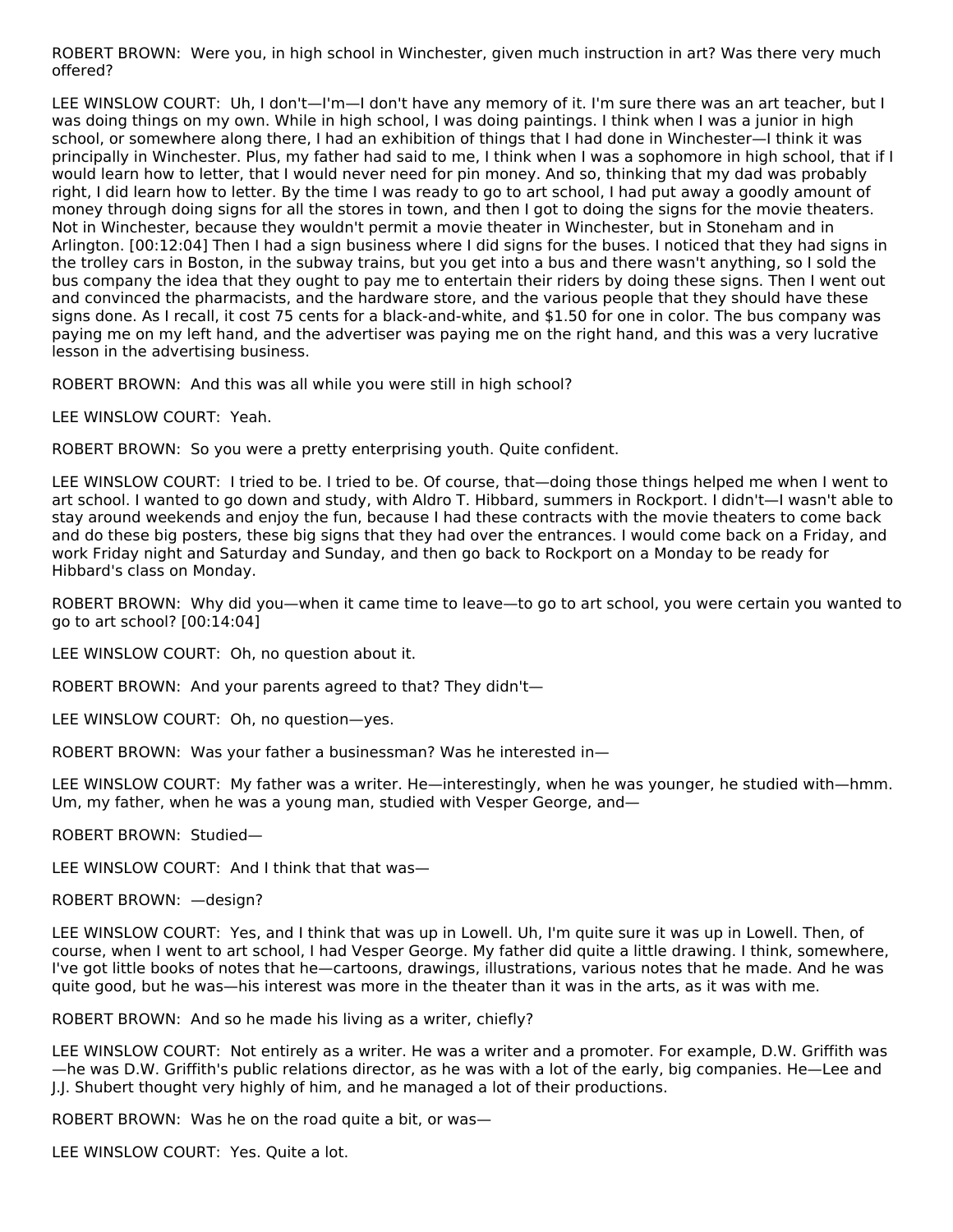ROBERT BROWN: So you were mainly with your mother?

LEE WINSLOW COURT: Yes.

ROBERT BROWN: Was your mother quite sympathetic to your art interests?

LEE WINSLOW COURT: Yes. [00:16:02]

ROBERT BROWN: Was she also involved somehow in the arts?

LEE WINSLOW COURT: No, mother—no. She was, I guess, at that point, the time that I remember, she was interested in her family of six kids. But she was very sympathetic to my desires. I'm sure she was helpful, as helpful as she could be in it, and in counseling me, and giving me direction. Reminding me that you're judged by the company you keep, and such things as that. That looks are only skin-deep.

ROBERT BROWN: Was she the primary teacher of ethics, would you say?

LEE WINSLOW COURT: Indeed she was. Well, because she was there 100 percent of the time. An interesting aside on this. My grandfather, Charles Nichols, who lived in Chelmsford—when my father decided that he wanted to marry my mother, and he asked Grandpa Nichols for her hand, apparently Grandpa Nichols said, "Yes, if you will write the genealogy of the Nichols family." Now, that's a new one. You never heard anybody say that. So my father did the research, and did the entire history, back pre-Mayflower, on the family. [00:18:04] When that was completed, he then could have the hand [laughs] of Charlie Nichols's daughter.

ROBERT BROWN: Was Nichols something of a genealogist, or an antiquarian?

LEE WINSLOW COURT: No. No, it was just—it was a very fine lineage. Is that what you'd call it? This sort of thing has never interested me a great deal, but—

# ROBERT BROWN: —but it did him.

LEE WINSLOW COURT: But it did him. However, I learned this summer of something that I had never heard before. There was a young lady that was curator of the little museum on Monhegan Island who came up to the house, and she said, "I noticed that your middle name is Winslow. Do you know where the Winslow came from?" I said, "Yes, Governor Edward Winslow." She went to pieces over this. I couldn't understand why. Then she went on to tell me what a wonderful individual Governor Edward Winslow was, much of which I had not heard. It was in the genealogy, but I don't sit and read that thing very often. I may have read it once or twice. Well, she got so enthused about this that she then sent me a couple of books on the Winslows, and I began to think that I was far more important than I actually was after reading what Governor Edward Winslow and his brothers went through as early settlers here. So it takes all types, doesn't it?

ROBERT BROWN: [Laughs.] At the time, you were—why did you decide to go to the Massachusetts Normal Art School, as it was then called? The state art college.

LEE WINSLOW COURT: Well, that was pretty clear-cut. The best instructors, in the opinion of everyone that I talked with, were at Mass Art. [00:20:06]

ROBERT BROWN: Oh, really? Not the Museum School—

LEE WINSLOW COURT: Well, there was—no.

ROBERT BROWN: The Museum School had Tarbell at that time.

LEE WINSLOW COURT: Yeah, but that was—but—

ROBERT BROWN: Hale.

LEE WINSLOW COURT: Yeah, but they-I don't know why the difference. Yes, those that were at the Museum School were great, but you had Cyrus Dallin, if you were interested in sculpture. You had Wilbur Dean Hamilton. You had, um—you had a great number of very fine teachers at the Massachusetts School of Art. Ernest Lee Major. Probably there wasn't—there wasn't a better teacher than Major.

ROBERT BROWN: He taught painting, did he?

LEE WINSLOW COURT: Yes.

ROBERT BROWN: You went there with the idea of becoming a freelance artist?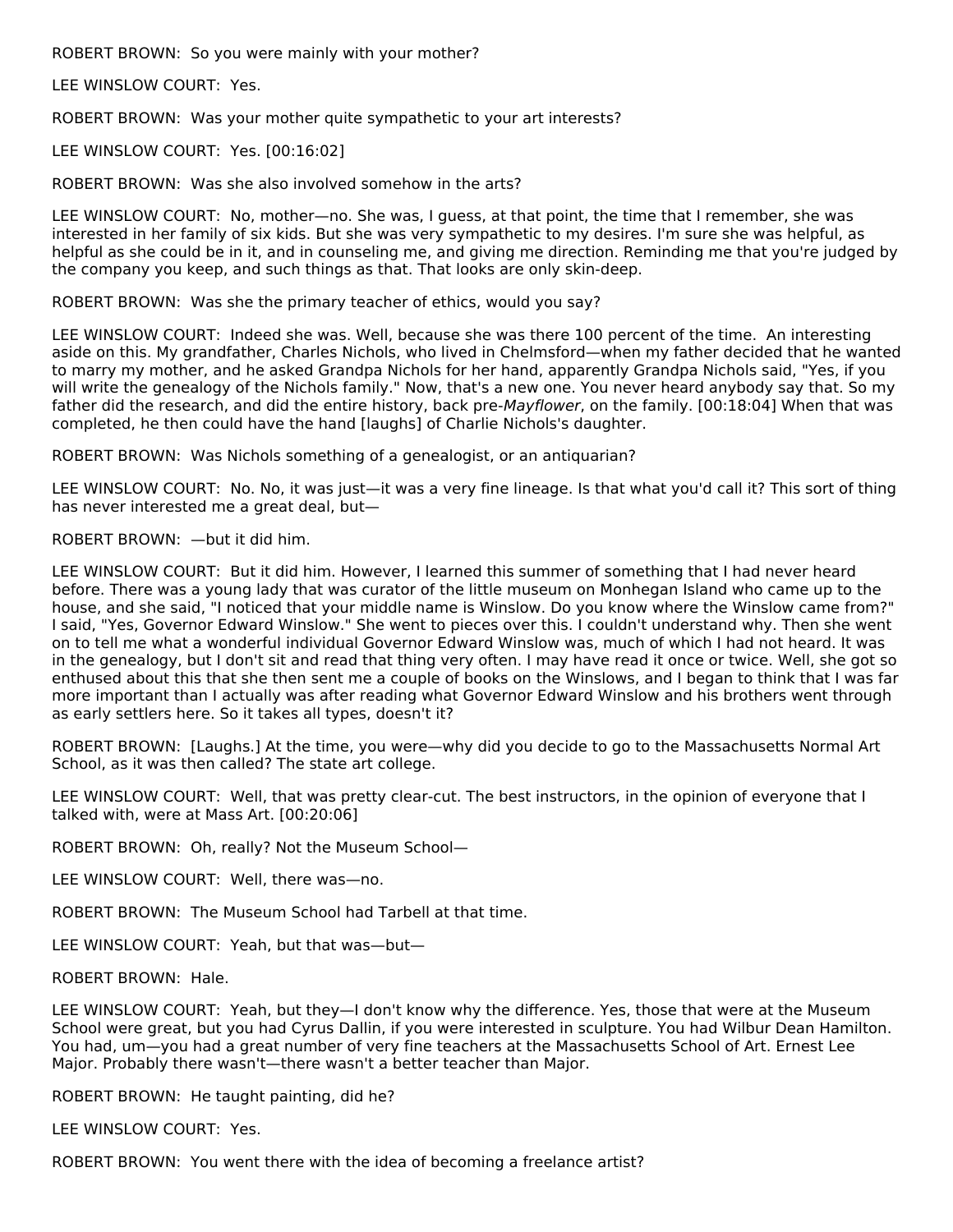LEE WINSLOW COURT: No, I went there with the idea of becoming a landscape painter. That is what I wanted, and I knew that in the beginning.

ROBERT BROWN: But on your own, to be a freelance painter?

LEE WINSLOW COURT: Yes. At the time, while I was there—I guess probably it was in my senior year—I was trying to figure out how I could put enough money together to get to Brittany. I figured if I could get to Brittany and paint for one year in Brittany, that when I came back, that, unquestionably—this is a youth talking—that I would come back as the greatest landscape painter in America. Well, thank God I didn't get to Brittany right away. It took many years before I got to Brittany. I would have been terribly deflated, because I'd have come back, and I would have been way down the string. [Laughs.] I still had quite a number of years to go to be any good at all. [00:22:03]

ROBERT BROWN: Who would have given you this idea that you should go to Brittany?

LEE WINSLOW COURT: My own—well, I haven't—

ROBERT BROWN: Ernest Lee Major had had some training in France, I believe.

LEE WINSLOW COURT: I suppose that, somewhere among your instructors, that this egg was laid. I just don't remember.

ROBERT BROWN: How did they begin at the Normal Art School? Did you have a fairly set, fixed curriculum?

LEE WINSLOW COURT: Yes.

ROBERT BROWN: You began in the freshman year with what?

LEE WINSLOW COURT: Yes, with everything, including English and mathematics. It was very general, everything that you had. As I recall, they didn't believe in specializing until you were up to your junior year. Whether it was Ms. Hathaway on color, or custom design, you had to take all of those things. Then, after your having a taste of it and trying your hand in it, you would find that you would rather be a portrait painter, or a landscape painter, or a muralist, or whatever. I think, theoretically, that that was—having at least two years of general art education, and the last two years specializing, I still feel that that was the right thing to do. I often wonder—I think there was one thing that art school, from my point of view, missed. When you got through art school, you didn't have any more idea what made a dollar but [ph] nothing at all. I suspect that this is still a problem in art schools. [00:24:00] I think, before the kids are let out, that they ought to have some idea how they put a value on their time or their effort, instead of being thrown out into the wild and woolly world, with no idea at all. Now, I had no idea, when I got through art school, that I would be involved with Filene's, for example. I had—of course, I went there just to get that \$300 that I needed to get to Brittany, but I found that they don't pay you \$300 a week. They only paid \$21 a week. By the time you got through with car fares and lunches, you didn't have much left.

ROBERT BROWN: Well, this was some years after you were out of art school, wasn't it?

LEE WINSLOW COURT: Immediately after.

ROBERT BROWN: Oh, it was?

LEE WINSLOW COURT: Yes.

ROBERT BROWN: But you're saying that they gave you no idea of how you could apply your art training into making a living?

LEE WINSLOW COURT: Who, Filene's?

ROBERT BROWN: No, the art school.

LEE WINSLOW COURT: Oh, oh. Oh, the art school?

ROBERT BROWN: As you were saying earlier.

LEE WINSLOW COURT: No, no. No, they didn't.

ROBERT BROWN: Perhaps, for a moment, I could ask you a bit to characterize your various teachers. What about Ernest Lee Major? What was he like as a person, or did you get to know him a bit?

LEE WINSLOW COURT: Yes, I did. He was a very domineering fellow, in that, for example, I remember an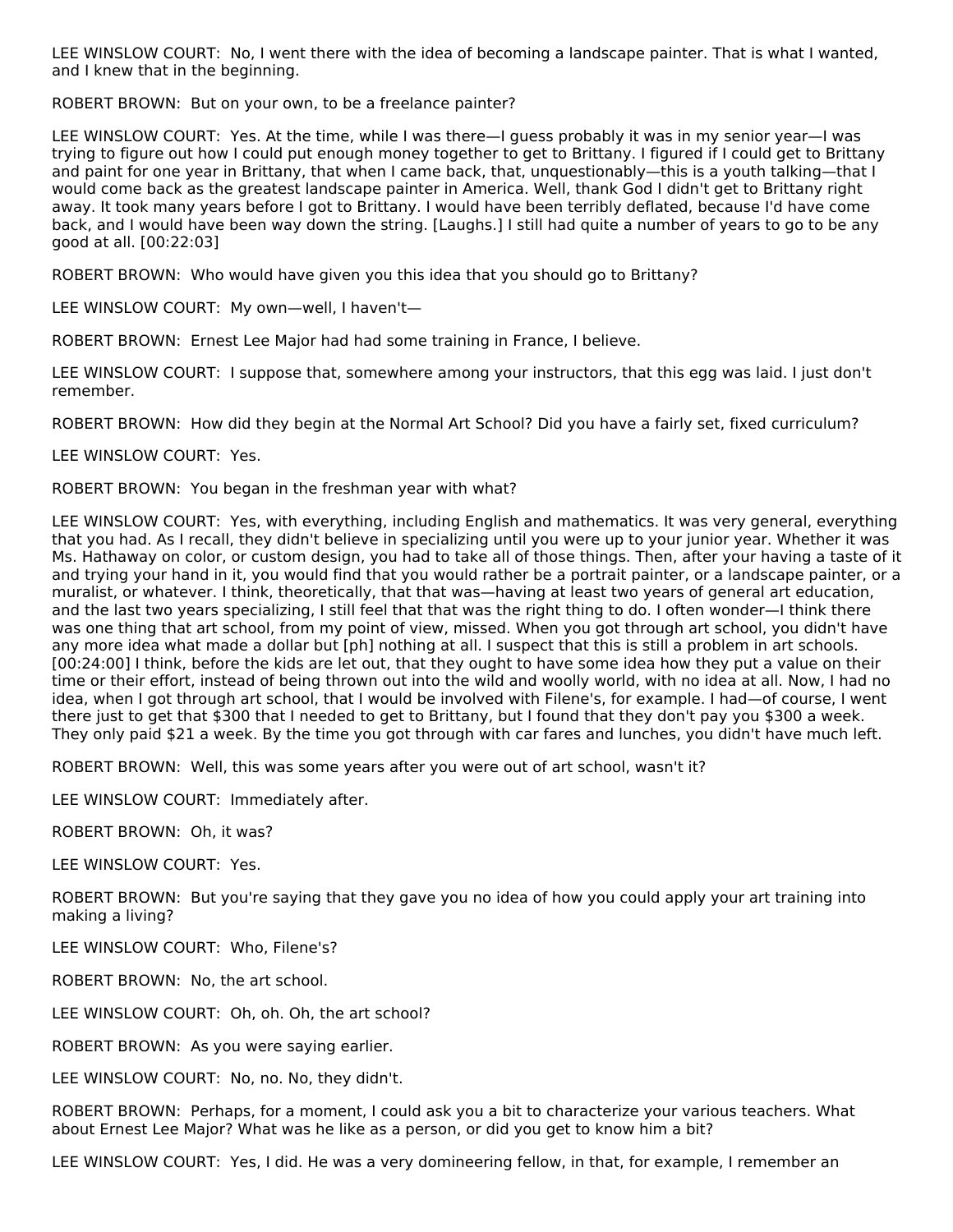exhibition at the Boston Public Library—an illustrator whose name I don't recall, but he was a crackerjack. He was top illustrator. Of course, at that time, 1924, [192]5, the top people were illustrators, as N.C. Wyeth, for example, who—a lot of them, you don't hear much about now, because they're not—and they're not publicized. [00:26:01] But Major warned his class that if any one of us was seen going into this dirty, nasty illustrator's show at the Guild, he would throw us out of his class.

ROBERT BROWN: It was at the Guild in Boston?

LEE WINSLOW COURT: I mean, at the library.

ROBERT BROWN: Why did he call him a dirty, nasty illustrator?

LEE WINSLOW COURT: Well, he didn't, but this was the—

ROBERT BROWN: —implication?

LEE WINSLOW COURT: —implication, that illustrators were—

ROBERT BROWN: Well, they'd sold out.

LEE WINSLOW COURT: You shouldn't associate with—yes. When you were studying with him, you were studying fine art, and he did not consider an illustrator a fine artist. I think there are many illustrators that are as good as any—

ROBERT BROWN: But Major didn't. Major felt—

LEE WINSLOW COURT: Oh, no, not at all.

ROBERT BROWN: And he wanted you people to remain pure as well?

LEE WINSLOW COURT: Yeah, and this was a part of his teaching to—he wanted you to think and act and do as he believed was the right way to go to be a good painter. An aside on this, I recall his calling the roll one day, which he did at first to get acquainted with the students. He came to my name, and he said, "Court, Lee Winslow. Hmm. Kind of a pretty name. Where did you get that name, Lee Winslow Court?" I said, "Sir, I was named after Ernest Lee," and he, quick as a wink, was right back and said, "Yes, and a hell of a long time afterward." He had a good sense of humor, but he was—I remember he used to make the girls take their high heels off and paint in their stocking feet, because he thought that was bad influence for them, to be standing in high heels and painting. [00:28:07] Well, this is the way he was, and—

ROBERT BROWN: He thought they should be more down-to-earth?

LEE WINSLOW COURT: That's right, right down-to-earth—

ROBERT BROWN: Not bring in their—

LEE WINSLOW COURT: —all the way.

ROBERT BROWN: —fashions.

LEE WINSLOW COURT: That's right. He believed that you started working from the plaster cast, and doing the simple things, and doing the simple forms, and doing them until you could do them as well as possible, and then you advance. No monkey doodle business with—

ROBERT BROWN: So you began very—

LEE WINSLOW COURT: —Major.

ROBERT BROWN: —deliberately, with the drawing, and then only gradually painting?

LEE WINSLOW COURT: Yeah.

ROBERT BROWN: Did you take to these things pretty easily? You had quite a lot of facility, I suppose.

LEE WINSLOW COURT: Yes. Well, I enjoyed it, and I think that's 90 percent of it. If you have, if you have the direction of a master, one who has gone through all the elemental processes and can keep you from getting sidetracked, I think it's a good idea to take advantage of that knowledge and thinking.

ROBERT BROWN: He was your principal teacher, was he?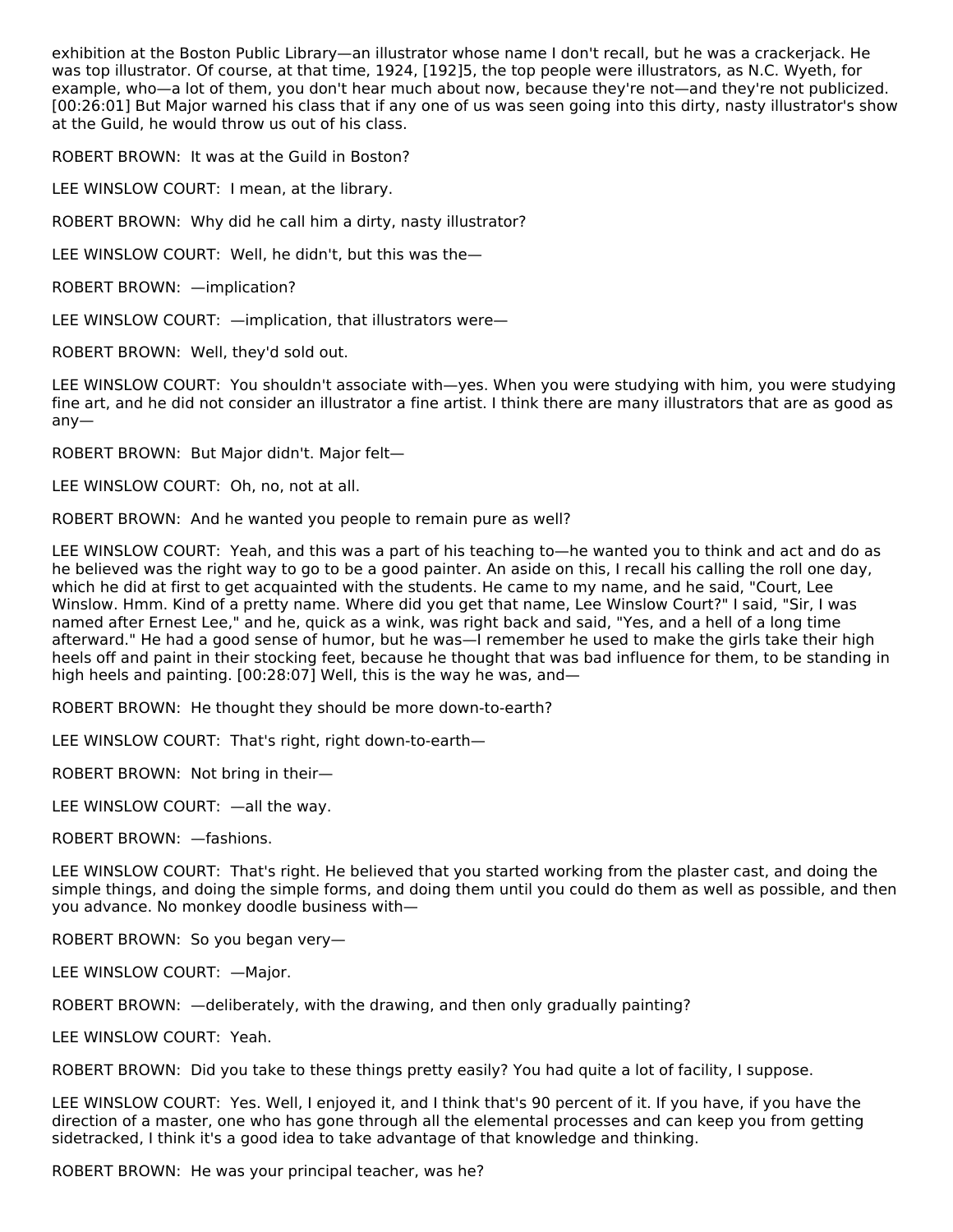LEE WINSLOW COURT: No, he was one of several. I think Cyrus Dallin was—I had great respect and admiration for Cyrus Dallin, although I didn't have him for very long.

ROBERT BROWN: What did he teach you?

LEE WINSLOW COURT: Sculpture.

ROBERT BROWN: Would you begin by modeling in clay?

LEE WINSLOW COURT: Yes.

ROBERT BROWN: On armatures?

LEE WINSLOW COURT: That's right. Well, you started with the most elemental forms, in learning how to make forms three-dimensionally, as against painting them. [00:30:00] Then there was a portrait painter—yeah. DeCamp was a teacher. I didn't have him very long, but I was to have more time with DeCamp the following year, and of course cancer took him. Out of respect for the great admiration I had for his ability, I did a book in appreciation to Joseph Rodefer DeCamp.

ROBERT BROWN: Did you? This was published?

LEE WINSLOW COURT: Yes. I think there was one incident in this that it might be of interest. I found that the last portrait that he painted was of the president, whose name I don't remember now, of the insurance company in Worcester, the—well, it may come to me. So I, a kid from art school, still wet behind the ears, took the bull by the horns, and I went up to the—went up to Worcester, to the insurance company, and I went into the office, and I told the receptionist that I wanted to see whatever the chap's name was who was president. She said, "What do you want to see him about?" Well, there wasn't any point in explaining it to her, because I wanted—shall we say, I wanted to interview him, since he was the last one that DeCamp painted. There was some bantering back and forth, and I could hear him, down at the end of a hall, answering her on the telephone. [00:32:05] And so while they were talking, I walked down the hall, and brave as a peacock, walked into his office. He grumbled at me, "What do you want?" I identified myself and told him why I was there, and of course, to my right was this lifesized portrait. He was barking like a wild dog at me. I looked at the picture, and looked back at him, and said, "It's just like the nature [ph]," and that kind of quieted him down. He then went on, and we had a very friendly, very homey conversation. By the time I left, he had volunteered to pay for the cuts of some of the reproductions, he volunteered to make a contribution to the printing of the book, and as well, he told me much of the detail of DeCamp's painting of the portrait. He was in great pain. Apparently he had cancer in his midriff, and he would mix paint and then be gripped by pain, unable to get his hand up to put that paint on, and he'd have to wait until that go away, and then onto the canvas with it. This chap said it was really a torturous thing to think that he had the intestinal fortitude to see this thing through when he was in such terrible discomfort. [00:34:00]

ROBERT BROWN: Now, was your book your own idea, or was someone else—

LEE WINSLOW COURT: Yes.

ROBERT BROWN: —helping you?

LEE WINSLOW COURT: It was one of those emotional things that, you know, I felt so strongly about the man, and wanted so badly to have the advantage of his instruction, that—

ROBERT BROWN: And you'd only had a bit—only been able before he died—

LEE WINSLOW COURT: Yeah.

ROBERT BROWN: You greatly admired him—

LEE WINSLOW COURT: It seemed to me a justifiable thing to do, in respect for who and what he was.

ROBERT BROWN: What was he like as a teacher? Do you recall?

LEE WINSLOW COURT: Oh, I guess probably you'd say he was much like the Tarbell and the rest of the group at the Museum School. He was of that era. I think he was—

ROBERT BROWN: Do you remember what he was like as a teacher, though?

LEE WINSLOW COURT: Well, how do you explain it?

ROBERT BROWN: Well, was he forceful? Did he stand back and let you people go ahead? Did he demonstrate a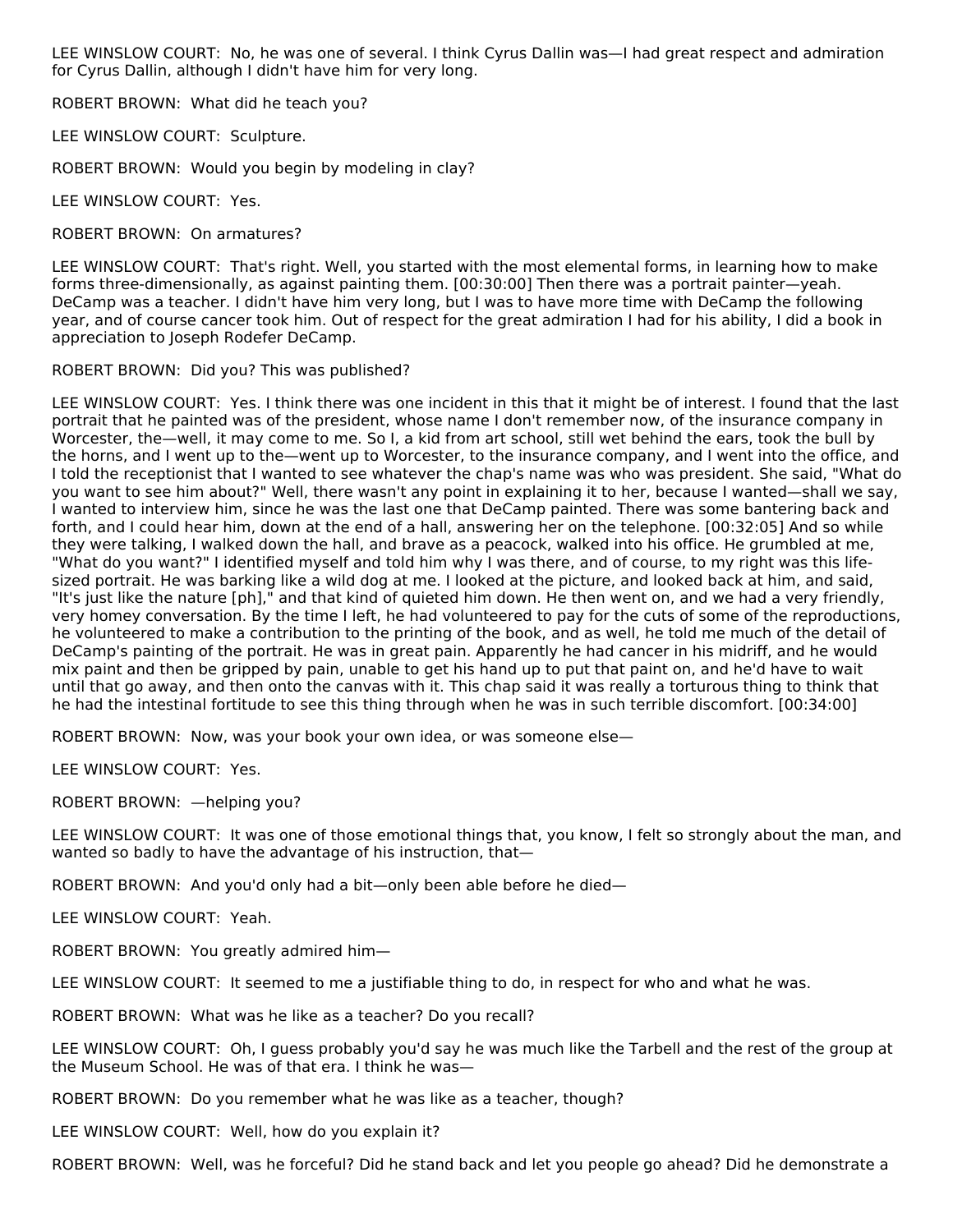#### great deal?

LEE WINSLOW COURT: I think all the best teachers that I've ever had, I don't think that they were forceful. I think that they made you think by asking you questions, and they would answer questions which—or demonstrate to the minimum. I don't think any of them believed in this fad that's been going around the last 15, 20 years of going out and doing demonstrations for people, which is, in my opinion, saying, art is magic. To hell it is. There's nothing magic about it. It's a lot of hard work. I think most of these teachers that I felt strongly about were—and that's most of them—they had a very soft approach to things. [00:36:03] They—what made a good teacher, I believe, was the fact that they made you think. They didn't do the thinking for you. They raised the questions, and let you sweat out the answers. Incidentally, if you've—have you ever read The Appeal to the Art Spirit, Robert Henri?

ROBERT BROWN: Mm-hmm [affirmative].

LEE WINSLOW COURT: I think there was a great teacher. I never had him, but I knew people that did. But if you read The Appeal to the Art Spirit, I think, I think that's a good example of what I consider a good teacher. Henri would have a class on color, and he would lecture for two or three hours on color, and he would spend a whole week making copious notes on what he was going to discuss with you. Now, there are certain things that he would tell you that you might be very slow at finding, but much of what he said—again, referring to his book—is reminding you of things. Reminding you, and reminding you, and reminding you, and there can't be too much of it. I think most of the teachers that I had were that kind of person.

ROBERT BROWN: They would underline things, but then you really only came to realization as you began carrying it out yourself?

LEE WINSLOW COURT: That's right. That's right.

ROBERT BROWN: Hmm. Did the same apply, say, to a Richard Andrews? Did you have some work with him? He was the mural teacher.

LEE WINSLOW COURT: Yeah. I had less with Richard Andrews. We all called him Dickey Andrews, and he just he was a peach of a fellow. He and Wilbur Dean Hamilton were two men that, yes, I had some time with them, but not a great deal of it. [00:38:08]

ROBERT BROWN: What did Hamilton do—what kind of thing did he teach at the school?

LEE WINSLOW COURT: He taught painting. I don't recall whether it was advanced painting. I think it must have been.

ROBERT BROWN: Well, you had, at the Normal Art School then, two very general years, including some academic courses, English, math, and then only two concentrated years. That really wasn't nearly as long a training as, say, you would get at the Boston Museum School, where I think they went—

LEE WINSLOW COURT: Yeah, but I think—

ROBERT BROWN: —six years, didn't they, of fairly concentrated—

LEE WINSLOW COURT: Yeah, but this is where I say—as I look back on it now, again I say, I would go four years to BU or MIT, and then do the specialization. I don't think six years is a bit too much. Of course, in the four years that I had at Normal Art School, don't forget that I had four years' summer training with Aldro Hibbard, and also association with many of his contemporaries.

ROBERT BROWN: So when you add that in, then you did, in fact, get pretty extensive training over those four years?

LEE WINSLOW COURT: I'm still trying to find out.

ROBERT BROWN: But if you hadn't, you would have had—it would have been fairly slight compared, say, with the time people spent at the Museum School, or at the Pennsylvania Academy?

LEE WINSLOW COURT: My feeling, as I have talked with kids that are going to art school today, I think—I have a feeling that they go and they want to learn how to do A, B, or C. [00:40:00] They learn to do that, and that pleases them. They figure they've got their money's worth. It's all so temporary. They have not had a sufficient background. When I got through with my training at art school, I went to work for Filene's a year after I had been there. I found myself using my sculpture. I was doing murals. Just think of it. I was doing murals that were 75 feet long—no, two times 75—150 feet long, 8 feet high. They paid for the paint, and they paid for the brushes, and paid me, too. Just think of it.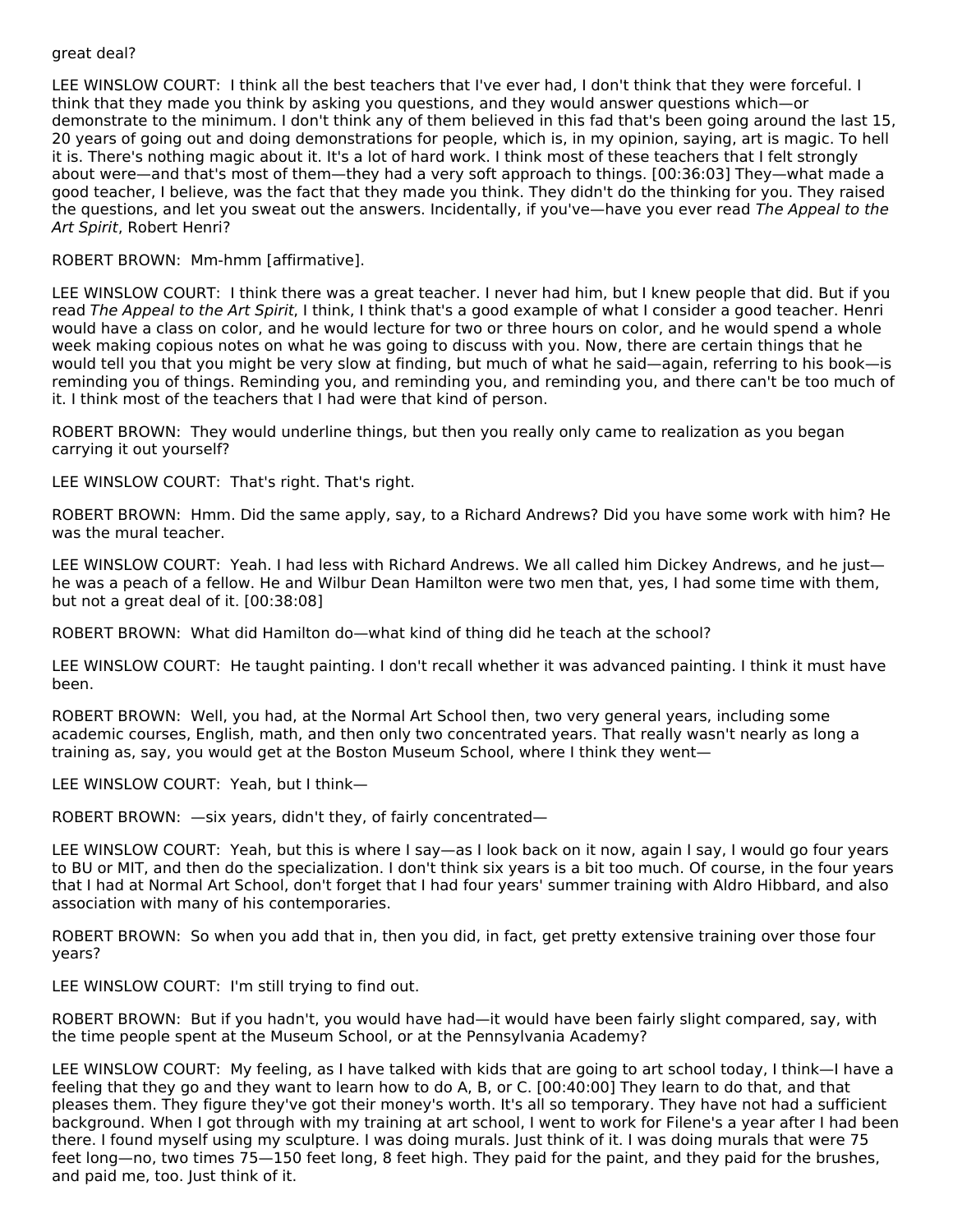ROBERT BROWN: Well, we'll get into all that. So you believe this general grounding in all aspects—

LEE WINSLOW COURT: Oh, invaluable. Invaluable.

ROBERT BROWN: Then your summers—your first summer after your freshman year, did you determine you wanted to go on studying that summer? How did that come about that you began—you went to Hibbard that very first summer?

LEE WINSLOW COURT: Yes.

ROBERT BROWN: Had you known of him earlier, or how did you happen to learn of him?

LEE WINSLOW COURT: While I was—I guess probably it was junior year in art school—a group of us—Ralph Scott, Jim Fitzgerald, and two or three others—used to go out to Hibbard's place in Belmont. He had a studio on Belmont Hill, which I was there a couple years ago, and it's all built up. You wouldn't know [laughs] I wouldn't have any idea of where his place was. I could guess, but I might be wrong. Well, we used to go out there and paint, and we would go out there and have jam sessions where we would go out and discuss problems with painting [00:42:05] Then, at the end of the year, we probably had a jug of wine and celebrated the good times and the things that we had learned, and so on.

ROBERT BROWN: He was very welcoming to you students?

LEE WINSLOW COURT: Yes. He enjoyed young people. But at this point, the time we were using his studio, I think he—it was about this time that he had started coming to Vermont, so he was not using the studio in the wintertime. We, of course, were only there for Saturday or Sunday, something like that. It wasn't for any great length of time. But I knew of him, and there were—and of course, we met him. Apparently some of the others had known him previously. But I felt, again, by association, that the man had a lot to offer to me, and I needed a lot of what he knew, and therefore I wanted to go to his summer school, which I did.

ROBERT BROWN: What do you suppose it was in his work that appealed to you?

LEE WINSLOW COURT: That's a little bit difficult to answer. The early part of it, I think, probably, was his method of teaching, which was not unlike Major's. I think, even up to the point just before Hib died, that he was singing the praises of Ernest Lee Major as one of the great teachers. [00:44:00] I think he felt equally strong about Wilbur Dean Hamilton and so on.

ROBERT BROWN: So he taught similarly, but—

LEE WINSLOW COURT: Yeah.

ROBERT BROWN: —Hibbard had a bigger reputation as a rising young painter, didn't he?

LEE WINSLOW COURT: Well, yes, but he was a painter. Many of the people—Ernest Major painted, but I wouldn't give you two cents for anything that he painted. He was a great teacher.

[END OF TRACK AAA\_court82\_3218\_r.]

ROBERT BROWN: —so part of the thing was that Hibbard was, obviously, much exhibited then, and very admired as an artist, right?

LEE WINSLOW COURT: Yeah. Well, he had—he was a very serious, a very dedicated guy, who thought nothing of walking from West Roxbury to the museum to go to classes.

ROBERT BROWN: When he was a young man, he'd done that?

LEE WINSLOW COURT: Yeah. He did things the hard way, and knew what it was to struggle. I think too many people today have it too easy, and don't have to think about it, but he didn't half the car fare to do it. He had to walk to get there.

ROBERT BROWN: So you knew him a little bit before you went to him that first summer in Rockport?

LEE WINSLOW COURT: Oh, yes. I knew him a little. I think that's all that could be said. He used to visit with us, and we would have these jam sessions and discussions, and so on. I certainly, even at that point, didn't feel that you ought to take advantage of a friendship. If you wanted to learn something about painting, the thing to do would be to go to his classes, which I did.

ROBERT BROWN: How did you find Rockport to be? This would be about 1921 or so when you first went there?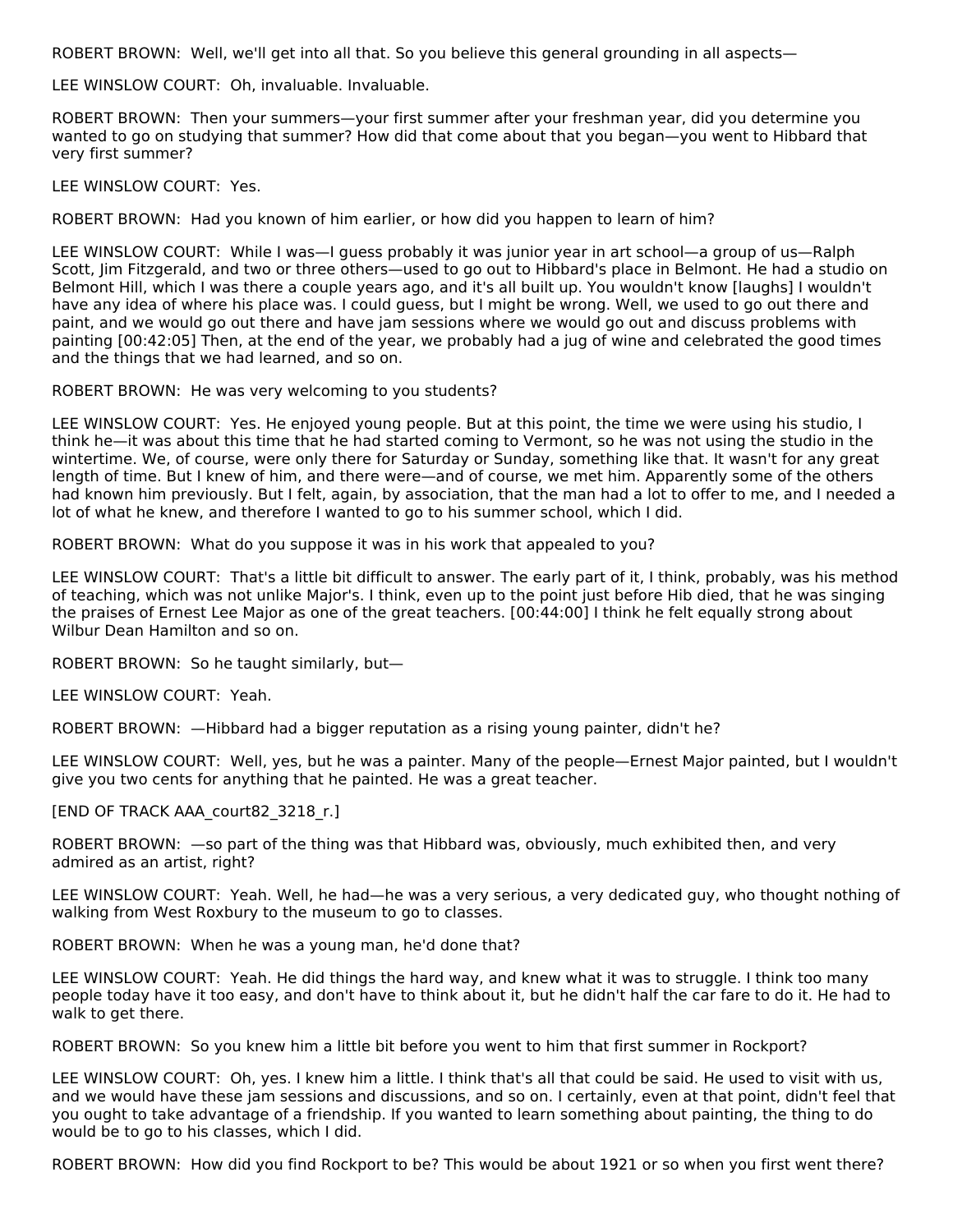LEE WINSLOW COURT: God, it was primitive. You know, Bearskin Neck was just what it says: Bearskin Neck. There were no shops. There were some fishermen's shacks and that sort of thing. It was—I think, physically, the place doesn't look a great deal different. The bank is in the same place, and the church is in the same place, and the swim beach is in the same place. [00:02:03] But they've added, have crammed in, just as many houses as they possibly can, so that there isn't a foot of land to walk on.

ROBERT BROWN: It was, to some degree, a summer colony, but nothing like it is now, right?

LEE WINSLOW COURT: Oh, nothing.

ROBERT BROWN: It was still a fishing place, and of course quarry and granite place? Things like that.

LEE WINSLOW COURT: That's right. It was, it was a quiet little hamlet, which, in my opinion, has been thoroughly spoiled. But this happens. When the jet-setters move in, that's it. I have had a feeling for some time that a lot of people think that success with their painting is with whom they associate. I mean, if I can say that I'm in the Rockport group, this suddenly makes me better than the—as though I was in the East Cupcake group. This may not be so, but in those early days—and I think Hibbard was one of the first ones. I know he always felt very obligated to Rockport, because Rockport made possible so much of not only his success, but his happiness. He was an enthusiast for baseball, and managed the baseball team there. He had a gallery there, and it probably was the first gallery. But shortly, there was the Harrison Cadys and the others that came in there, and then it was a thriving art community.

ROBERT BROWN: This continued—

LEE WINSLOW COURT: In 1925, it was—'26—I guess up until 1930, it was a thriving art community of people who were practicing artists. [00:04:13]

ROBERT BROWN: And you didn't have all the attendant hangers-on and shops and so forth?

LEE WINSLOW COURT: No.

ROBERT BROWN: Where did—would you board around the town, you students, when you came down for the summer?

LEE WINSLOW COURT: Yeah. I stayed in what's known—what was known—as Finn Alley. Finnish people lived up there. It was out beyond the—well, it's up near the quarry. [Laughs.] My gosh, when I think of the conditions under which we lived and cooked and survived, it's hard to believe that we made it, but we did. Loved every bit of it.

ROBERT BROWN: How many students would he have in a summer? Just fairly few of you?

LEE WINSLOW COURT: I would guess—I never counted them, but I don't—never been asked that question. I would guess that 30, 40, maybe.

ROBERT BROWN: Oh, really?

LEE WINSLOW COURT: Yeah.

ROBERT BROWN: How would he handle so many?

LEE WINSLOW COURT: Well, his method was to have a meeting at the studio and tell them where they were going to work today, and it was your job to get there. He then would appear, after you had had a little time to get started, and he would walk from student to student and ask them some questions. "Is it possible that the sky is as green as that, or as dark as that? [00:06:00] Have you thought much about the color of that water? It looks to me as though you've just got white down there." Asking questions which not made you feel foolish, but made you think, made you analyze. He had the facility of remembering—of course, this was in his bloodstream anyway, but he could remember what he had said when he made the rounds again and came back. If he queried a composition—"Don't you think you better—that you should think a little bit about that? Do you think that having that plunked in[in] like a needle is good? Perhaps you're seeing it as it is. Don't you think that it would be a good idea to"—it's hard to improve on nature, but sometimes, composition-wise, you can move a pile of rocks over, or you can have the wave breaking in a different position. All of this was to make you think.

ROBERT BROWN: Then after he had gone, you would—

LEE WINSLOW COURT: Well, then, after the morning session, you would then bring these things into the studio, and you'd have a critique on it. He didn't care whether it was your sketch or mine or who. These things were just put up, and he would walk around and discuss them, again, with a minimum of hurt, and a maximum of help.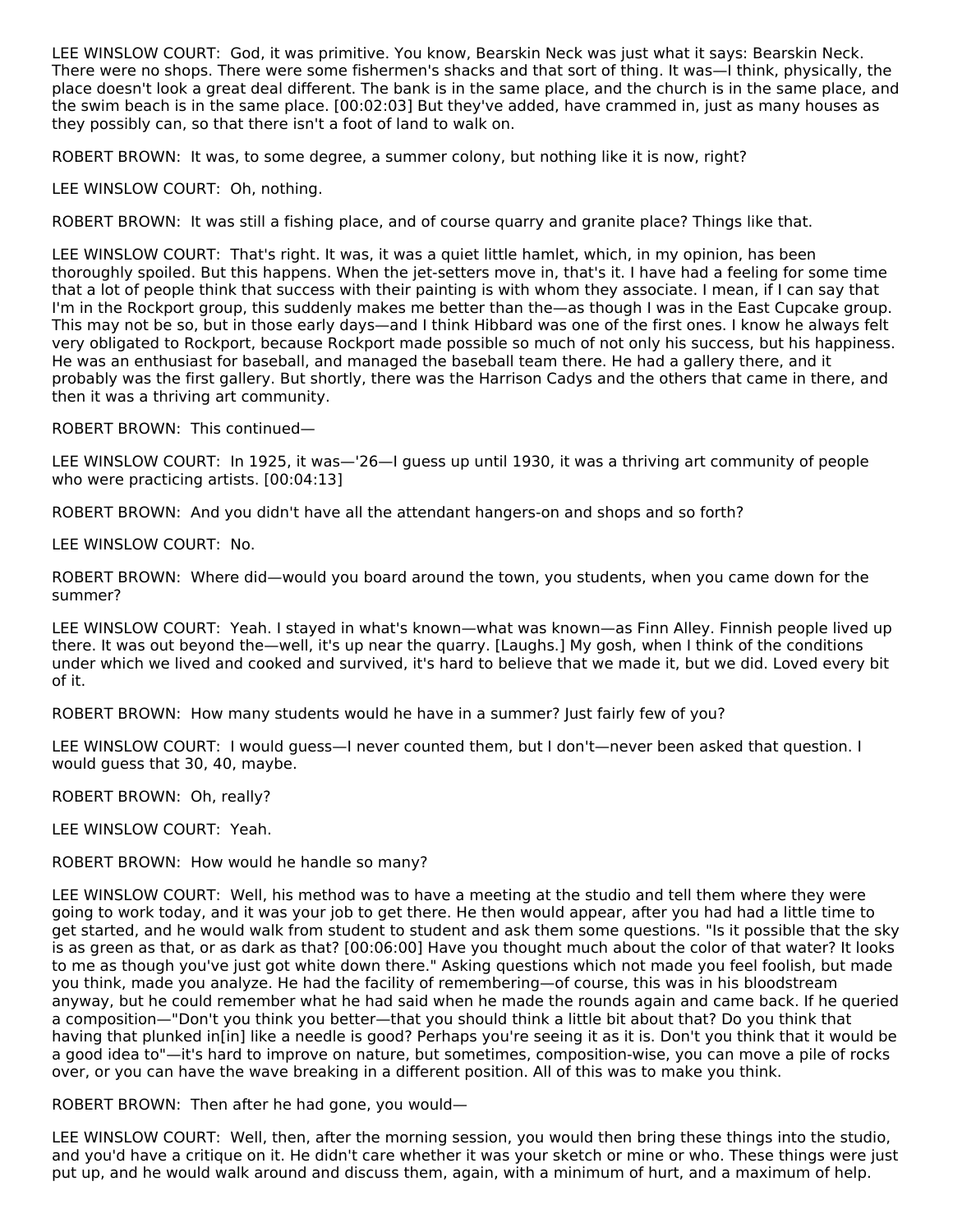Then you'd go through this process again the next day. [00:08:00] Then, at the end of the week, there would be a critique on the best things of the week. That is, you would bring in those things that you felt were your best efforts. One, two, or three of them. I don't recall whether there was a limit. You would discuss those.

ROBERT BROWN: He was always quite kindly, was he?

LEE WINSLOW COURT: Yes. I think—we used to have art critics that were—I'm trying to think of the chap's name.

ROBERT BROWN: You don't mean writers?

LEE WINSLOW COURT: Yeah. Fellow that was with the—Philpott, A.J. Philpott. What a wonderful man. He—I don't —I used to read every single critique of his. He would go to every exhibition, and he would chat about them. I can't recall his ever saying anything bad about anybody. The worst thing he ever said—of course, this may be just because it was me—he referred to my unbending wave. You know, he didn't say, "The goddamn thing hasn't any form to it. It doesn't do anything." [Laughs.] He just, just referred to an unbending wave. You can't have an unbending wave. But he was very gentle, and very helpful, and I think Philpott could have been a good art teacher.

ROBERT BROWN: And Hibbard was similar in his critique?

LEE WINSLOW COURT: Yeah.

ROBERT BROWN: Did you look back—there were 30 or 40 students. Surely some of them were people of fairly small talent, weren't they, who—

LEE WINSLOW COURT: Oh, yes.

ROBERT BROWN: —simply helped to flesh out his living through teaching. [00:10:00] But he was kind with them, too?

LEE WINSLOW COURT: He was equal—everybody was the same. I think the only ones that perhaps he didn't give any time to were these young ladies that were there because he was single, and they were single, and they thought, gee, if I could only get him. He could smell those out as quick as a wink, and—

ROBERT BROWN: —run for cover?

LEE WINSLOW COURT: Run for cover.

ROBERT BROWN: Was he quite a charming fellow?

LEE WINSLOW COURT: Yes, he was, and very popular. He was not only popular in the arts; he was popular in the sports. He was a community leader. He served on endless committees in the town. Well, he felt obligated. Rockport had done well by him, and he thought he ought to do well by it. Wonderful, wonderful man.

ROBERT BROWN: Now, you also studied in Rockport. Did you study at the same time, or around those same years, in Rockport with others? Or principally with Hibbard?

LEE WINSLOW COURT: No, principally with Hibbard, but you might say, where do you draw the line on studying? There were many occasions when Hibbard would have a group of his friends in, who would be other painters, and two or three or four of his students that he had a good feeling toward. Not favorites, but somebody that he had rapport with. These fellows would come in. They'd sit around, and they didn't need beer and wine and liquor of any kind. [00:12:05] They'd sit around and spend two or three hours talking about painting, and manufacturer's paints, and canvases, and brushes, and getting certain effects, and all this sort of thing. These were—these sessions were great. Great. Plus, there were the little good-time visits, where you'd run away from it all. I'm thinking of one where Lester Stevens—he had a place over in—Lance [ph]—the fellow we were talking about here, where did he live?

ROBERT BROWN: Annisquam?

LEE WINSLOW COURT: Annisquam.

ROBERT BROWN: Two miles away from Rockport, yes.

LEE WINSLOW COURT: [Laughs.] He had a camp over there, and he invited a group of us to come over and have a fish chowder. By gosh, he said, he could make a good fish chowder. So we all gathered, and again, the usual discussions about art. It went into all ramifications of art. It interested me that, never, none of these fellows ever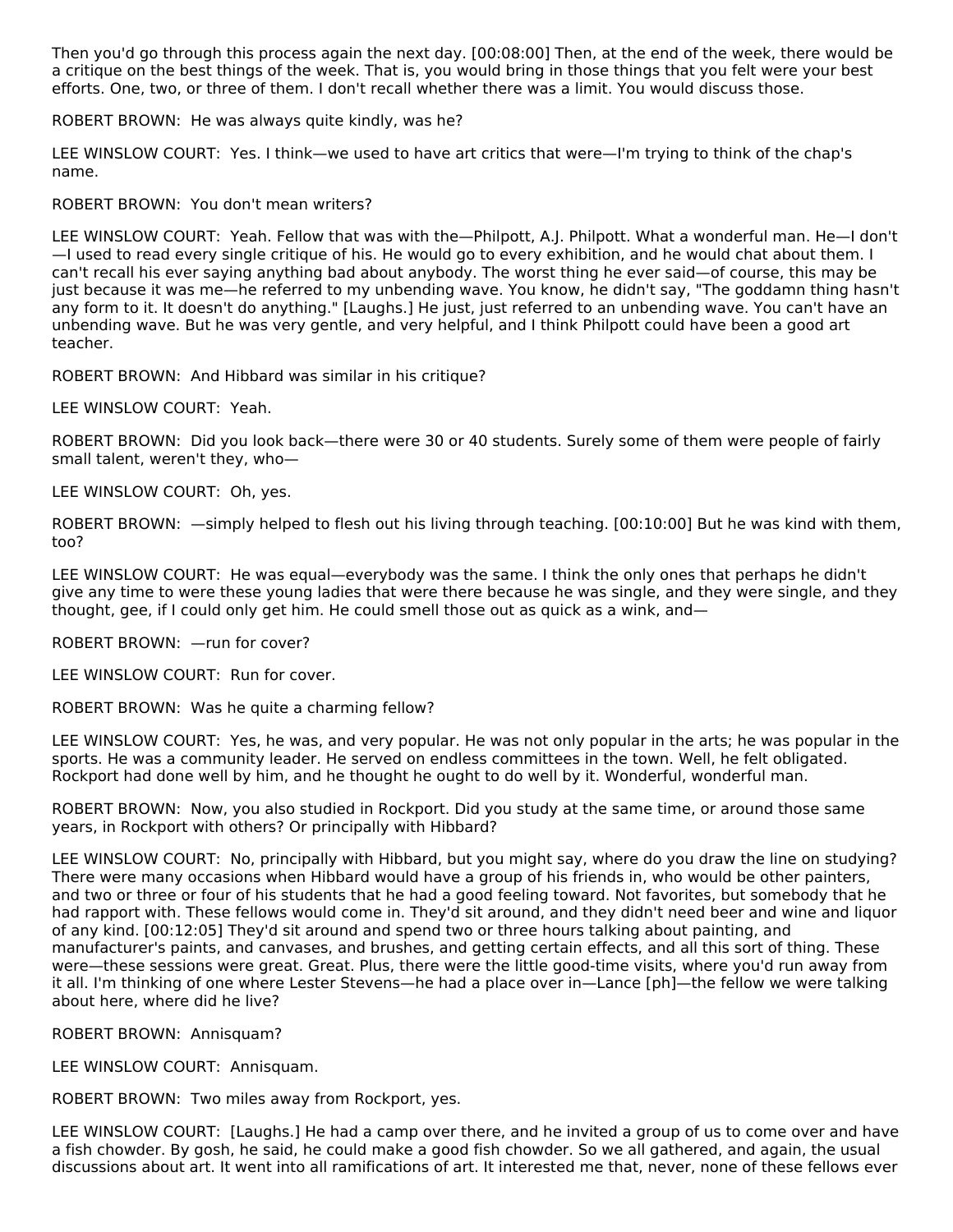—there was the friendliest attitude about the subject. Nobody was trying to hide anything, whereas I recall, later on, when I was a member of the Salmagundi Club, I got the impression, from talking with the good painters there, that if you got into talking—got to talking about mediums, paints, brushes, canvas, effects, this sort of thing, they clammed up. They didn't want to talk. It was a great secret. But not so with the Rockport group. [00:14:02] There was a complete exchange of everything. Well, on this particular occasion, which I thought was amusing, we had a little chat, and Lester was making his fish chowder, and he was back and forth to the little kitchenette. He had a towel, which was the dirtiest goddamn towel I have ever seen. I think—I don't know whether he'd used it to wash the floor with, or maybe it was to dry dishes and had never been washed. But it was filthy, and he had that over his shoulder. Well, he went into the kitchen to stir the fish chowder, and this towel fell into the fish chowder. And you should have heard the howling that came out of the kitchen, because the chowder was hot, and how does he get the thing out? Finally, he found something to get it out, and he came back in and told us that he had to hold it up in the air and wait for it to cool down so he could wring it out.

ROBERT BROWN: Back into the chowder? [Laughs.]

LEE WINSLOW COURT: I ought to tell you, that didn't, that didn't make the chowder taste—to me, didn't make it taste good at all. I guess probably I had a little of it. My stomach kind of turned over on that one.

ROBERT BROWN: He was a pretty earthy individual, wasn't he?

LEE WINSLOW COURT: Yes, indeed he was. But a damn good painter. Earthy and, I think, over-imbued with egotism.

ROBERT BROWN: In what ways? What forms did that take?

LEE WINSLOW COURT: Well, any way that he could let you know that he had taken another prize. That—I recall, on one occasion, where he was away, I think out in the western part of the state of Massachusetts, and he couldn't get to the annual meeting. [00:16:08]

# ROBERT BROWN: Of the Art Association?

LEE WINSLOW COURT: Of the Art Association. And so he sent a telegram, saying, "Just received 49th award at so-and-so. Sorry I can't be with you tonight." You know.

ROBERT BROWN: [Laughs.] Just remember, there's a notable who is a member [inaudible].

LEE WINSLOW COURT: Yes. This, of course, this didn't go over big with anybody except Lester.

ROBERT BROWN: [Laughs.] Hibbard was much humbler?

LEE WINSLOW COURT: Very, very much so, yes.

ROBERT BROWN: So you had four intense summers, then, while you were in art school?

LEE WINSLOW COURT: Yes.

ROBERT BROWN: And you got—particularly with Hibbard, but you were also getting to know some of the other people there?

LEE WINSLOW COURT: Well, yeah. Harrison Cady. I had spent a lot of time with him, and he was, of course, a fellow with tremendous imagination and tremendous ability.

ROBERT BROWN: What was there in his work that interested you?

LEE WINSLOW COURT: I think it was his personality more than his work, although anybody that could see, in the insect world, the wonderful things that he saw, and anyone who could make such a good time out of his imagination, how could you help but admire him?

#### ROBERT BROWN: Was he a very likable fellow?

LEE WINSLOW COURT: Oh, yes, just delightful. I recall one time, I was in New York at the time, and he was giving a lecture at the Salmagundi Club on corseteering It seemed that he was the only corset collector, authentic corset collector, in America. [00:18:07] There were two in England, and there was one in Spain, but he was the only one in America. He spun a yarn, which lasted for an hour and a half, on his corset-collecting and the pieces that he had. He didn't, of course, have any of it with him, because these things were down in Rockport. But who these were made for, and who made them. He would illustrate the shape that this particular corset was able to give, and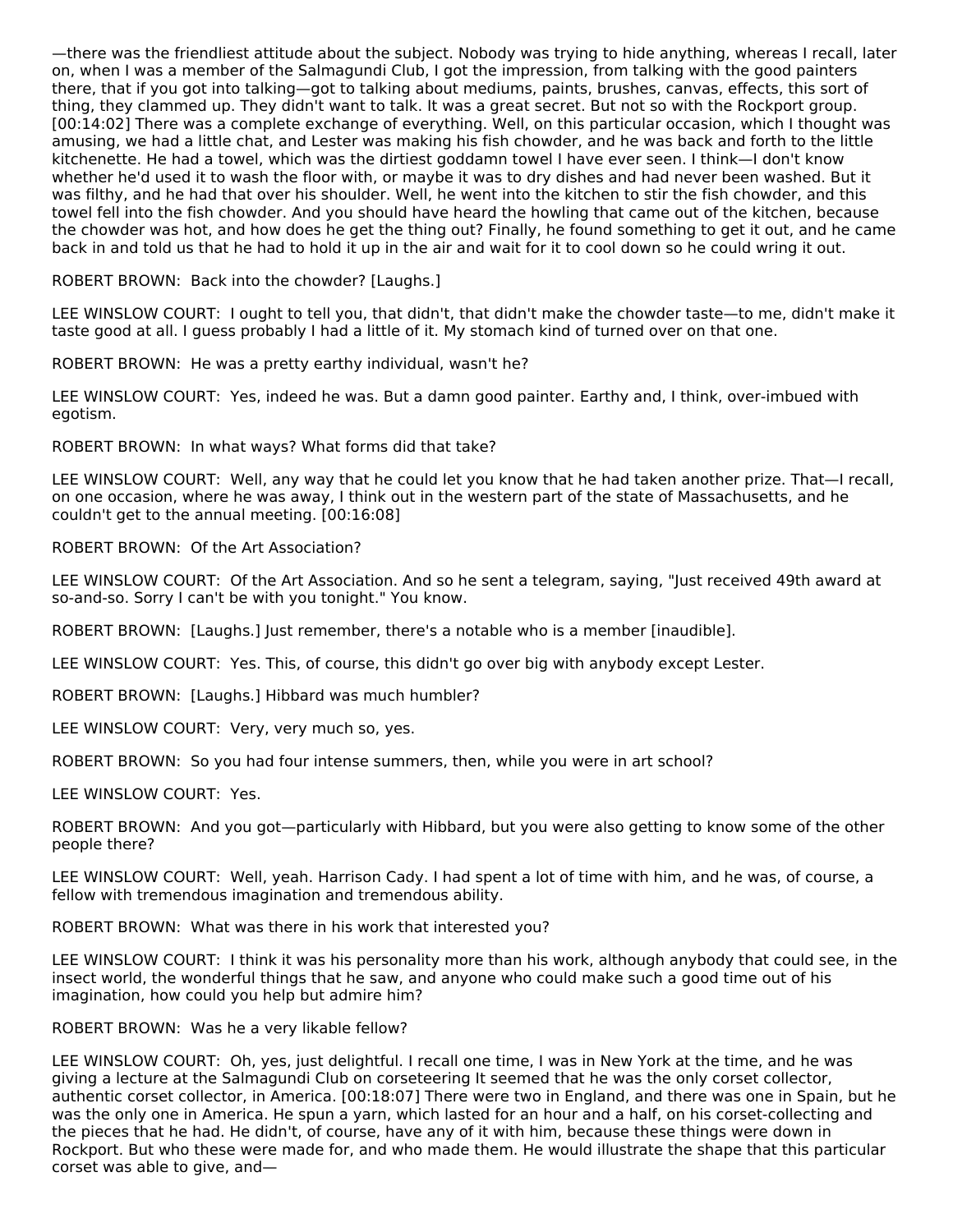ROBERT BROWN: What is a cah-set?

LEE WINSLOW COURT: A corset. It's a form that women wear.

ROBERT BROWN: Oh, the corset.

LEE WINSLOW COURT: Corset. After the thing was over, he was talking with a group of us, and I said, "Harrison, I didn't know that you had this interest." He said, "Well, I didn't either, until they asked me to give this talk." He said, "I told some of the crowd here at Salmagundi this yarn about my being a great—having the greatest collection in America of these corsets. But," he said, "I fabricated it all."

ROBERT BROWN: Of course. [Laughs.]

LEE WINSLOW COURT: But he told where he—what museums he had given some of his pieces to, and he told this in the most convincing way. Naturally, you'd say, "What in the world is he collecting corsets for? Where would he have this interest?" Oh, he was great. He was great.

ROBERT BROWN: You, fairly quickly—maybe we should continue with your career for a bit, or if you want to talk, at this point, more about Rockport? When you finished the Normal Art School—which was what, about 1925, something of that sort? [00:20:05]

LEE WINSLOW COURT: Mm-hmm, mm-hmm [affirmative].

ROBERT BROWN: Did you know what you wanted to do?

LEE WINSLOW COURT: Yeah, I wanted to be the greatest landscape painter in America.

ROBERT BROWN: Was there any pressure from home to get a job? Or did they say, okay—

LEE WINSLOW COURT: Oh, no. They—no, this was never a problem. I—

ROBERT BROWN: Did they say, "Go off and paint, then, and see how you can make a living"?

LEE WINSLOW COURT: I think probably I was—I made the decisions, and my mother probably shuddered, and my father said, "Well, I wouldn't be surprised but what [ph] he can do it." I don't remember any problem that way. If I wanted something, I knew that I had to go out and work to get it, and I didn't mind working, and I didn't have any trouble having imagination to figure some way of doing it. I think that went on through much of what I did following art school. It was my imagination that advanced my work at Filene's, for example.

#### ROBERT BROWN: Did you go to them fairly soon after art school?

LEE WINSLOW COURT: Oh, yeah. I went—there was—living quite nearby in Winchester was the chap whose name I can't remember now, who was, at that time, the advertising manager of Filene's. I used to play with his kids, and vice versa. I went over to see him one time, and I told him of my desire. I wanted to get \$300 to go to Brittany, and I wondered if there was a place at Filene's. You know, it ought not to be too difficult to make \$300. [00:22:00] I had made \$300 just at the end of my fourth year by managing old days on Beacon Hill, and doing the program, and—

#### ROBERT BROWN: What, for a little—

LEE WINSLOW COURT: —my share of the advertising, and so on. Well, he talked with the personnel director, and they decided, yes, they could use me, and so they gave me a job selling Dunhill pipes and umbrellas for Christmastime, the most uninteresting—well, I shouldn't say that. After the first week, it was uninteresting. But at that time, I did illustrations. You know, somebody came through a windy door, and you were showing an umbrella, and the umbrella takes off, and the customer goes floating down the aisle with it, that sort of thing. These, these called the attention of other people to me. I didn't realize it. But after Christmas, I was then invited to continue my association. Of course, I hadn't got my \$300. Three weeks had gone by, but I didn't have [\$]300 —I didn't have anything.

#### ROBERT BROWN: You hadn't been paid?

LEE WINSLOW COURT: Yes, I'd been paid, but \$20 a week. You have to have lunch, and you have to have car fare. So they asked me if I would like to go in the display department, and I said yeah. I didn't care where I went, so long as I could earn some money. So I went in the display department, and I started as a—I guess you'd call it a lumper. I just—I helped carry panels and—chore boy. [00:24:00] Well, after three weeks of that, I said, gee, with my training and my enthusiasm, I ought to be doing something better than this. So I told them that I wanted to do something more interesting. For example, I said I noticed that when you put mannequins in the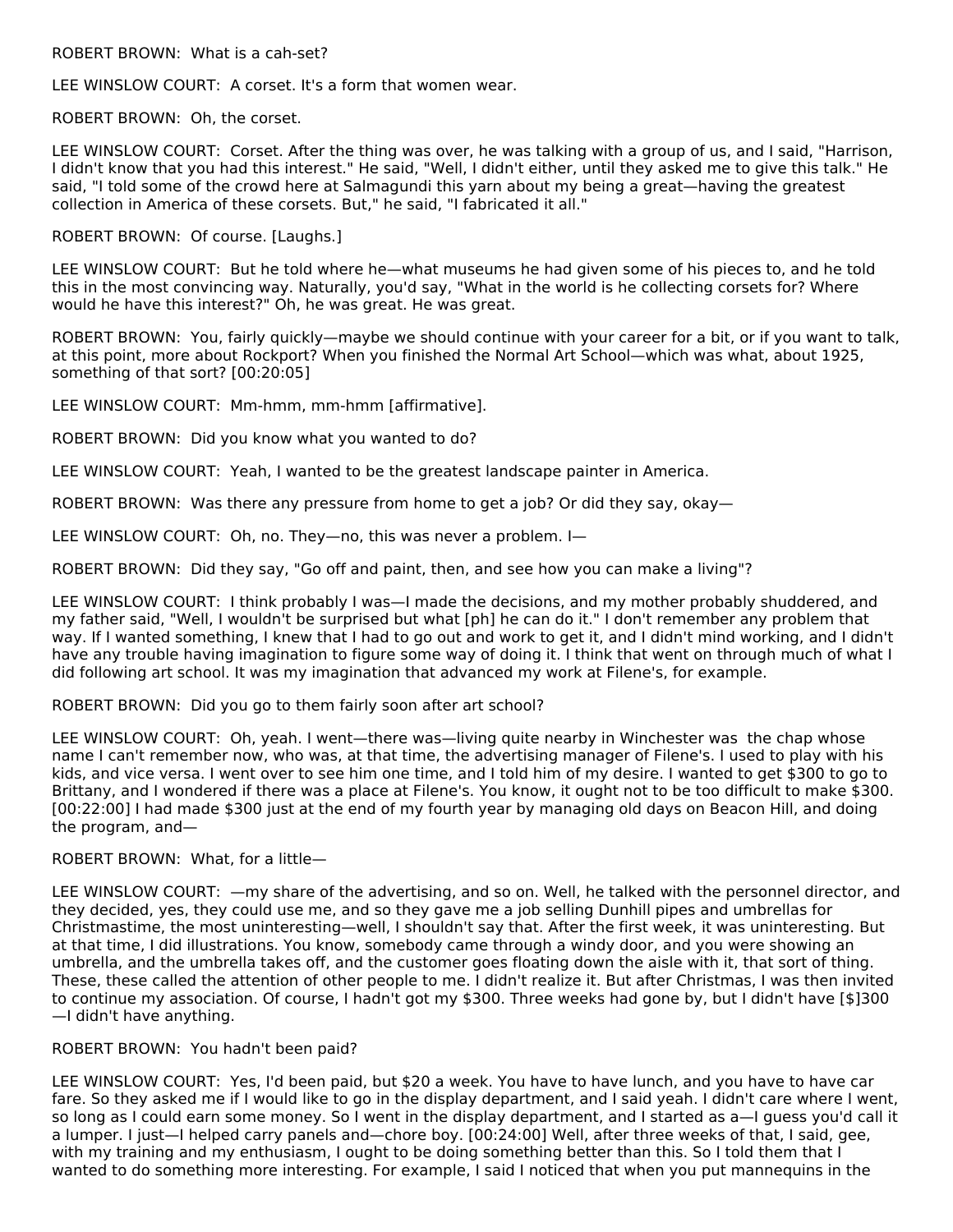window, you've got a place on the carpet which—it's bleached around it, and that's where they put the thing, because it was there last time. You always do everything just the way it was done last time. I said, "I think that there's another way of doing things." I convinced them that they ought to have a display designer. The next thing, I had a studio, and I designed the windows, and designed the displays, and so on it went. Then came murals and so on. But this was—all of this was as a result of my training in art school, every single bit of it. Every dollar that I had made has been a result of my training in art school. But things advanced there, only because I felt that there was a better way of doing it, or another way of doing it. An example, without jumping too far ahead, I recall one time that—I think it was Mr. Kirstein, who was one of the owners of the store—said that they wanted to do a promotion on California-made merchandise, but they wanted to do it different from any other store, and did I have any thoughts on the idea? [00:26:10] Well, I thought a little bit, and I realized that the fashions, the California-made fashions, were inspired from the Aztec in Mexico.

#### ROBERT BROWN: This was in the '20s or so?

LEE WINSLOW COURT: No, this was later than that. Late '30s, maybe. So I said, "The thing to do is to go down to Mexico and research the country for its art, its history, and its culture, and we'll have a show at Filene's. This is what has inspired the merchandise of the California designers." So I went down there and I spent a couple of months, and got decorated by the Mexican government, and shipped back two 70-foot freight cars full of things that had never left the country before. I'm sure that they—I was in villages that no white man had ever been in before.

ROBERT BROWN: Why were you decorated by the government? Because they were so pleased—

LEE WINSLOW COURT: Because this—what a beautiful promotional device this became to them for tourism. Because not only did this go to Filene's, but it happened that it went there, and all the stores in the AMC group felt that this was the greatest thing that ever had happened.

ROBERT BROWN: What was the AMC group?

LEE WINSLOW COURT: Associated Merchandising Corporation, which was—

ROBERT BROWN: By then, Filene's was part of the—

LEE WINSLOW COURT: Bullock's of Los Angeles, and Rich's of Atlanta, and Filene's was one of the group. I remember Lincoln Filene coming down to my office and saying that this was the greatest thing that had ever happened to Filene's. [00:28:03] That his father had always said, "I would like this institution to be as important to the community as the church is." He said, "Court, they have closed schools to send busloads of children into see this," and the publicity was tremendous on it. We just converted the store, and we even had signs in there saying, "English spoken here." But the entire store was devoted to Mexico. This went on. I did several other countries after that.

ROBERT BROWN: But you were very innovative in that respect?

LEE WINSLOW COURT: But this was no problem to think this up. It was no problem to do it, except I—there was an awful lot of blood, sweat, and tears that went in doing it.

ROBERT BROWN: Behind that, you'd had some 12, 14 years with Filene's, right?

LEE WINSLOW COURT: Yes.

ROBERT BROWN: And you'd demonstrated that they could safely change and become more conscious of display and promotion?

LEE WINSLOW COURT: That's correct.

ROBERT BROWN: Had they kind of gone along rather stodgily for a generation or so? Because business was okay, they didn't bother with change?

LEE WINSLOW COURT: I think it was lack of imagination. You had—I think the people that were in the key positions were—a merchant was the all-important fellow. The comptroller was an important guy in controlling the purse strings of the company, but they just didn't have anybody that—they'd never hired anybody that—and of course, they didn't hire me for that. I went there to get \$300 to go to Brittany, and that was the end of it. But as these situations came up and they said, "How should we handle this?" I loved it, because this period was—at the early part of it, all stores, all first-class stores, had mahogany panels. [00:30:12] Everything was mahogany, highly polished. Well, I happened to be there are the time that—and again, because of my artistic training, they said, "What can we do to revitalize this place?" I said, "Get some color into it."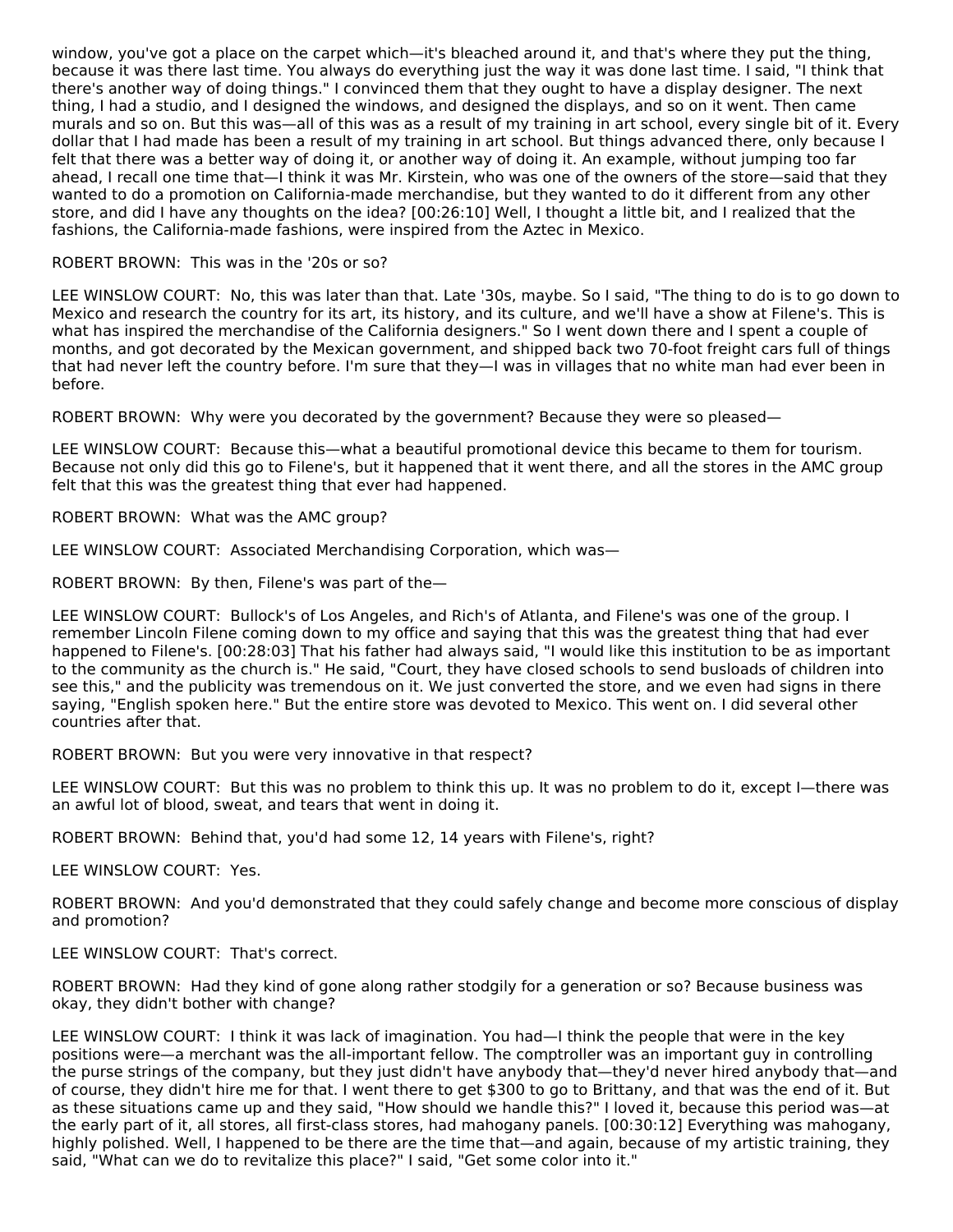ROBERT BROWN: They felt a need to revitalize?

LEE WINSLOW COURT: Yes.

ROBERT BROWN: They thought they were getting a little out of step?

LEE WINSLOW COURT: Yes. Nobody else had done anything, but—

ROBERT BROWN: Was this still in the '20s, where this change occurred?

LEE WINSLOW COURT: No, I think this was '30s. I would have to look at notes to see exactly when it was. They decided they wanted color, so I would stay nights. I didn't want to be paid for it. I was doing something that I thought was interesting, and I thought, if this does it, this is great. So I was striping colors in the moldings of these panels. After that had been done and they said, "Ah, that makes this much more vibrant," then I convinced them that we ought to paint the panel itself. You know, a mahogany panel. Oh my God, imagine.

ROBERT BROWN: Paint right over that good wood.

LEE WINSLOW COURT: Oh, paint right over that beautiful wood. But I did it, and of course the next thing you were into store modernization, so I was in at the beginning of that. Because of my color interest, I was—well, we, Filene's, became known as the foremost in store modernization, and I was the color expert, and was loaned to Bullock's, and Wilshire, and a dozen of the stores in the AMC group, because of my color knowledge. [00:32:20] There wasn't anybody else that knew anything about it, so—

ROBERT BROWN: They had hardly hired people with art training elsewhere, is that right? I suppose—Boston, I imagine, was particularly slow to change, wasn't it?

LEE WINSLOW COURT: No, we were the first to do it.

ROBERT BROWN: You were?

LEE WINSLOW COURT: And of course—

ROBERT BROWN: In Boston?

LEE WINSLOW COURT: —no more did we do it, and then we did—we had done a total floor. I think the fourth floor of Filene's was the first one to be modernized completely. This was color schemes and all. I bet there are 128 different colors used on that one floor. The lighting fixtures were changed, and the whole atmosphere of that floor was changed. Well, F&R Lazarus said, "Gee, you know, this is great." So we were then loaned to—Ed Holmes and myself—loaned to F&R Lazarus, to do their store. Then we went—do one floor at their store.

ROBERT BROWN: Where were they, F&R Lazarus?

LEE WINSLOW COURT: Columbus, Ohio. Then we were loaned to Rich's in Atlanta.

ROBERT BROWN: Who was Holmes, Ed Holmes?

LEE WINSLOW COURT: Ed Holmes. Well, he was an architect. Very capable, very—

ROBERT BROWN: And he worked with this AMC group, too?

LEE WINSLOW COURT: Yes. Well, he was a Filene employee, but we were loaned to these other places. Well, soon after we had done several of these, then there grew an industry of industrial designers, who were a firm of architects who went out and hired somebody that knows something about color, and they hired somebody that knows about fabrics, and they hired various people, so that they now can go to stores and say, "We are the experts in store modernization. [00:34:18] This is the new trend. You should get"—and of course, they sold themselves to—there were a number of these organizations.

ROBERT BROWN: But when you began, it was in-house?

LEE WINSLOW COURT: We—that's right.

ROBERT BROWN: You began it within the group of stores themselves?

LEE WINSLOW COURT: Yeah. And it was so with these promotions, that the stores had never done this sort of thing before.

ROBERT BROWN: You found—of course, your very success with Filene's found you further and further away from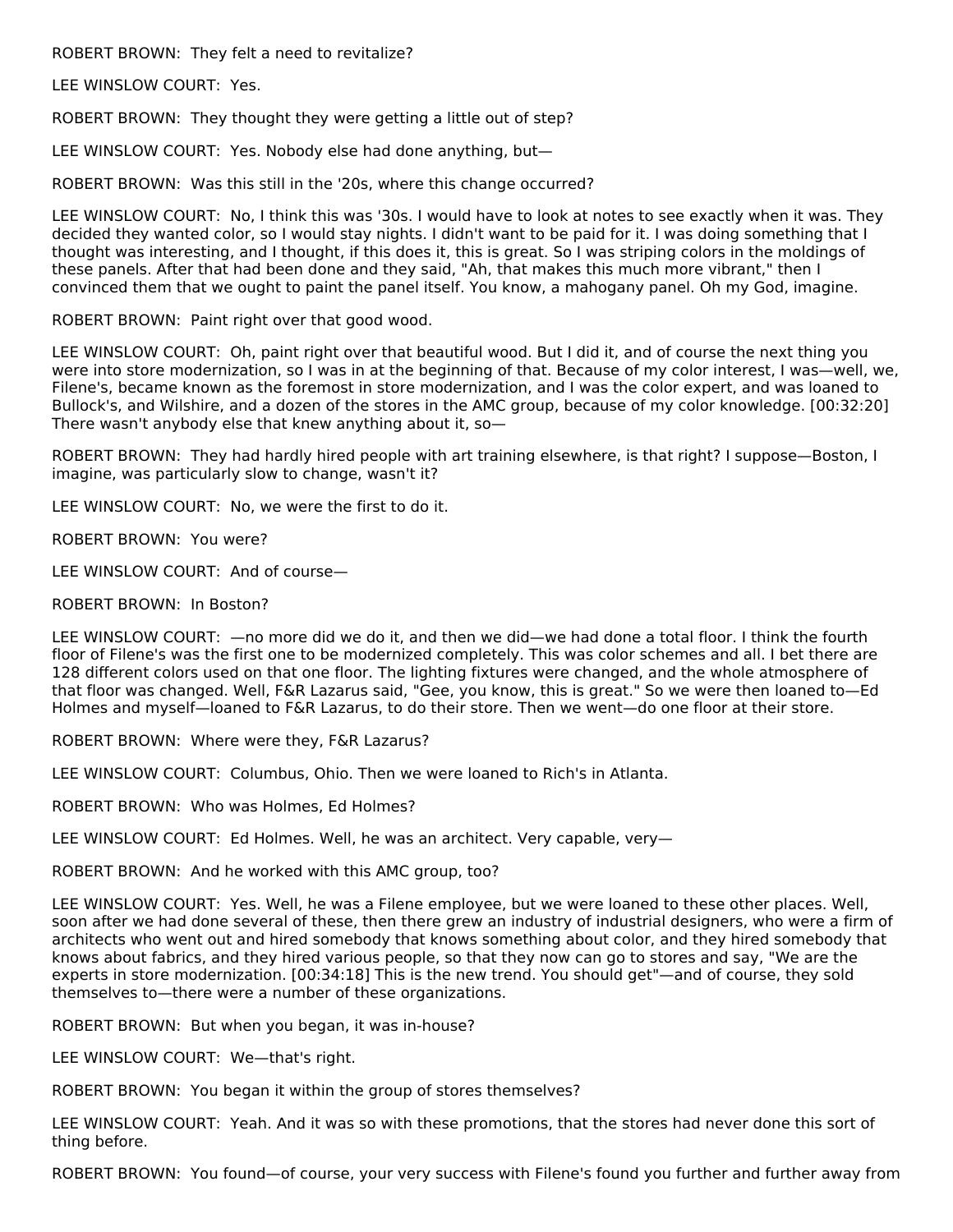your dream of Brittany and of being a landscape painter on your own.

LEE WINSLOW COURT: Well, because with this, a natural happening. I fell in love. I got married. I had one child. I had a second child. I had a third child—or we did.

ROBERT BROWN: This all in the '20s?

LEE WINSLOW COURT: Oh, no, no, no. This is going—

#### ROBERT BROWN: Thirties?

LEE WINSLOW COURT: This is going along in the '30s and into the—and from there on. Well, no, I was married in 1928, and two or three years later—so 1930 was the first child.

ROBERT BROWN: Were you married to someone with art training?

LEE WINSLOW COURT: No. I was married to Elsie Draper, who was—came from a very large family of woolen [ph] people in Canton. But you get married, and you have children, and you have responsibilities, and you want to have, and you want to do, and the next thing, you get involved in the community affairs, and you can chafe at the bit and want to get to Brittany, but you don't quite get there. [00:36:18] The one thing I did get was, in every move that I made from one place to another within Filene's, I insisted that I had to have a month off painting, and probably two months off. Most of the time, that's what I did. I had two months—I had a month in the winter, and then a month in the—in September, which they never found any fault with, although they did give me a difficult time. They said, "How can we make an exception?" I said, "You just—anybody says anything, tell them I took it at my own expense. But I'm not going to." So—

ROBERT BROWN: Did they find that it really worked better—

LEE WINSLOW COURT: Oh, of course.

ROBERT BROWN: —because you would come back refreshed, with new ideas?

LEE WINSLOW COURT: Yeah, and there's nothing like having a happy employee.

ROBERT BROWN: Who were the management you principally worked with? You mentioned Mr. Kirstein.

LEE WINSLOW COURT: Well, Louie Kirstein, who was really a wonderful, wonderful man. He looked like a bulldog, but he had a heart—he had a heart. Both he and his wife were two of the nicest people I've ever known. Well, I worked, of course, very closely with him, and with Lincoln Filene, with Edward A., with E.J. Frost, who was the financial vice president, Larry Bitner, who was the store manager. Those were the key people that I was involved with. At that time, I think when Nancy, my oldest daughter, was born, Mrs. Kirstein came to me and said, "Lee, I hear that you have a brand-new daughter. [00:38:13] I think that's wonderful. Now, I want to do something for her. Where is your wife, and what hospital is she in?" and so on. Then, "I want to get"—eventually, this is in a meeting a little later—"I want to get a present for her." You know, this is embarrassing. How—you know, one of the owners of the store coming to you and wants to get a present. Well, not having any difficulty with having imagination, I finally said to Mrs. Kirstein that we had talked it over, and we decided that the ideal present would be a perambulator. That's the English for baby carriage, isn't it?

ROBERT BROWN: Mm-hmm [affirmative].

LEE WINSLOW COURT: A motorized perambulator. The English type. Mrs. Kirstein said, "You will have it." Well, the next thing, I got a telephone call from the buyer of the children's department, and wanted to know what the hell is a motorized perambulator? [Laughs.] She'd never seen one, never heard of one. I said, "Well, you're just not familiar with your market. You'll have to do some exploring." Of course, there wasn't any such thing. This was my imagination. Well, that poor girl, I guess she turned the market upside down, and finally said it was impossible and that there wasn't any such thing, and I said, "Well, you know, there's a motor. [00:40:00] It's made in England. It's a third wheel, and you can put it on a bicycle, and you can let this thing down. It will propel you along." I said, "Why couldn't you put one of those on a baby carriage, and so you're pushing it? Let the motor go put-put-put and take off." Of course, it would go too fast. We had quite a time on that.

ROBERT BROWN: So you were pulling legs?

LEE WINSLOW COURT: I was pulling legs, which I love doing.

ROBERT BROWN: And Mrs. Filene liked that?

LEE WINSLOW COURT: Mrs. Kirstein, yes.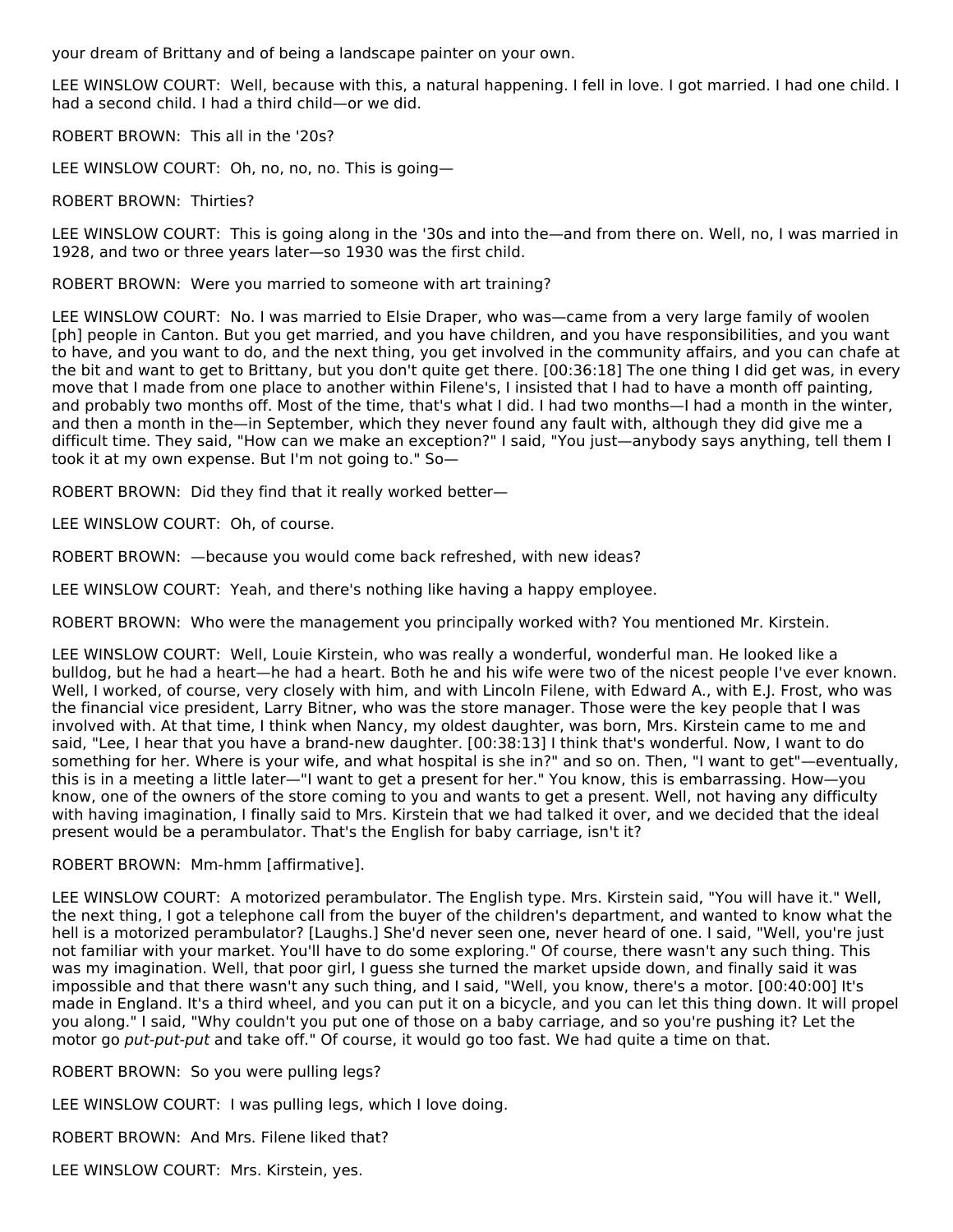ROBERT BROWN: Kirstein. She appreciated your—

LEE WINSLOW COURT: Well, I'm not sure she did at first, but we had excellent rapport. She would give me Christmas presents. I remember one that she gave me, Charlie Connick's book on stained glass. She didn't—she wanted to be sure that I never let anybody in the store know that she had given it to me. And it was the same way—they were very careful. Mr. Lincoln Filene used to do things like that, but he would remind me, "Don't ever let anybody in the store know about this," and the same with Kirstein, who gave me many things. "Just don't say anything to anybody."

ROBERT BROWN: You did, then, happily—you got time off to paint. You had your first one-man show in 1927, pretty quickly. Where was that? It was in Boston, but—

LEE WINSLOW COURT: It was in Boston. It was up in—I've even forgotten the name of the square. Where's 510 Boylston? That's up near what square? Kenmore, isn't it? This was in a building that has since been torn down. A triangular-shaped building. I do not remember the name of the man who had the gallery, but it was—the only thing I remember was that I had 25 or 30 paintings, and maybe more, and it was very successful. [00:42:09] It could be there that A.J. Philpott spoke of my unbending wave. I don't—I would have to go back, and I'm sure I could go back and find publicity on that show, but I couldn't tell you off the top of my head.

ROBERT BROWN: But showing, and being part of art clubs, was a pretty important thing to you from the beginning, was it? I mean, the Copley Society, the various—

LEE WINSLOW COURT: I think showing, I think showing—yeah. I mean, there's not much point in doing things and stuffing them behind the sofa. I mean, you do them because you would like to have—you'd like to have someone else share the joy, and hopefully you would paint something that would have somebody feel that way. Well, I've had some success in that direction. But I think you have shows only because you're either fortunate enough to have been invited, or you are told about it, whatever the circumstances are, and there's a great variety of them, as—for example, I recall having a show out of the [Ray] Neilson Gallery, and the Whistler Museum, the Dayton Museum, and Salt Lake City, and so on. [00:44:01] Well, those things were—some of those more distant, I'm quite sure, were the result of the Vose Galleries.

ROBERT BROWN: We should talk about them.

[END OF TRACK AAA\_court82\_3219\_r.]

ROBERT BROWN: —anything.

LEE WINSLOW COURT: Say anything? All right. I've said—

[Audio Break.]

LEE WINSLOW COURT: With regard to one-man shows in which there have been a large number of them, I have not done any record-keeping as to why or how they happened, but I'll run through a few and try to enlighten you, and I'm sure that it won't be very enlightening. The Boston Public Library. I am sure that the curator or the director over there had seen some of my things. I can't think of his name. He was a younger man at the time.

ROBERT BROWN: Was this back in the '30s or '40s?

LEE WINSLOW COURT: Yeah.

ROBERT BROWN: Was it Heintzelman? Was he there by then? Arthur Heintzelman?

LEE WINSLOW COURT: Arthur Heintzelman, yeah. Had seen my things, and asked me if I wouldn't like to show some over there. And so you showed them. I never felt that this was of great importance, having had a show over there, but as I now look back, yeah, the quality, the quality of the shows, those shows they had, were invariably very good. So that was an invitation. The Addison Gallery—

ROBERT BROWN: At Andover Academy?

LEE WINSLOW COURT: At Andover.

ROBERT BROWN: Yes. About when was that show?

LEE WINSLOW COURT: Again, I do not know. I would have to go back and look at PR.

ROBERT BROWN: Was this back when Bart Hayes was director?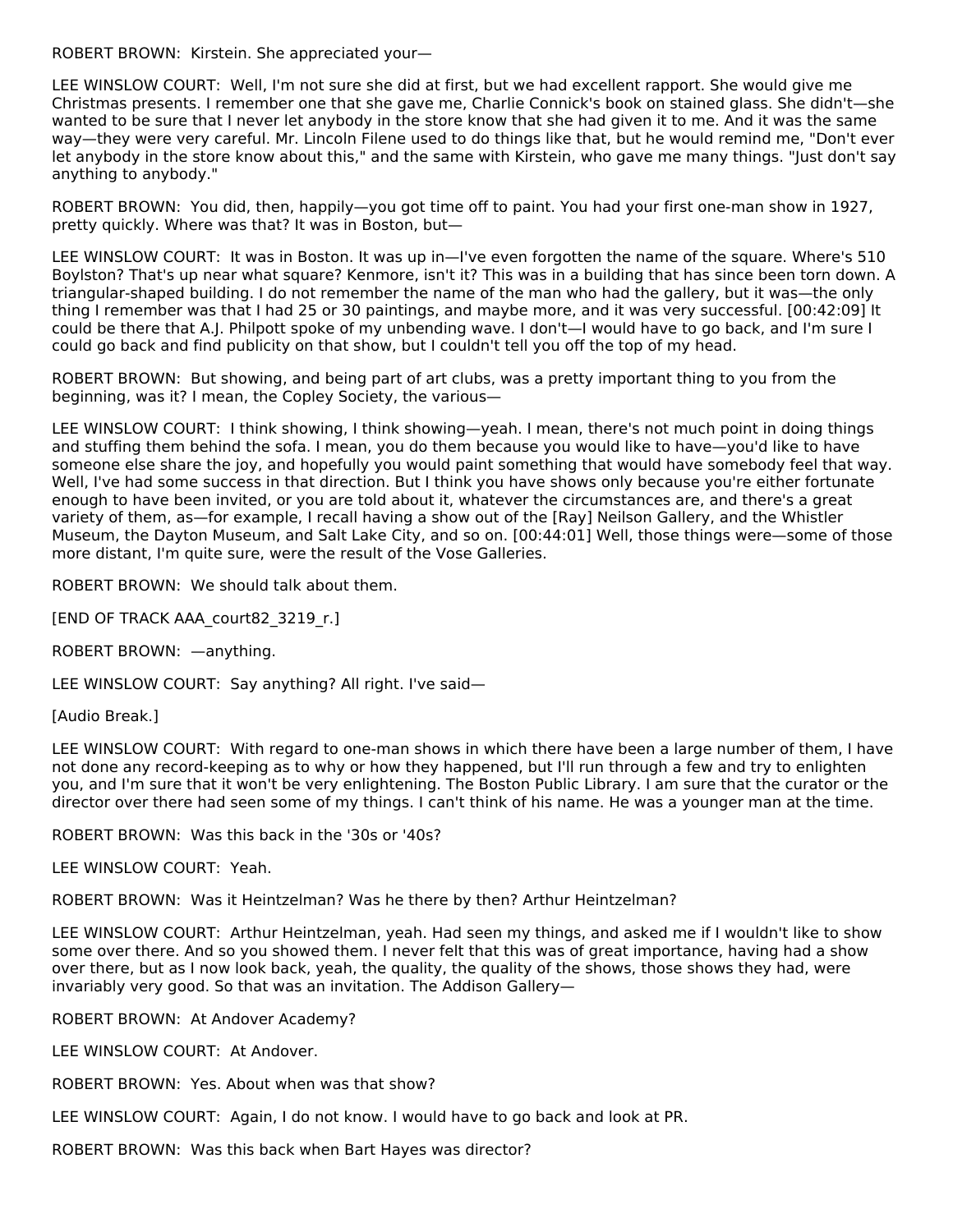LEE WINSLOW COURT: Bart Hayes, yes. I'm sure that Bart suggested that I have it. Williston Academy. [00:02:00] I remember the show, I remember taking the canvases there and having it, but—

ROBERT BROWN: Well, which were some of the more—

LEE WINSLOW COURT: —who invited me—

ROBERT BROWN: —important shows that stick out in your mind? Whether from the reviews, or from fan mail you got, or from what fellow artists said. Which seemed to you, as you look back, to have been the more important?

LEE WINSLOW COURT: I'm not sure that there are any that are any more important than others. To me, it was an exercise of hauling your paintings to a place where they had invited you to exhibit. This is so, with the exception of a place like the Dayton Museum, or the Ray Neilson Gallery in Salt Lake City, Utah. Those places were—the Vose Galleries—asked me to put the canvases together for that.

ROBERT BROWN: How would that come about?

LEE WINSLOW COURT: That wouldn't be—they were not acting as an agent for me. I would think—and I'm not sure about this, but I would guess that they had been asked by a group of these galleries to put together a series of shows of New England painters, and they selected me, and they selected other people.

ROBERT BROWN: Yes, I know that particularly Robert Vose Sr. used to do a bit of that. Did you get to know him fairly well?

LEE WINSLOW COURT: Yes, I knew him very well.

ROBERT BROWN: When—you got to know him when you were quite a young man?

LEE WINSLOW COURT: I first met him through H. Dudley Murphy, when I got out of art school, because there was a question as to what I was going to do. [00:04:07] Dudley Murphy, I think, wanted me—I'm quite sure—he wanted me to become associated with the Vose Galleries. I—

ROBERT BROWN: He'd been following your work through art school?

LEE WINSLOW COURT: Yes. I went over and had several meetings with him. By this time, he had given up his studio in Winchester, and he was living, he was living in Lexington, and he had married Hale—what was her—

ROBERT BROWN: Nelly Littlehale?

LEE WINSLOW COURT: Yeah. I had several very enjoyable meetings of analyzing my future. What am I going to do, and how am I going to accomplish it? He really dug into this with a great deal of care.

ROBERT BROWN: He was a man who really never had to work, had he? But nevertheless—

LEE WINSLOW COURT: I would guess not.

ROBERT BROWN: He had some pretty good advice.

LEE WINSLOW COURT: But he knew, and he was apparently a well-organized fellow. Among things beyond his painting, he had an interest in the Vose Galleries, in that he had a frame-making operation. What portion of it whether that was 10 percent or whatever, I have no idea. But he—as I think back on it, I think he wanted me instead of painting, knowing how difficult it was to make a go of painting—that he wanted me to become associated with the Vose Galleries. So I had one meeting with Bob's father and his mother, in which I'm sure that I was being observed from a point of view of, do I clean my fingernails? [00:06:08] Do I wear a white shirt with a clean collar and cuffs? Are my manners up to snuff? I was being observed and analyzed at this dinner, which was at their home. Following this dinner, then a decision was made between Mr. Vose and Mr. Murphy as to whether or not they would like to have me involved. Murphy, at this point, when he made the next announcement to me, said he thought I should try it, and that if I were successful, that at the end of five years, he would give me his interest in the gallery. Well, nobody ever gave me anything. I worked for anything I had, and this, of course, impressed me. I don't remember what I did, but I don't think there was anything formal. The association was more, um—I just don't—I can't remember that part. Apparently, I didn't do anything that was very important, nor did I think that I wanted to do it. I was doing it more because H. Dudley Murphy had suggested it. Then that caught himself under. I wanted to paint, but I, of course, was only seeing the length of my nose. I wasn't seeing how difficult it was going to be to support children on this. So yes, I had—I maintained my contact with Robert Vose Sr., and I was helpful to him in getting—[00:08:05]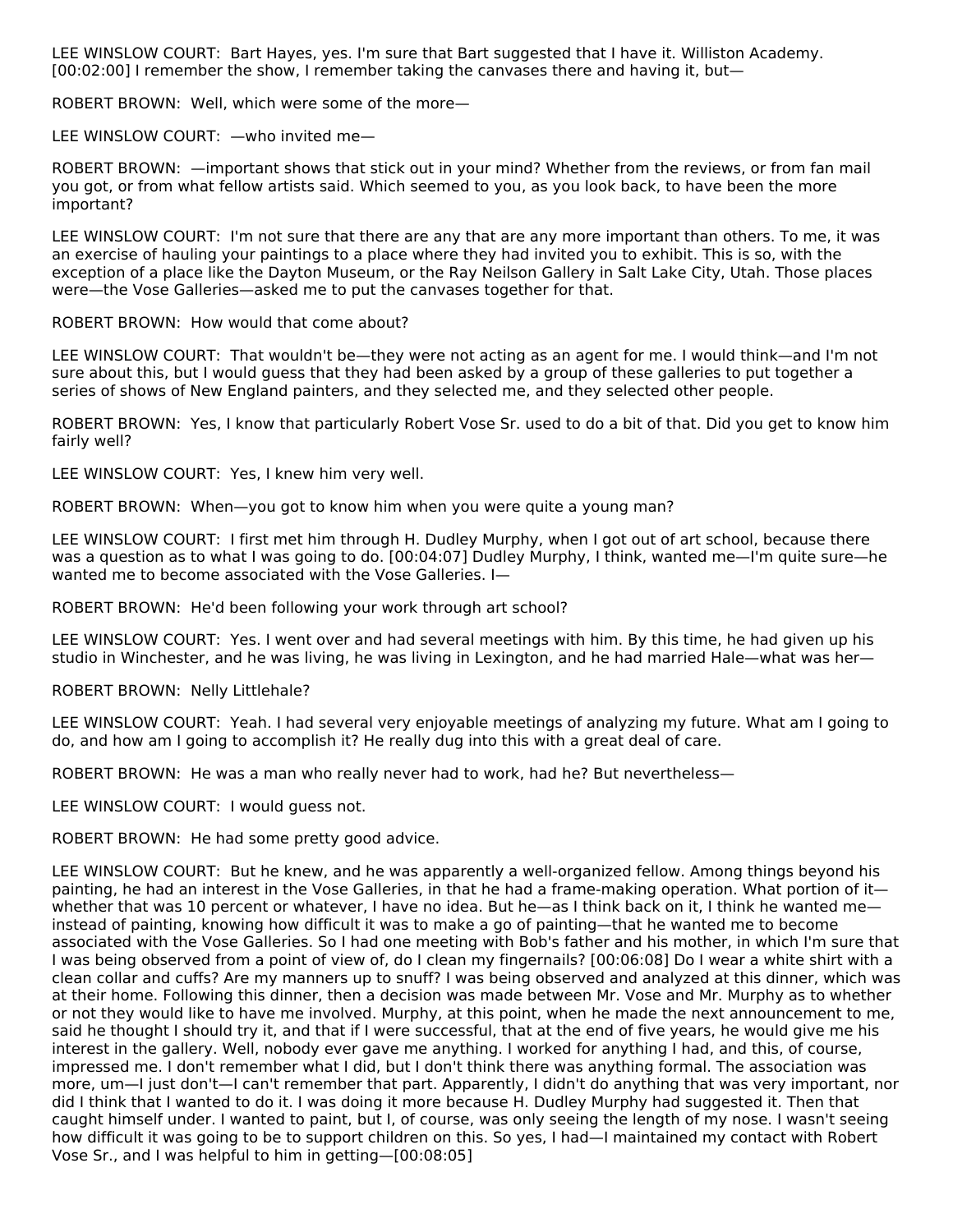ROBERT BROWN: But you didn't—did you come on to the gallery then?

LEE WINSLOW COURT: I didn't, no.

ROBERT BROWN: You turned them down? Turned Murphy down.

LEE WINSLOW COURT: Yeah, but I didn't turn them down just so. I mean, it was one of those-I don't-I can't remember whether—because I didn't think of doing things formally. For example, I got lots—I got a number of commissions, portrait commissions, for Mr. Vose, but I got them because I liked him, because I liked the painter that he was representing, and because I was in a position to answer a question which would make it possible. This is sometime later than what I was first referring to. But I've always had an admirable respect for Bob's father, and for Bob Sr., and for Mort. And now, I say, I think that, I think that Ann and Bob have a right to be very, very proud of the twins—

ROBERT BROWN: The way they're carrying on?

LEE WINSLOW COURT: —doing as well as they are. I just think that's wonderful.

ROBERT BROWN: But you didn't really go on into the firm, or into its frame-making?

LEE WINSLOW COURT: No, no. No.

ROBERT BROWN: You went onto Filene's?

LEE WINSLOW COURT: I did something. I can't remember what. Maybe they gave me a painting and told me to take it down to Mrs. X in Providence, and see if you can't sell it to her, or what.

ROBERT BROWN: It was pretty informal and low-key?

LEE WINSLOW COURT: Yeah. Yes, indeed.

ROBERT BROWN: And for only a short time?

LEE WINSLOW COURT: I don't think it lasted more than two or three months, when it turned into a friendship instead of a business.

ROBERT BROWN: Can you describe Robert Vose Sr.? What was he like, as you recall? [00:10:01] Or when you first met him. You mentioned—he must have been fairly formidable when they were looking you over. Or were they—

LEE WINSLOW COURT: There have been so many people that I've been involved with this way that it's very difficult to say, except he was a gentleman. I would say a forceful gentleman. I'm sure he must have been although I didn't see this part of him, he must have been a very successful salesman. I would assume low-key. My relationship with him was that I could walk in there any time, and without waiting but a few minutes, I could sit down and have a chat with him. An incident that I remember, which is not—well, to what we'd been talking to, but I remember about—I have a painting in the other room. I'll show it to you. Um. I can't remember whether it's called Century or something like that. It was given to me. It was painted on copper. I cleaned it up and took it into Mr. Vose Sr. and showed it to him. He looked it over and said, "Do you want to sell it?" I said, "Well, blah, blah, blah, blah"—you know, I didn't know whether I did or I didn't. He said, "I'll give you \$5,000 for it." Well, I'm sure I swallowed two or three times on that and said, "Let me think about it," but I was really showing it to him to find out whether I had something that was any good, or whether I should love it, or just admire it. [00:12:15] Well, I didn't sell it to him. Some years later, the paint—little fleck of paint had come off, and because I'd had the thing so long, and I'd had a nice frame made for it by Tonsburg [ph], I took it into Bob Jr. to find out where, in his opinion, would be the proper place to have this thing repaired. He took a look at it and he says, "What do you want it fixed for?" I told him what I just told you about his father. "Oh, well," he said, "dad knew where he could turn around and sell that for \$10,000 the next day." He said, "You couldn't get 25 cents for it today." In other words, those religious Virgin Mary paintings were a much-wanted collector's item back then.

ROBERT BROWN: But years later, they weren't?

LEE WINSLOW COURT: Years later, they're not. Bob wouldn't know where to sell one of them today. [Laughs.] Whether that is—

ROBERT BROWN: So you've maintained a pretty steady and warm relationship—

LEE WINSLOW COURT: Yeah, I would say steady and—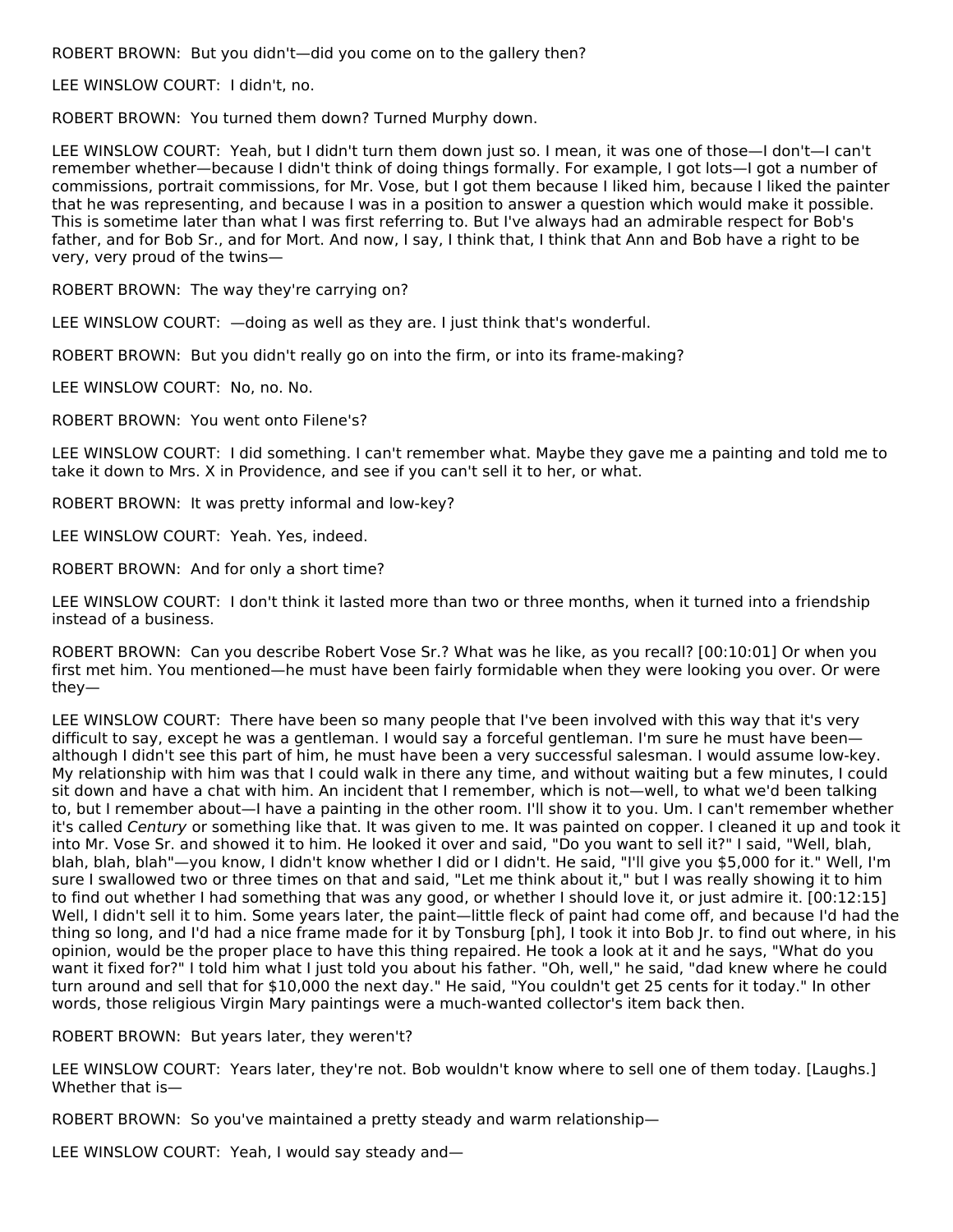LEE WINSLOW COURT: —warm relationship. And perhaps it still goes on. Have you seen this? [00:14:00] Without reading it, you—you haven't seen it?

ROBERT BROWN: No, I have not.

LEE WINSLOW COURT: Well, uh, the twins, Terry and Bob—

#### ROBERT BROWN: Bill.

LEE WINSLOW COURT: —Bill—had their 40th birthday on the 13th of this month, and so they decided to have a party to celebrate the waning of youth. So they're having a formal wake, to which I was invited. I was telling Bob that I had an idea of something that I wanted to do, and Bob says, "Did you" [laughs] "an old goat like you get invited to that?" I said, "Yes. What's so unusual about it?" He said, "After all, they're only 40 years old, and you and I are near 100." He was really a little surprised to think that I was invited to it, but perhaps that says what the relationship is that has gone on for a long time, and apparently it hasn't stopped with Bob. It still goes on to the younger boys. You'll be interested, now that I've brought this up, what I did. I had a couple of containers, which I used in chemistry, about that big around, about that tall. I've had them for years. I'm sure I had them with the idea of filling them with blood, sweat, and tears because of something somebody had done. Since there were two of them, I said, gee, this is it. So I made a tag to go on it, which said, "The exactment of blood, sweat, and tears of mom and dad provided four decades of hell-raising, from playpen through Noble and Greenough's, plus romances and escapades, drawing overseen by Lee and Ruby Court, lamenters." [00:16:15] I have sent that down for fear that we don't get to the party. I wanted to be sure to have this. I did it up as funeral as possible, with black and purple, and so on.

ROBERT BROWN: So they've been special friends for a long time?

LEE WINSLOW COURT: I would say so, mm-hmm [affirmative].

ROBERT BROWN: Your affiliation with two of the older art groups in Boston, the Copley Society and the Guild of Boston Artists, also has gone back many years, hasn't it?

LEE WINSLOW COURT: Yes, and you can add to that the Boston Art Club.

ROBERT BROWN: Why don't we talk about that first, since that's now defunct? How did that begin? I remember when you—

LEE WINSLOW COURT: I don't remember how it—I don't remember the beginning—

ROBERT BROWN: You managed a show.

LEE WINSLOW COURT: —as it was well before me. But I was invited—oh, I guess it was probably in 1925—I was invited to be a member of it. I've forgotten now who my sponsor was, but shortly I was—I hadn't been in it very long when I was made a member of the art committee. There was a very interesting group of men who belonged to the Art Club, and it was the center of art exhibits, or exhibiting, at that time. It was, shall we say, a prestigious place. The right people belonged to it. [00:18:00]

ROBERT BROWN: You mean the right artists, or are you talking about the lay members particularly?

LEE WINSLOW COURT: I think both. I think that the lay members were people that could support the arts, and did, and the artist members were carefully selected. It wasn't anybody. It was—they tried to maintain a high level, as the Salmagundi Club does.

ROBERT BROWN: Was it a fairly conservative group of artists, would you say?

LEE WINSLOW COURT: You wouldn't have said that at that time. There wasn't any non-representational painting to amount to anything at that time.

ROBERT BROWN: But, say, Impressionism or things of that sort.

LEE WINSLOW COURT: Well, yes, there might have been some experimentation in Impressionism, but I'd say it was pretty conservative. When I say the right people, I mean right people socially in Boston, and people with the necessary you-know-what to buy paintings. I remember the top heart surgeon—no, the top brain surgeon. I used to eat with him there quite often. They had a good restaurant. They had—they were just a very interesting group of people beyond the artists themselves.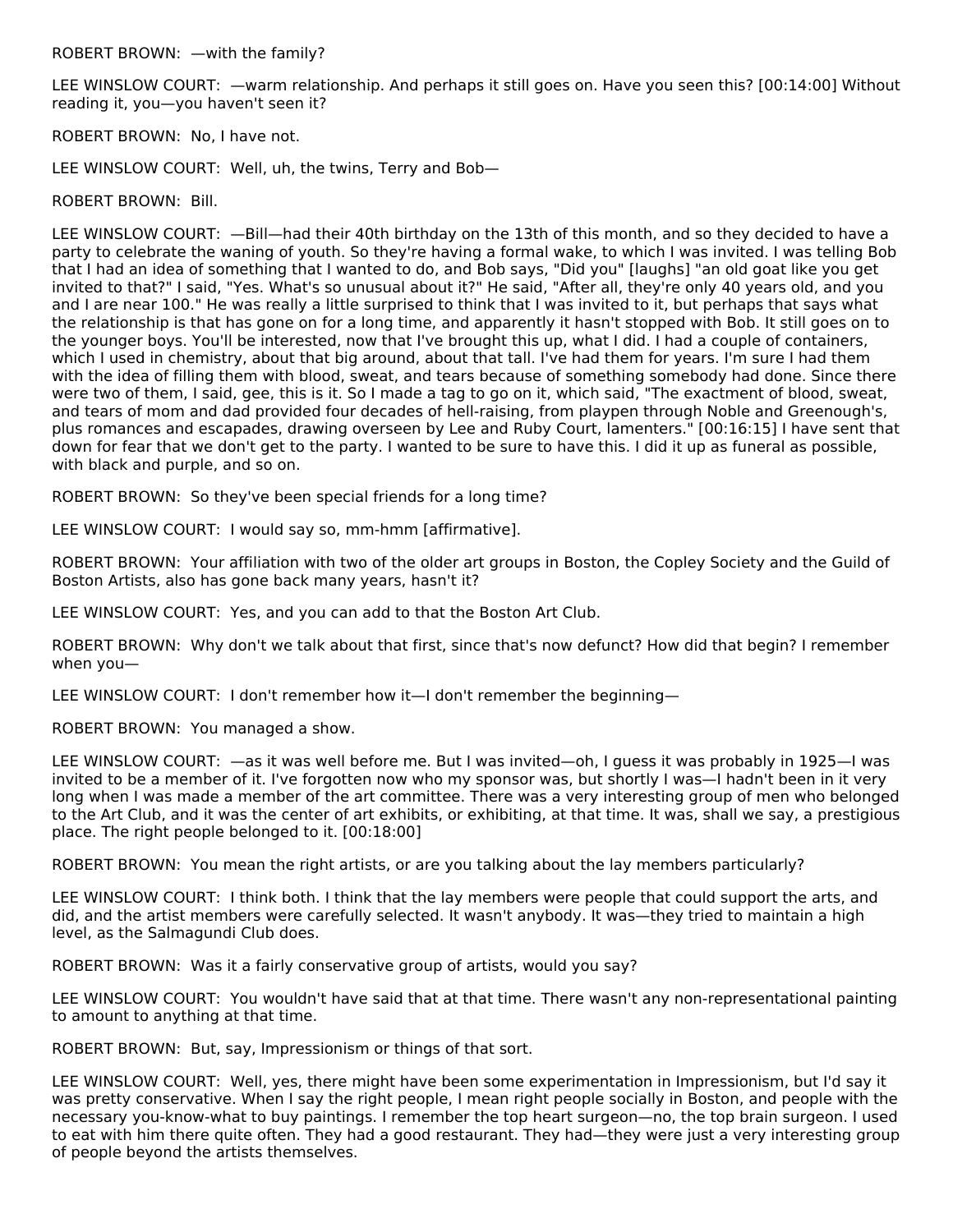ROBERT BROWN: Were the shows quite prominently—

LEE WINSLOW COURT: Yes. Yes, they were, and they were—

ROBERT BROWN: —written-up?

LEE WINSLOW COURT: They were well-written-up. I'm sure that all the critics that were around at that time covered those shows, because they were the important shows. [00:20:04] From the Boston Art Club—of course, as you know, they went defunct. I can't find anybody that seems to know what happened. You know, in order to be a member, you had to give a painting. Nobody has ever found out where those paintings are. They've disappeared. Nobody can find any trace of them. Nobody has ever seen any records of what happened to them. They've just—everything in there has disappeared. They had to sell the building because it was condemned by the city. No more did they sell the building when it became a public school, or a—you know, there was something very strange about what happened there. Well, that's ancient history. You mentioned the Copley Society. I have belonged to the Copley Society for 50-plus years.

ROBERT BROWN: How did you happen to join it? It was originally an art student's cooperative gallery.

LEE WINSLOW COURT: Yes. I'm sure that—when I say 50 years, I'm sure that when I was in art school, that one of my art instructors said, "You should," and so I did.

ROBERT BROWN: It showed the work of a number of your contemporaries?

LEE WINSLOW COURT: Yes.

ROBERT BROWN: Young people coming along?

LEE WINSLOW COURT: Yes. As time went on, and as the Copley had its ups and downs, and would almost run out of steam and then get revitalized and so on, eventually, in the '50s, I was asked to be president. [00:22:00] I never should have said yes, because it was just an unbelievable amount of work, because it had been allowed to go downhill too far.

ROBERT BROWN: What do you mean? You mean—

LEE WINSLOW COURT: Well, the quality, members, et cetera.

ROBERT BROWN: You mean a lot of Sunday painters were in it?

LEE WINSLOW COURT: Yeah, and there was no activity. The people that were running it were a fellow by the name of Butera, who ran an art school, and another chap, who—I can't remember his name—who I think was involved in real estate. I've suspected that maybe they were involved in it because of what they could get out of it. You know, "We'll buy this building and then sell it, and it won't be any skin off our hide if—they'll do well with it."

ROBERT BROWN: So you were president from '56 to '64. What did you attempt to do during your tenure? What were they doing?

LEE WINSLOW COURT: Raise the standards, which I think we did, and get some life back into the organization. Get more participation by the members. I think, by the time I turned it over, the—we had the top painters. We had—well, we had a recognized membership, instead of a lot of Sunday painters. The standard was high. The critics were coming to the shows. They were paying attention to it. [00:24:00] There were activities going on that caused publicity, particularly in the society columns.

ROBERT BROWN: How did that come about? Because of the—

LEE WINSLOW COURT: Having the people involved that were socially up there. Of course, that is of far less importance today, because who is socially up there? That's all changed.

ROBERT BROWN: Much more confused today.

LEE WINSLOW COURT: Sure is. But then, it still was—if you had a named person socially, why, every time that named person sneezed, you could get some PR on it. So we raised the standard of the painters, we improved the quality of total membership, we got participation on the part of the membership and committees, we got social activity and lectures and that sort of thing going. I felt that the thing was going in what I felt was the right direction. When I had to—I had to quit, because I had other involvements. I think I was probably involved in the international trade fairs about that time.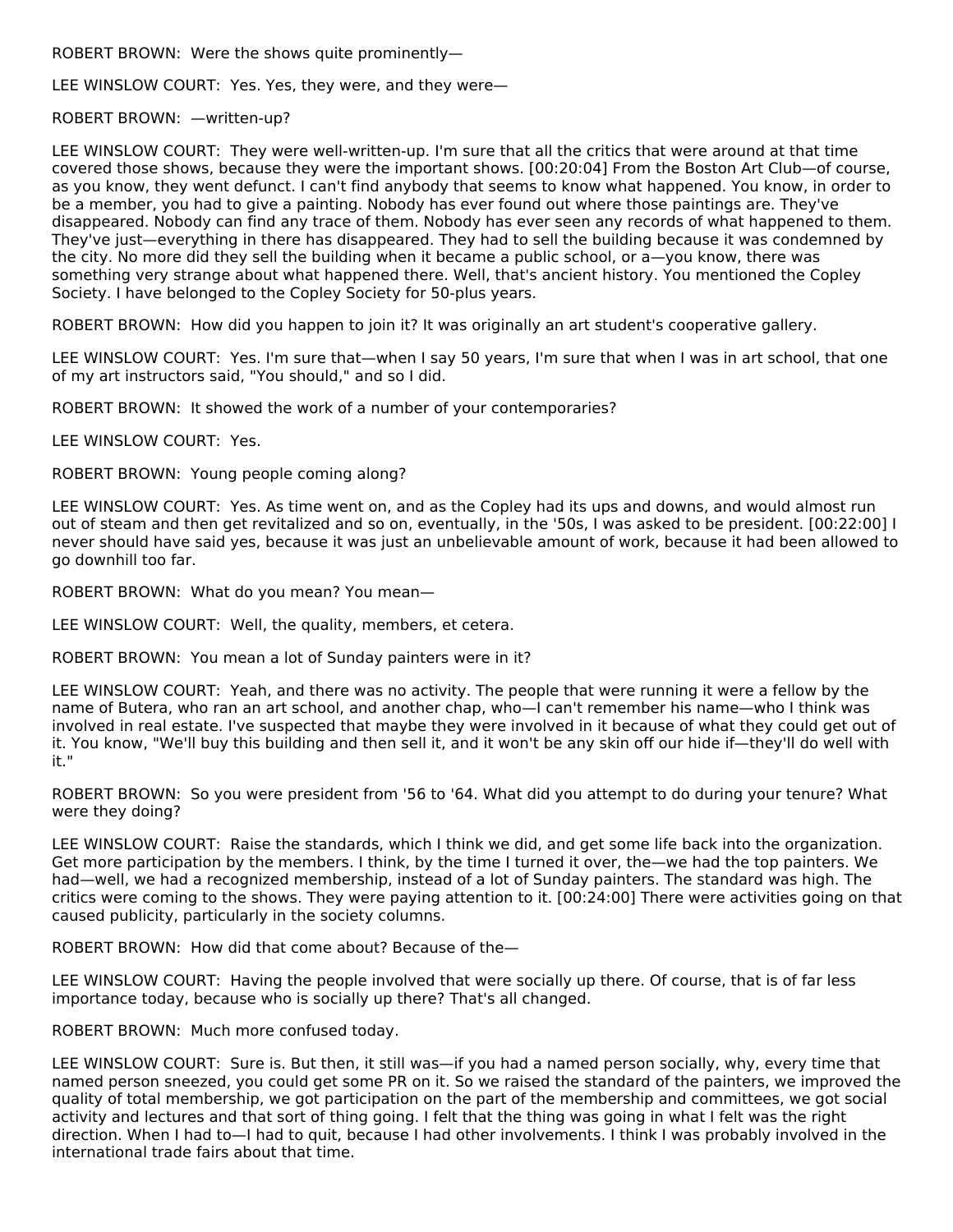ROBERT BROWN: And the Guild of Boston Artists was another group with which you were associated in some way?

LEE WINSLOW COURT: Yes, but—

ROBERT BROWN: —to a lesser extent?

LEE WINSLOW COURT: I wouldn't—since that's recent, a little more recent, it's easy for me to—I haven't been a member of that since—I can't remember what the date is. [00:26:00] 196—well, I'd have to look it up. A. Lassell Ripley was one of my sponsors, and I've forgotten who the other one was. I've always felt that the guild was a prestigious group of painters and interested people, and interested in painting, and their standards were high. There were no Sunday painters involved in it. You can never go into the gallery but what you saw good paintings. There was—I can only think of one or two people that I would raise a question as to how they got in there. I mean, how they got to be members. But my—I haven't been active in it. I have, rather, been interested in it, and I have projected ideas and that sort of thing to them, but I have not, in any official capacity, had involvement.

ROBERT BROWN: Did it, and does it, differ—or did it differ from the Copley Society?

LEE WINSLOW COURT: Oh, entirely different. I remember, while I was president of the Copley, of talking with—I think Hibbard was president at that time. No, it was A. Lassell Ripley that was president. I recall talking with Rip about consolidating the two. Here they are, next door to each other, each owning a building, each paying rent, taxes, expenses. [00:28:00] What the guild—what the Copley Society does is entirely different, but I couldn't see but what one would help the other. In other words, I couldn't envision that one would hurt the other. I envisioned that the Copley Society could have the second floor of the guild building, and the guild continue exactly as it is. The Copley would have a gallery upstairs, and it would be quite clear that you'd identify it as what it is. But because of the extracurricular activities that the Copley is able to generate, in which the guild does not have any interest in, and because the Copley Society is interested in having a strong organization, and the guild isn't interested in an organization—

ROBERT BROWN: It's more just being a loose affiliation of artists?

LEE WINSLOW COURT: Yeah, in which even the artists, many that I talked with, or have talked with, about the guild, just wonder why they belong to the guild, because it's—unfortunately, it's a one-man show. The president runs the thing, and it's been that way since Bob Hunter left. When a president says, "We have not had a meeting of the board of managers since last year, because it's so difficult for them to get together," I say, boy oh boy, that's the end. That's terribly unfortunate. [00:30:00] It's a one-man show. Well, if anything—now, if anything happens to one man, the president, then where are you? What do you do now?

ROBERT BROWN: And it's been that way for years?

LEE WINSLOW COURT: Here, you've had—here, you've got inactive board of managers. You haven't got anybody that knows anything about it, so how are you going to—where do you start to put together an organization, a guild of Boston artists?

ROBERT BROWN: Has it always been a rather loose-limbed affair, as compared with the Copley Society?

LEE WINSLOW COURT: Yeah. But don't forget the Copley has had some very low periods. Well, perhaps so has the guild.

ROBERT BROWN: The two have also, though, however, shown the same kind of artists, haven't they? Fairly traditional sort of artists?

LEE WINSLOW COURT: Well, not the—the Copley doesn't show traditional artists presently. I think they've gone the other way. The quality of the guild is far above the Copley.

ROBERT BROWN: The quality of the guild now?

LEE WINSLOW COURT: Yeah. The quality of the guild painters is far above.

ROBERT BROWN: Do you think such organizations serve a good purpose, since they have ups and downs, and sometimes they're poorly run?

LEE WINSLOW COURT: Gee, that's a difficult question to answer. Let's reverse it and say, what would happen if you didn't have the organizations? I don't think many people would miss it, unfortunately. For example, it wouldn't be like stopping the symphony. [00:32:03] I think you could stop any of them, looking at it very objectively, and you wouldn't miss anything. Although, if you stopped it, somebody would—I mean, there's an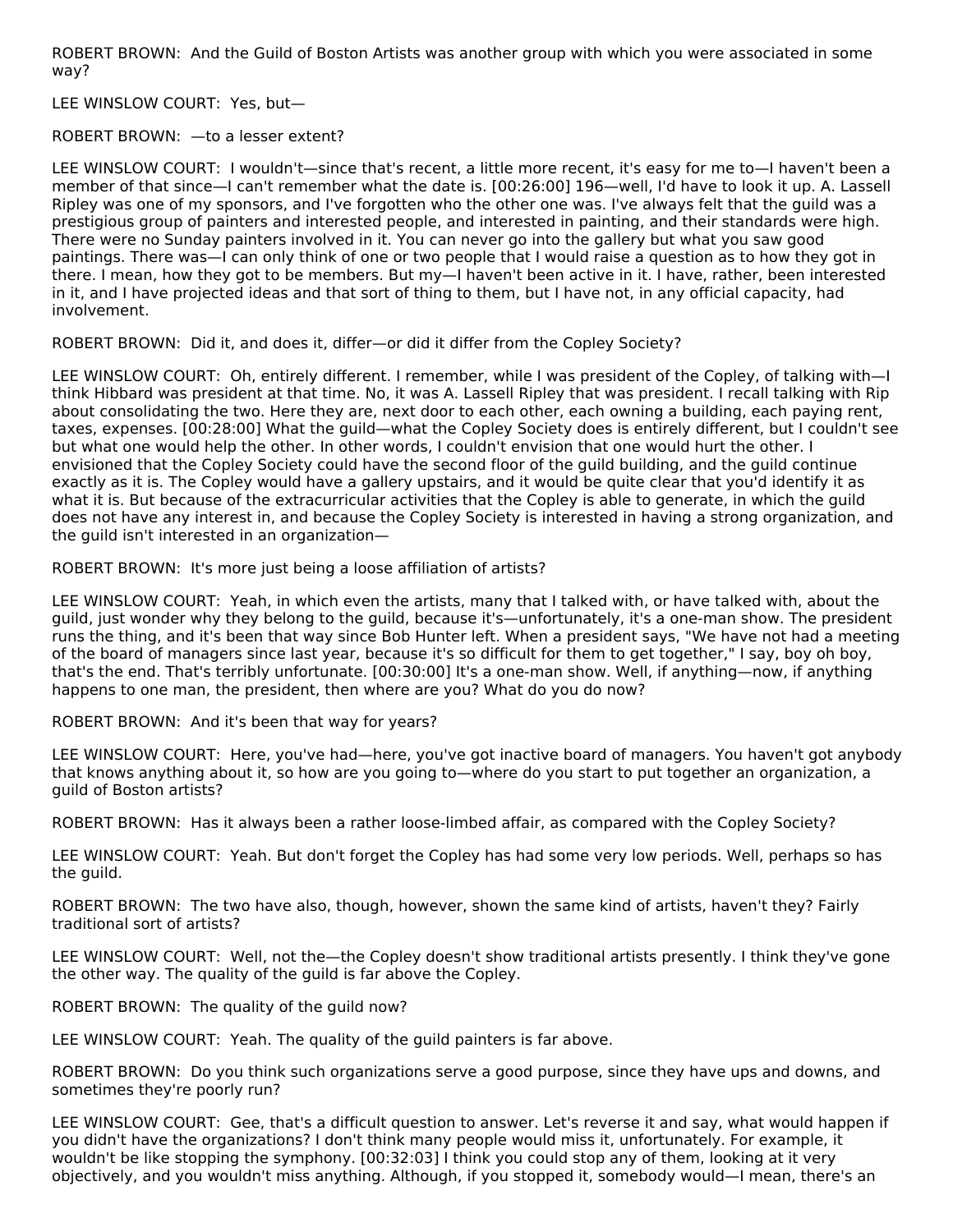opportunity for exposing and selling paintings. Always has been in Boston. I don't know. Somebody else would come along and start something to replace it, I suspect.

ROBERT BROWN: What about—do you feel that the commercial galleries, there are never enough of them to give exposure to many of the quality artists, which the guild and the Copley Society have filled a role there by allowing many otherwise—

LEE WINSLOW COURT: Yes, they have. Yes, in the Copley—

ROBERT BROWN: A commercial gallery might not pick up many of them.

LEE WINSLOW COURT: Many people that are involved in showing at the Copley would never have an opportunity to show anywhere else. I mean, they—and this might be said, too, of some of the members of the guild. But—

ROBERT BROWN: Simply because they're—

LEE WINSLOW COURT: Plus, it's reasonable to say that perhaps the time has come when the guild ought to reevaluate itself and see whether or not they ought to change their bylaws and change their direction. I recall suggesting, a few years ago, that a questionnaire be sent to the 75 members of the guild.

ROBERT BROWN: Oh, it's a fixed membership? A ceiling.

LEE WINSLOW COURT: Yeah. In which you would say—you would ask maybe 20 questions. [00:34:01] The purpose of asking these questions is to stimulate your interest, the member's interest. I would feel that the answer that would come back—they never sent the questionnaire out in public, with the reason that the answer was too clear. I think, presently, a once-a-year meeting, in which a dozen people show up, and is run by one person, who doesn't want to hear any of your ideas or any of anybody else's ideas—

#### [Audio Break.]

LEE WINSLOW COURT: Um, the—my guess is that the answers on that questionnaire would have proved conclusively that the only reason that most of the members belong to the guild are as a sales agency. That isn't good.

ROBERT BROWN: They have no interest in a collective artists group to—

LEE WINSLOW COURT: No, and I think, as historically has been, the artists are interested in taking care of themselves first, and something else later.

ROBERT BROWN: One observation I've—occurred to me over the years from looking at such artists groups is they tend to—certain groups tend to dominate them. You say, for example, the guild has a ceiling on numbers of members. That excludes, say, 20 younger people, or people who come in who have a new way of painting, or come from different backgrounds. A few of them may gradually get in, but for years—

LEE WINSLOW COURT: That was in the bylaws, and the standards on which you are based, whether or not you shall become a member of the guild, I think, is excellent. [00:36:01] You're judged—you have to bring in a dozen paintings—or this is what it used to be—and you—and the group of managers, or the art committee, whichever you want to call them, would observe your work. Let's say that there are five in the group of managers, or the jury on the paintings, all of whom are your peers, or should be. If one of them finds something wrong, either in your drawing, in your color, in your composition, or whatever, you're blackballed. You have to be invited to come back. You just can't go back and say, "I want another try." I think, in other words, the standard is very high. Well, that was written in the bylaws in the beginning, as it was written in the bylaws that the president must be a practicing artist. I think that's a mistake.

#### ROBERT BROWN: You do?

LEE WINSLOW COURT: Yes, I do, because it isn't very often that you find a practicing artist who has very much business acumen. Now, I have felt for some time that, since they have trouble, and so does the Copley, and so does any other art organization that try to have the head an artist, they can have him a figure, but he ought not to be head. He could be chairman of the board and do nothing but carry a title. [00:38:00] In my opinion, there are presidents—I mean, there are key executives, with the banks and insurance companies in Boston, who hate retiring next year. They just hate it. They have been trust officers, perhaps. Love people, love meeting people. They have endless contacts. They know what organization is. They've been involved in an institution which operates in a businesslike manner. I think that the bylaws ought to be changed, and that they ought to get a president like that in, who could put some business acumen into what doesn't have any now. Who would recognize right away that if you don't participate in it, what good is it?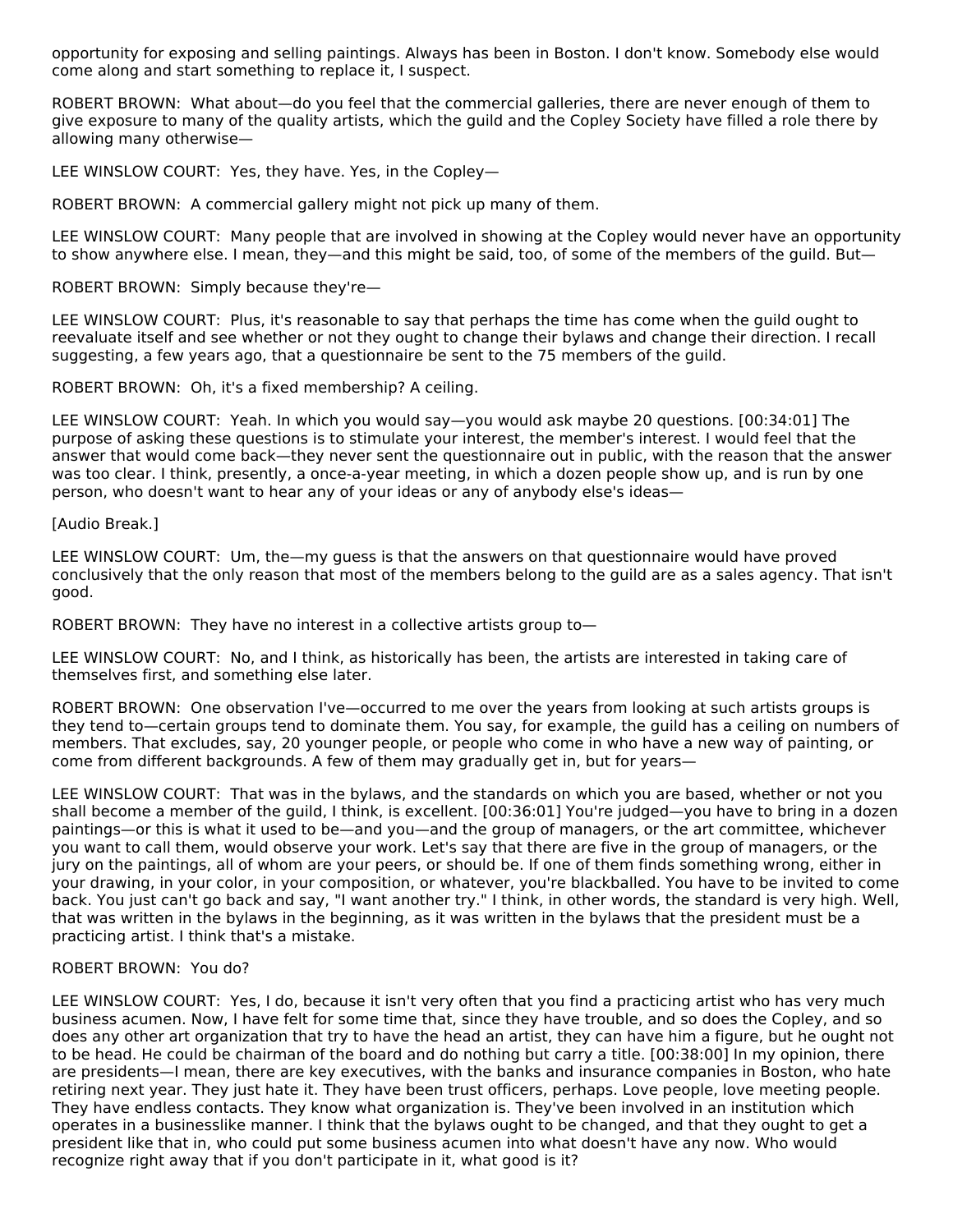ROBERT BROWN: And it weakens the organization.

LEE WINSLOW COURT: That's right. That's right.

ROBERT BROWN: But on the other hand, you applaud the artist-manager concept? The jurying of—

LEE WINSLOW COURT: Oh, indeed. Indeed. Nobody could do that better than the artist. But those who are doing that naturally should be the peers of anybody coming in.

ROBERT BROWN: Now, the founders, though, were, at a time—they were fairly like-minded artists.

LEE WINSLOW COURT: Yes.

ROBERT BROWN: What happens when a new idea comes along? Say you could admire Picasso, but is he going to admire the drawing or the design of the majority? Would he go along with, say, the majority of the other managers? Say he were on the board of managers.

LEE WINSLOW COURT: Well, I think—I can only put myself in the position of being one of the managers, or being one of the art committee. These are things you'd work out at that level, as to—[00:40:01]

ROBERT BROWN: But conceivably, it could occur?

LEE WINSLOW COURT: Yeah.

ROBERT BROWN: And over the years, the guild, say, 50 years from now, its standards could be of a different ilk? Its standards in drawing—

LEE WINSLOW COURT: I think it should be. I think it should stay up and, to use a slang expression, with it. And if you don't, and if I don't, stay with it, we're going to be in trouble.

ROBERT BROWN: Be left way behind.

LEE WINSLOW COURT: We're going to be left behind in our business, in our social activities, and everything.

ROBERT BROWN: I wanted to address that with you, because it's obvious, in your business career, beginning with Filene's, and then when you go on on your own in the 1950s, that breakthroughs, that innovations, are the lifeblood.

LEE WINSLOW COURT: Indeed.

ROBERT BROWN: If you hadn't persuaded the Filene's to finally paint over that mahogany and bring in whole theme [ph] sales—say, Mexican, to begin with—they eventually might have been known as sticks in the mud, right?

LEE WINSLOW COURT: That's right.

ROBERT BROWN: Because someone else might have come along.

LEE WINSLOW COURT: Yeah. I remember one case in point of this, where it was completely innovation. I organized, as a public relations stunt, the world's first carrying of airmail by helicopter. That started in Boston, and it went, naturally, to our branch stores. It went to Winchester, and it went to Belmont, and it went to Wellesley, and so on, then it came back to Boston. We ran that for a month. This was run at a time—and this was so important, because this was done—that a book was done on this subject, or a booklet—it was a book. [00:42:07] The thing was that thick in size. Went down to the postal department in Washington, the world's first. A store, the AMC store out in Milwaukee, was so goddamn mad to think that we had done that, that they couldn't see straight. The reason, because we got the helicopter right from under their nose, and they didn't even know that the helicopter existed. Well, I knew, only because I was a consultant to the Air Force at Wright Field, and I knew where the helicopters were, and though this thing was tied together with haywire and so on, it did what we wanted to do. It got tremendous publicity. But here's another store that was—the damn helicopter was right there.

ROBERT BROWN: Yeah, it hadn't thought of such things.

LEE WINSLOW COURT: But they didn't think of it. We did.

ROBERT BROWN: Do you think such things should, periodically, happen to artists groups?

LEE WINSLOW COURT: Of course.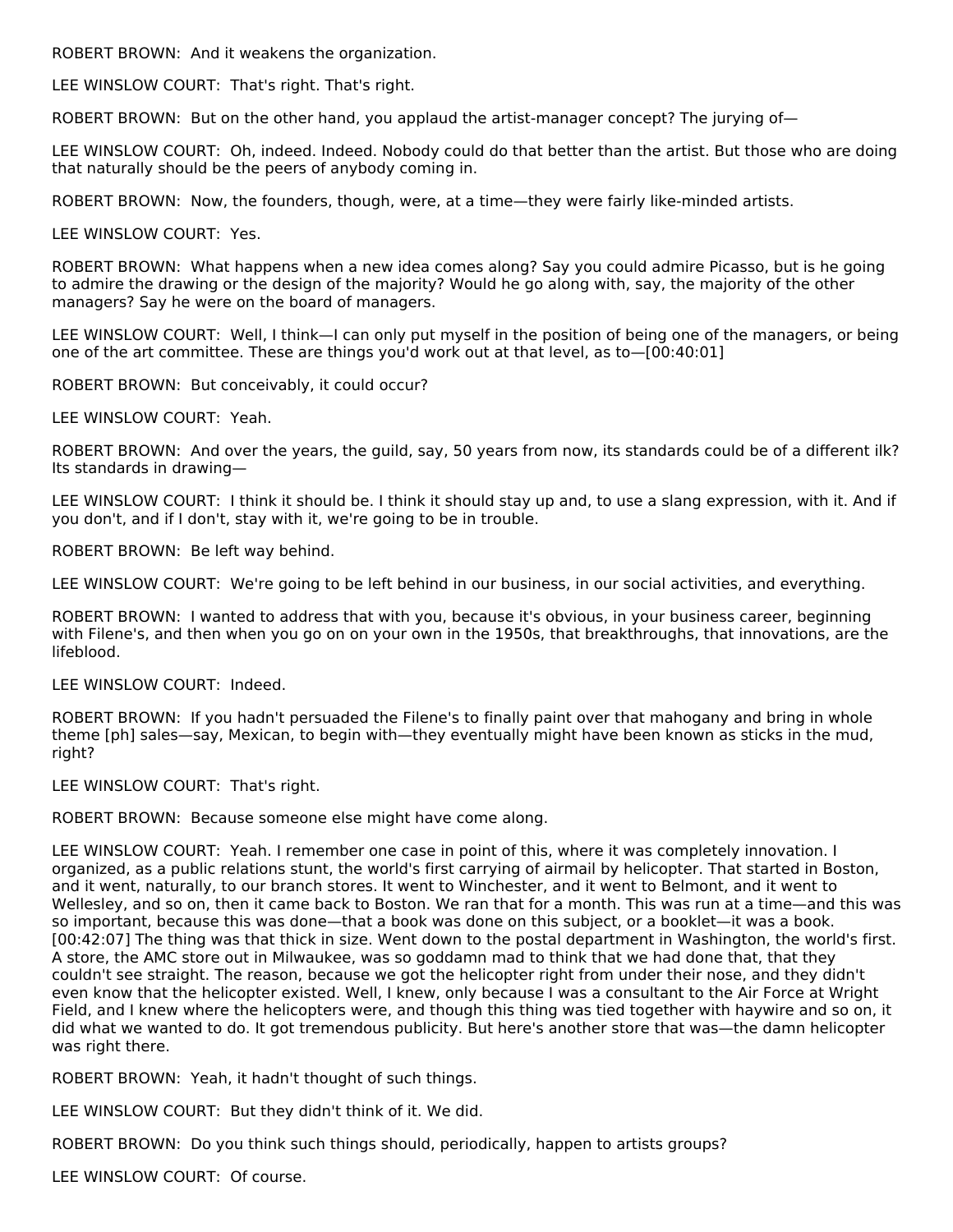ROBERT BROWN: Why don't we talk a bit about another one with which you've had long association of some sort, the one in Rockport? Did you maintain—did you fairly steadily go to Rockport after being with Hibbard and so on?

LEE WINSLOW COURT: No. I belonged to the Rockport Art Association back in '25, and I don't remember how long I continued my membership, but I'm sure you realize that your interest and your involvements cause you to have different social contacts, to have different business contacts, and so on. I would think that I continued Rockport up until after—I don't know, maybe 10 years. [00:44:03] Then Rockport became quite a long distance. Now, to go down there to a meeting, I didn't have the interest. I was much more interested in Monhegan, and Monhegan was where I went to paint.

ROBERT BROWN: Was this beginning in the '30s?

LEE WINSLOW COURT: Oh, yeah. Yeah, I think—yes. I was much more interested in Monhegan, and of course Rockport was getting busy, busy, busy. Monhegan was more like Rockport was when I first saw it, 10 years earlier, let's say.

ROBERT BROWN: Would you pack your family up there and—

LEE WINSLOW COURT: Yes, and we stayed in hotel, a hotel, and so on, until such time as I bought a place.

ROBERT BROWN: This was during that month or so that Filene's gave you off?

LEE WINSLOW COURT: Yeah. Hibbard used to go up. We'd go to Monhegan in the fall.

ROBERT BROWN: You kept that close tie with him throughout his life, really?

LEE WINSLOW COURT: Yes. As a matter of fact, where this house sits is the far end of Hib's property to the east. The other end of his property to the west is his house, and when I—

#### ROBERT BROWN: Right here in West Townshend?

LEE WINSLOW COURT: Yes. When I said that I had decided that I wanted to come up here, I wanted to come because I would be close to him. I asked him if I could buy a little piece of land, and he said, "Let me think about it." He thought for a minute, and he said, "Yes, I'll let you have a piece, but it will be just as goddamn far away from me as I can get you." So it was the other end of his 150 acres of land. Interesting, as time goes on, what happens. [00:46:02] The 50 acres between here and his house, we now own. His house has been sold, and the land down in front of it has been sold. Unfortunately, he didn't last as long as I hoped. I thought he'd be around forever. He was so wonderful.

#### [END OF TRACK AAA\_court82\_3220\_r.]

ROBERT BROWN: —Townshend, Vermont. This is April 13, 1983. Bob Brown interviewing. In the late 1940s, the Museum of Science in Boston was moving to its Charles River site. A new building and so forth. You became quite involved with that, I believe, eventually becoming a trustee of that museum. Could you discuss that a bit, please?

LEE WINSLOW COURT: Yes. My involvement began—I don't remember exactly what the date was, but the museum—Museum of Natural History it was at that time—they were up on Boylston Street—not Boylston, but Newbury Street, where Bonwit Teller's are now located. Brad—I had been trying to be helpful to Brad, and—

#### ROBERT BROWN: This is Bradford Washburn?

LEE WINSLOW COURT: Brad Washburn, yeah. A remarkable fellow, and I might add, at this point, that Brad what has happened to the Museum of Science, in my opinion, is—Brad Washburn can take all the credit for it. Every brick that's been laid in the building of these buildings, the contents in the buildings, the wonderment of the museum itself, is attributable to Brad. There have been lots of us that have been helpful, but it's Brad that has built the museum. Well, from—because the facility, the present Bonwit Teller facility, wasn't sufficient, we thought it would be a good idea if we could find some land someplace that would—where a museum could be built. [00:02:06] About that time, or at that time, the Pan American World Airways had their inaugural flight to Bermuda. I was chairman of the aviation committee, and was a party to making up the list of those that would be involved.

ROBERT BROWN: The aviation committee of—

LEE WINSLOW COURT: —of the Boston Chamber of Commerce.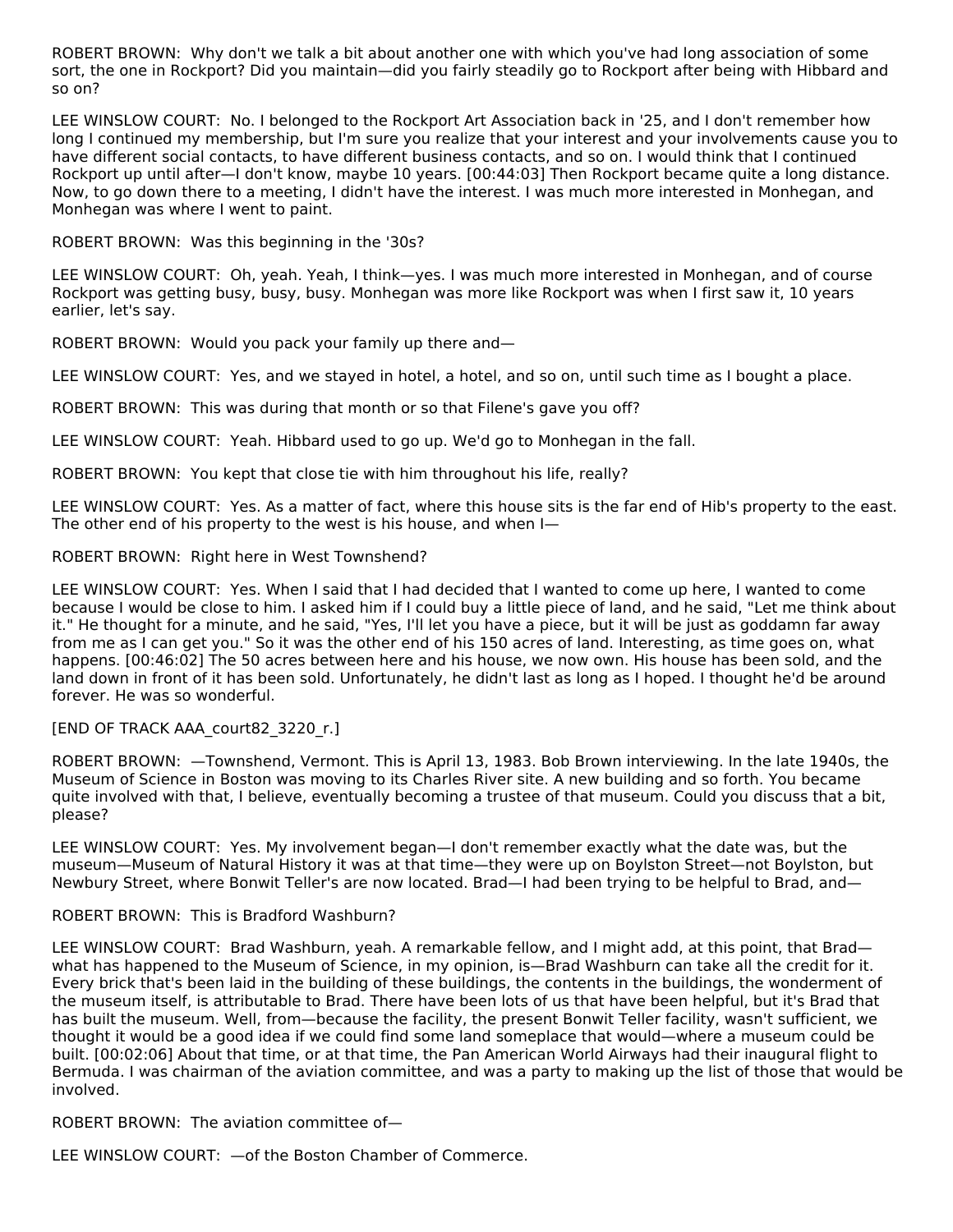ROBERT BROWN: Was this due to an interest of yours in flying and aviation?

LEE WINSLOW COURT: Yeah, I've always had an interest in aviation, and served as chairman of the committee for a number of years. Well, it was—this is the period where Paul Dever had just won the governorship, and it was the interim period. He was the upcoming governor. Of course, on the inaugural trip, you want a few of the important people in the community, so I invited Paul Dever, and he and his aide accepted the invitation. While we were on the flight down there, I said to Paul, who I knew to a slight degree, that I would think that, in his position as the upcoming governor, that it would be important for him to endear himself to the children of the state, because they're the next people that will be involved in politics. And wouldn't it be a good idea if the state gave a piece of land—and I suggested where the piece of land might be—that the state doesn't need, and this he would be doing this for the children of the state. [00:04:13] He thought that was a great idea. So soon after we got back from the trip to Bermuda, why, Brad and a group of us went down to see the governor, and he concurred that this was something that he could do, or would do, or would like to do. And so the land where the present museum is built was given to the museum, and on it at that time, there was one little building, which was maybe a couple hundred feet long. It was used as a warehouse down by—a warehouse, storehouse.

ROBERT BROWN: But this was mainly sort of a causeway from Cambridge into Boston?

LEE WINSLOW COURT: Yes. Yeah. That little metal-roofed house is where this thing started, and the fund-raising started there. One thing led to another, until pretty soon a formal building was built, and on it went.

ROBERT BROWN: And the governor's interest was aroused because you convinced him that the Museum of Science would be for children, among others?

LEE WINSLOW COURT: Yeah. Well, an educational—

ROBERT BROWN: An education facility.

LEE WINSLOW COURT: —facility, yeah. I continued my interest until the board got strong enough, and the museum got strong enough, so that you could reach out and find other directors that could be helpful in other ways. Of course, the principal need, once you got into building, was, A, exhibit material, and B, dollars to do with. [00:06:02] When that was well on the way, I moved over, and other directors came in, and the organization continued to get stronger and stronger, and more successful.

ROBERT BROWN: Did you—Mr. Washburn recently has written his praise of your advice and enthusiasm. Did that advice include some advice on design and layout of the building, or did you work—they built a great new building.

LEE WINSLOW COURT: Yes, but only as observations that any director would make. My expertise, of course, was in design, but fortunately I had promotional interests also. Yes, I was helpful in finding people to design exhibits, to paint the backgrounds for the exhibits.

ROBERT BROWN: What about the architectural design? Because it is one of the more—

LEE WINSLOW COURT: I did not.

ROBERT BROWN: —first more modern, large buildings.

LEE WINSLOW COURT: I don't think I participated in that, other than, as I say, as a director would find fault or praise for what was being done. That was—no, Brad did, I guess you'd say, world research on what was being done, and what it appeared would be the best thing to do. I think my involvement in the design of it itself was minimal, just expressing my feelings.

ROBERT BROWN: About this time, in '54, you decided to resign your longtime arrangement with Filene's Department Store and form your own firm of—what was it? Were they design consultants, as well as promotion consultants?

LEE WINSLOW COURT: Yes.

ROBERT BROWN: And they were to be consultants to what? [00:08:02]

LEE WINSLOW COURT: Well, um, I guess there's two ways of answering that. First of all, while I was still at Filene's, I was—people were constantly after me to do color schemes for their stores, for all kinds of retail outlets. I had apparently gained a very favorable reputation in that area, color and light. I knew that when I left Filene's, that I was going to make my fortune as a consultant on store interiors. Instead of being on salary, I could evaluate what the job would be, and put a price on it, or work by the day or the hour or whatever, and it would all come to me. It would all be my money. It wouldn't be going through an institution. Surprisingly, I think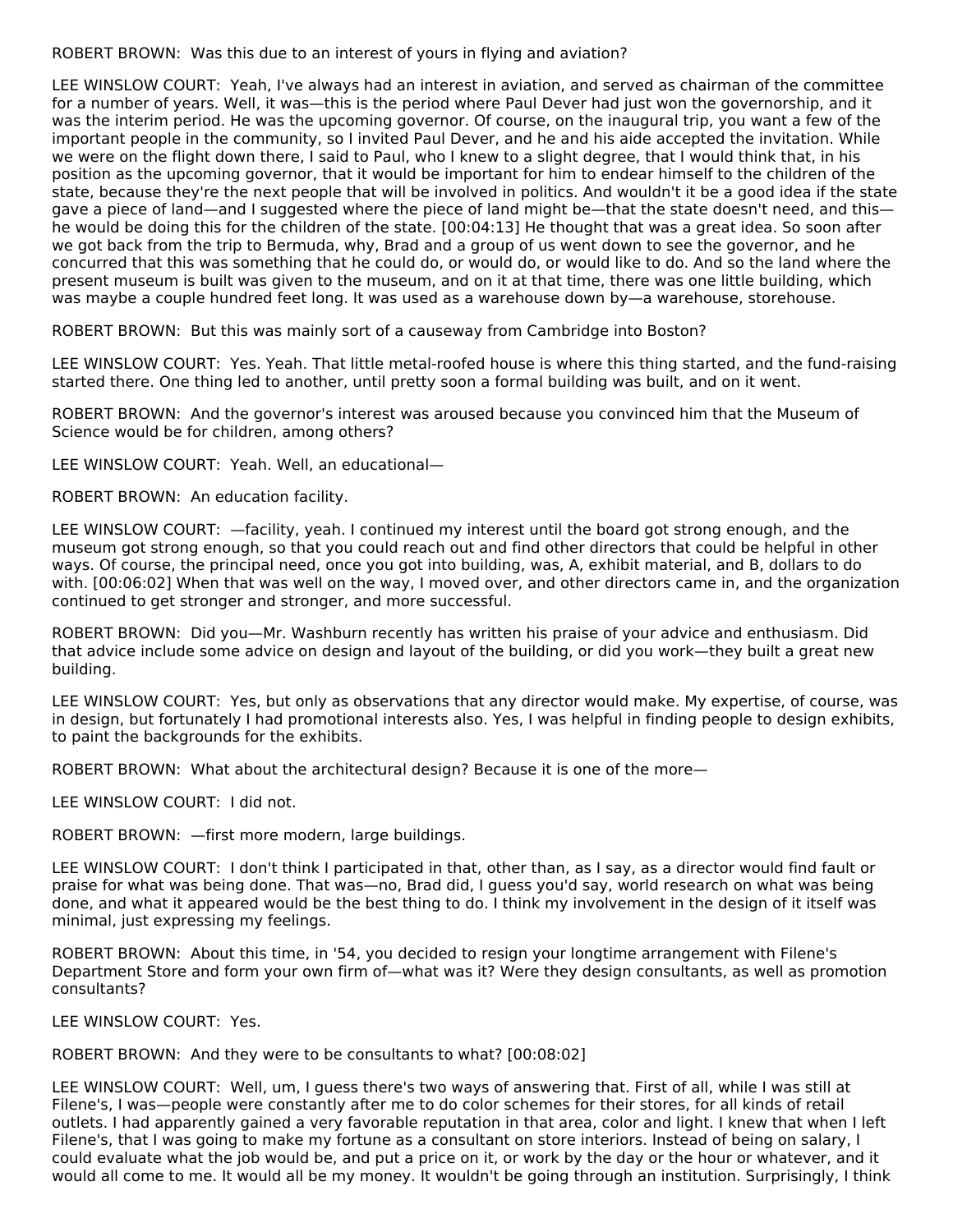my first account was Pan American World Airways. A sidelight that I think is interesting—since I was simply selling experience and knowledge, I didn't feel that I needed a very large kitty in the bank, so I opened an account and had \$300 in it. That's—what do you need any more for? Because everything you do, every hour you work, you're going to get paid. My first account was Pan American World Airways, and they wanted a promotional piece done. Now, this is something I wasn't going to do. [00:10:00] I did it, and as I recall, the bill to Pan Am was \$7,000. A lot of this \$7,000 was die-cutting for a promotional display, and the design of it wasn't that much, but there was the printing and the die-cutting. When the job was done, I promptly made out a bill, my first one, and sent it to Pam Am. Where at Filene's, our policy, or the store policy, was to pay bills within 10 days, so that was my life. I paid my bills in 10 days. I expected everybody else to. Thirty days went by and I heard nothing from Pan Am. So I called the chap that I had done business with and asked him if he had received the bill, and he said yes. He had passed it along. I said, "Well, I haven't heard anything." Couldn't understand that. Another two or three weeks went by, and he called me back and said, "I found out where your bill is." Said, "We have a new comptroller, and the comptroller has decided that no bills will be paid until 90 days." This was, this was a great, big American company, living off all the suppliers, everybody that supplied them gasoline, food, anything. It was 90 days. So the comptroller became a very important guy by taking all that owed money and holding it. In other words, he was earning interest on the money, and the poor little vendors were—so it was three months before I got paid. [00:12:01] Well, of course, I learned a lesson and changed my billing procedures when I was doing business for people like that. I made sure that I was covered, and also I made sure that I had money to cover me through them. Here we go into the borrowing of money to make things go, which I never had done and didn't want to do.

ROBERT BROWN: At this time, were American retailers—well, I suppose the airline would be an exceptional account, but department stores—were they what you thought would be your major account?

#### LEE WINSLOW COURT: Yes.

ROBERT BROWN: Were they at the point of wanting to have a new look in the mid-'50s?

LEE WINSLOW COURT: Oh, yes. This—well, as a matter of fact, that had been going on up through the '40s, that modernization and redesign of retail stores. But I had no idea—well, I had no idea I'd get involved with Pan Am. I thought I'd be involved with retail stores. Shortly after Pan Am, there was American Airlines and a number of others that I'll mention later, but the real shocker was a retail store. Here again, it was not in the area that I thought that I was going in. It was the Hudson's Bay Company of Canada, who I knew nothing about. They wanted me to come up there and—

#### ROBERT BROWN: 1955?

LEE WINSLOW COURT: —yeah—and discuss their direction, which is a very long story, and a very fascinating one, where they—where I thought I would be involved with them for maybe six months. [00:14:00] My fee, my hourly fee, was based on the fact that it was going to be a short haul. I did not want to get involved with somebody over a long period of time, but it ended up that they were one of the most wonderful companies that I ever was involved with. I was almost totally involved with them for a period of three years. I recall, after saying I would do the job and they wanted me to do it—and this job was to help them in the developing and planning of their display function. Then they expanded this, and they wanted to include store planning. That is, the architectural phase of it. Well, in order to take on this next step, I needed to know the policies of the company. What were their policies?

#### ROBERT BROWN: Yeah, what were they.

LEE WINSLOW COURT: What were they. Next time I was up, I discussed this, to some extent, with them, in a very general way, and I'll never forget the shock that I had when they told me that they were there before Canada was there, and therefore they could fly their flag above the state flag, or the national flag. Well, I got back to Boston and realized that I needed to know more about the policies of the company and what their—what were their policies? [00:16:01] So I sent a telegram to the general manager and told him, "I need to know this," and I got a very short one back that said, "This is a part of your responsibility, too." In other words, they did not have a policy or procedure for the company. They just grew like a mushroom, and they did not have policies. So it ended up that I wrote policies. I'm sure they were changed. I did their display function. I did training for them, training of their sales personnel, training of their advertising department, training of their store planning. This all started in Winnipeg, and I didn't realize it when I first came involved: they had no stores east of Winnipeg All their stores were west. I think they had a total of 157 stores, including the ones up in the Hudson's Bay area.

ROBERT BROWN: But in western and northern Canada—

LEE WINSLOW COURT: Western and northern Canada—

ROBERT BROWN: They were a store that supplied virtually everything in those places?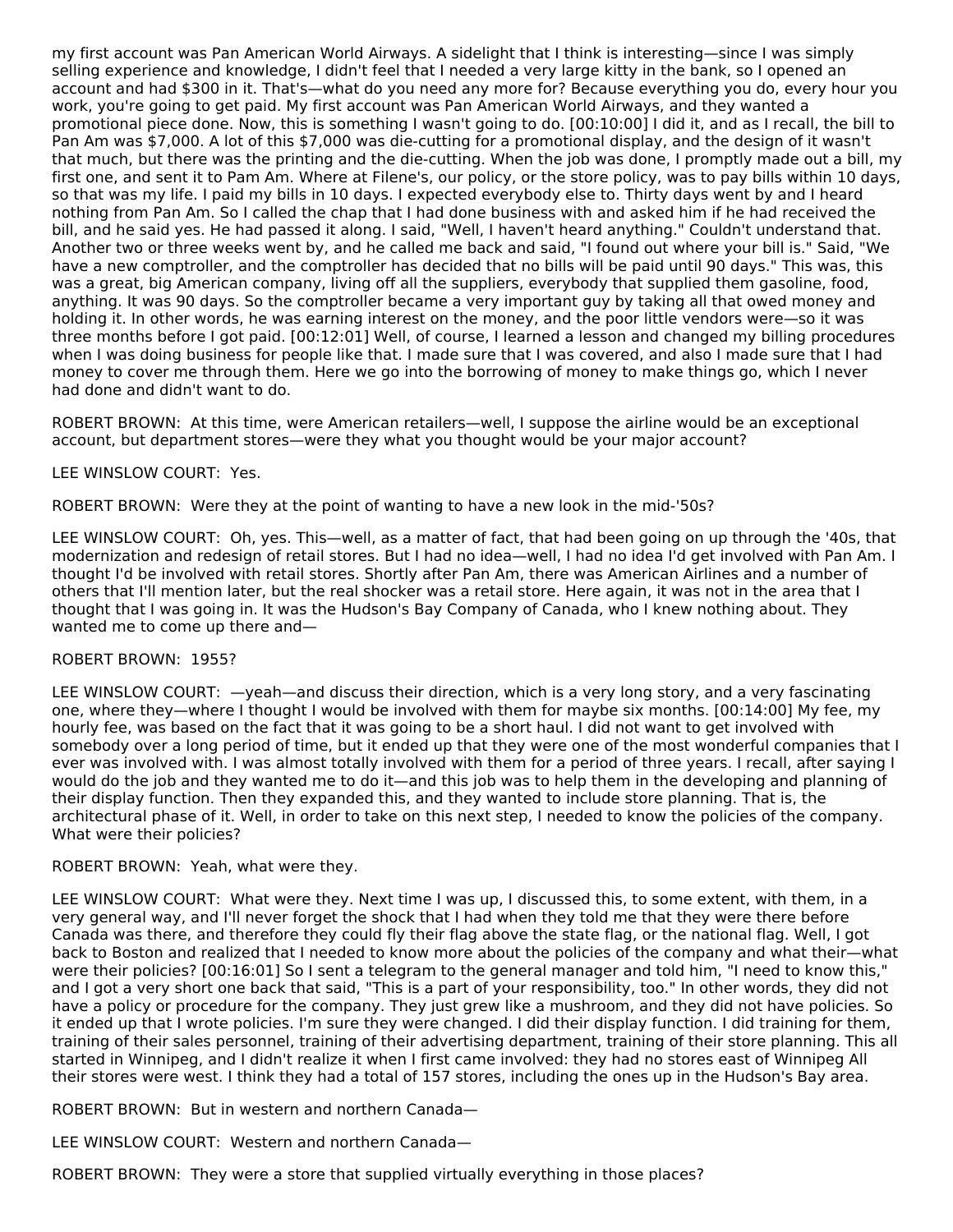LEE WINSLOW COURT: They supplied everything from cosmetics to kerosene to heat with.

ROBERT BROWN: Did they, at this—

LEE WINSLOW COURT: And of course trading with the Eskimos.

ROBERT BROWN: They saw the need to become more of a presence throughout Canada?

LEE WINSLOW COURT: Yes. I think, since then, they have moved east, somewhat. But they are—they were a bigger retail operation than, for example, Federated Department Stores, which was the biggest in the U.S. The sole responsibility for operating the stores in Canada was one man, who since has died. [00:18:07] He was a wonderful, wonderful man, wonderful to work with. But they gave—

#### ROBERT BROWN: Who was that?

LEE WINSLOW COURT: I apparently produced what they wanted, and therefore our arrangement was a very pleasant one, and just went on and on, to designing their western stores for them and so on. I don't recall the name of the gentleman that was head of their store.

ROBERT BROWN: What did you see was their major need in terms of design?

LEE WINSLOW COURT: A source for people. Well, that's difficult to understand. When they wanted, they wanted an advertising manager, they looked within the company. There wasn't any place else to go, as in America. There were endless stores. You could steal from one another. They got their people by going out into the country, where the farmers—the kids were getting through high school—and inviting them to come in and take a course with them. I got involved in writing some of those courses for them. If you found somebody in one of their stores who was an excellent merchant, and you looked into the background of that individual, they came from out in the wheat fields.

ROBERT BROWN: So they'd trained up their own people?

LEE WINSLOW COURT: They trained their own people.

ROBERT BROWN: But in terms of design, they needed outside expertise?

LEE WINSLOW COURT: They had no design knowledgeability at all.

ROBERT BROWN: What did you think were their basic needs in terms of design?

LEE WINSLOW COURT: Light and color. I recall saying to the general manager one day—when we started through one of the stores, I turned to him and asked him if he was having—supplying me with a seeing eye dog. [00:20:02] You couldn't see one department from another. You didn't know what the hell it was. They were drab, they were uninteresting, they were uninspiring, they were—just everything was wrong. Of course, when that much is wrong, it isn't too difficult to make some improvement. Well, it was a great experience. It was good training for them, and I'm sure it was helpful to them. I still hear from the general managers who—the chap who was the general manager's assistant. He is, at present, the store planning director. I think he's vice president of the company and store planning director, living in Toronto.

ROBERT BROWN: Your idea was to make it a friendly appearing place?

LEE WINSLOW COURT: Yes.

ROBERT BROWN: Most places in Canada, there was no rival to the Hudson's Bay Company, was there?

LEE WINSLOW COURT: Oh, no. No. But it was still—they would be concerned with—I remember one thing in Winnipeg When they located their store, they located it on an east-west highway, and on the main street of Winnipeg itself, which meant that they were way out of town. The business activity was downtown, and therefore customers were hard to find. You had to go around with a magnifying glass to see customers. They were in town, but they were way downtown. So the Hudson's Bay Company made an arrangement with an insurance company. Of course, they owned all the land up there anyway, so they [laughs] gave a piece of land to an insurance company, and had them build diagonally across the street from them. [00:22:06] Well, that put quite a few thousand people at their door. But then they—well, there was a lot of this sort of thing that went on. If you have the controls that they had, you could do that. I don't suppose that could be done today.

ROBERT BROWN: But your aim was to develop a new appearance for the store?

LEE WINSLOW COURT: Yes.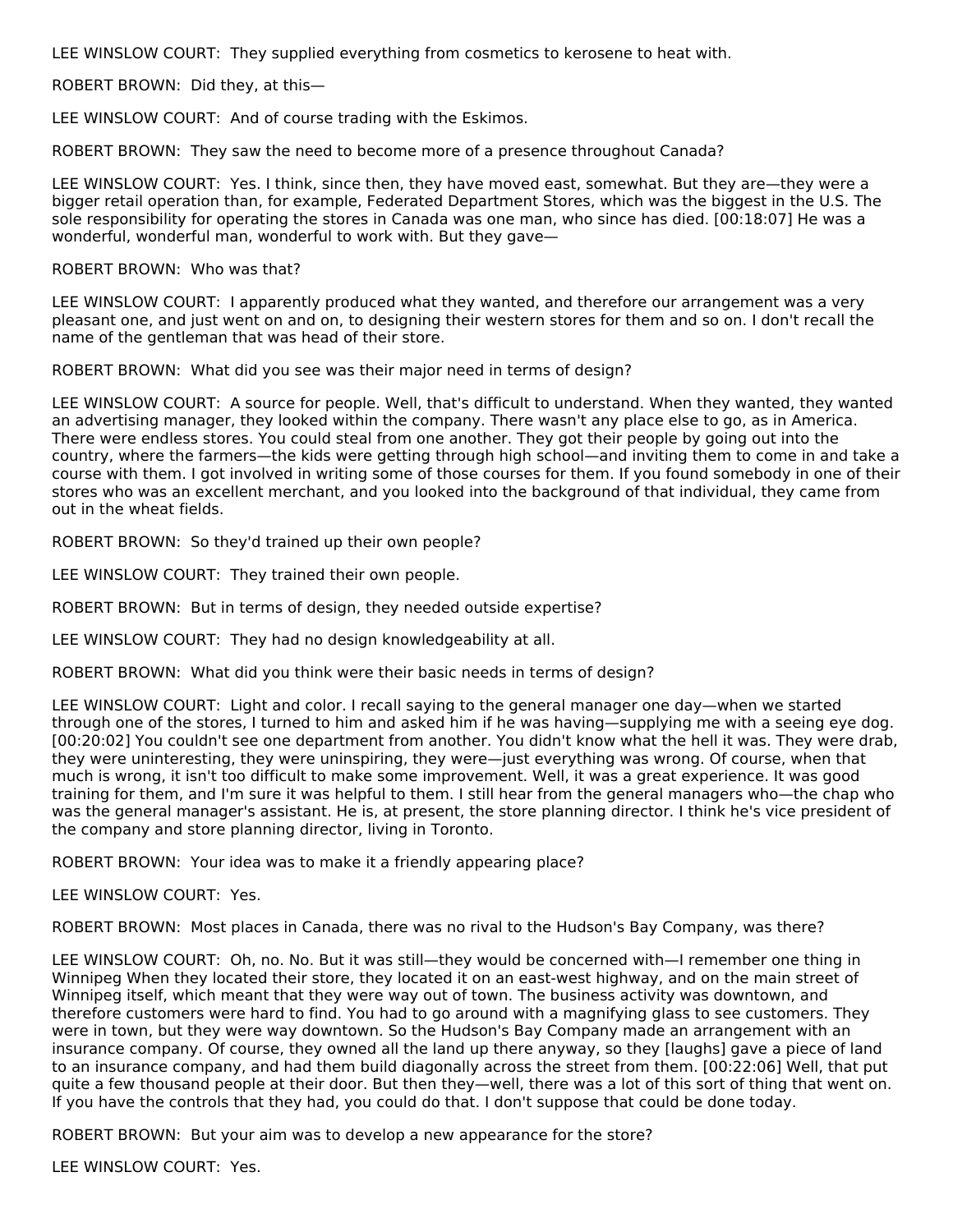#### ROBERT BROWN: New symbols?

LEE WINSLOW COURT: Yes, and such things as—temperatures in Winnipeg in the winter are 40 below, and that isn't very comfortable temperature to stand and look in windows. Also, when a door is open, that frigid cold goes inside. Well, they wondered how the dickens they could get people to stand and look at their merchandise, because if they—they felt that this was like the entrance to a great estate. You don't—you have to look through the shrubbery to see what's back there, and they had lovely merchandise in the windows, and they wanted to invite people to come in. I recall suggesting to them—and this, we were familiar with in the States, but they never heard of such thing—putting infrared lights, heat lights, outside, so that you had a band of light all along the front—heat—along the front of the store, so that you could stand there and the heat was being transmitted to you, and though it was 40 below, you were a normal temperature. There are all kinds of innovations of that kind that we in the States were familiar with, they were unfamiliar with. Again, it was—since I was involved in all kinds of innovations in store modernization, this was just, seems to me, a natural thought to have applied. [00:24:09]

ROBERT BROWN: Store modernization in general, would you say, was influenced, or you drew upon modern architecture? For example, the Bauhaus. Some of the simplifications, and light colors, and use of much glass? What were your design sources?

LEE WINSLOW COURT: These are architectural changes that take place through the years. I don't know how to answer that, other than to say that I had a damn good art training, a well-rounded art training. Good taste was a part of what was pumping along my bloodstream. This—well, I could just go on for days talking about this, about these trends and these happenings. I think of some of the things that I did when I was first at Filene's, that by the time I left Filene's, I never would have done them, because tastes had changed, design concepts had changed. And this continues. Stores are still changing. Some of them I go into, I wonder what the hell they're trying to be. It doesn't look as though they're trying to sell merchandise. They're trying to see how wild they can be, and how disturbing they can be to the customer. But so, too, has gone the selling phase itself. Now theythere used to be salespeople that were very attentive to the customer, and wanted to serve the customer's every need. [00:26:01] Today, they don't give a damn whether you buy or not. If you buy, you take it to a central spot and they check you out, and you're handled like a lot of cattle. I don't believe that's going to work. I think we're going to come back to a more personalized way of retailing, but maybe we never will.

ROBERT BROWN: Your art school training, there were parts of it that gave you basic ideas in design, composition?

LEE WINSLOW COURT: Yes, and colors, and sculpture. I just had a wonderful training, and I think the Massachusetts College of Art is—the instructors they had were brilliant men. They were—and women. You just didn't get—by the time you'd spent four years there, you had learned a great deal. This is what has served me and given me my income ever since then, my application of this information.

ROBERT BROWN: Can you perhaps describe some of those people and what they taught?

LEE WINSLOW COURT: Well, there was Cyrus Dallin, who, of course, I thought was the greatest sculptor that ever was. He was just great in himself, and his knowledge and his enthusiasm for sculpture was reflected with the students. Wilbur Dean Hamilton, Richard Andrews. These were painters who taught composition, and dwelled on composition for a period of two or three years, and even as much as four years, in training you to see and to think. [00:28:01] There was Ernest Lee Major, who was a painter, and he taught painting. I personally think that he was a better teacher—I think he was one of the greatest teachers that ever was. Highly respected by every student that he ever had.

#### ROBERT BROWN: What do you think made him so effective?

LEE WINSLOW COURT: Because he didn't—I think the thing that made him effective was his ability to make you look, analyze, and make a decision. Unfortunately, today, many art teachers, so-called, they will go out and let's say their student is somebody that wants to paint, not somebody that's been trained to. Of course, they have great difficulty. So the so-called teacher takes his brush and paints on the individual's canvas, and what happens? That individual goes home and says, "Look what I did today," and they didn't do it at all. The instructor did it. I don't think they learn anything from this. Going to—a lot of people go to demonstrations and see the magic of painting. Well, I'm here to tell you, there ain't no magic to painting. It's a lot of hard work. This was the kind of thing that Major taught you, that there was no magic, and he saw that you studied and studied until you made the decisions and knew why you made the decisions. In all the 30, 40 years I painted with Aldro Hibbard, I don't think he ever once said, "Do this." [00:30:06] What he would say is, "I wonder. Compare this with this. Did you really see it going this way?" You had to think as to whether that's the way it was. You made the decision.

ROBERT BROWN: It was only in that way that it would become part of your understanding, right?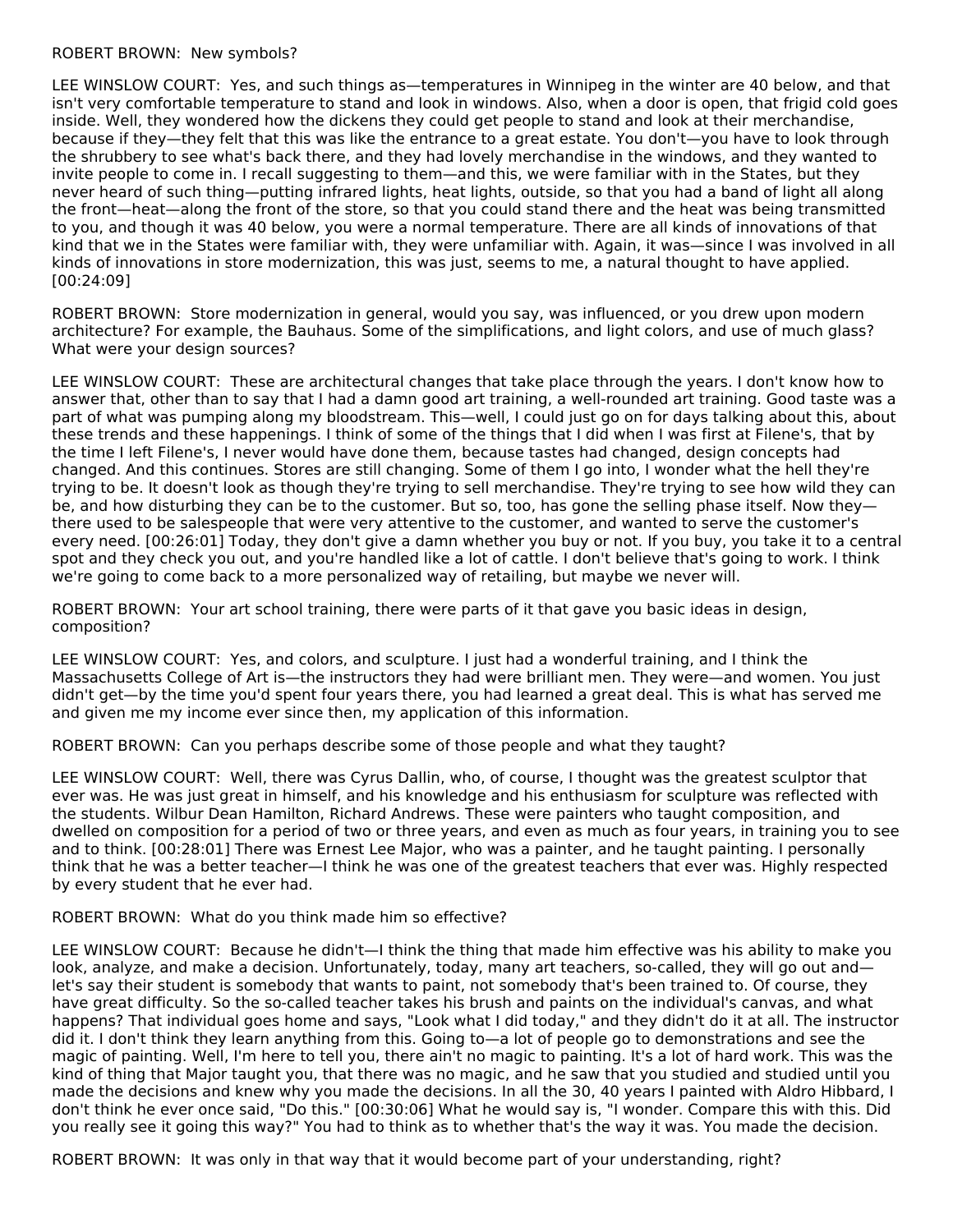LEE WINSLOW COURT: That's correct. That's correct. So, with that kind of training—and I don't think it would make much difference whether it was in writing or in music or what—with that good, sound training, I just can't believe that the results wouldn't be better. As I look back at some of the kids that were trained in less proficient schools, I can see the difference.

ROBERT BROWN: When you came to be a design consultant, to work for retailing, it was simply your—you also, obviously, had the ability, though, to know where to turn to get specific technical advice, or economic information and the like, sure.

LEE WINSLOW COURT: And I'm sure that in some of those cases of knowing where to turn, I made a damn fool of myself more than once. [They laugh.] I'm thinking of one which is a classic. This is pre-art school. I was—I had been doing sign painting, signs in front of stores with smaltz [ph] and gold leaf. I recall a job in Winchester that I was doing, and I felt very important about doing this job.

#### ROBERT BROWN: You were just young—a boy then, right?

LEE WINSLOW COURT: I was just a boy in high school, yeah. I was doing a job for Joe Donahue's hardware store, and Joe Donahue said that he wanted a gold leaf sign with smaltz background.

# ROBERT BROWN: What's a smaltz background? [00:32:01]

LEE WINSLOW COURT: Well, of course, I couldn't admit that I didn't know, but I didn't know either. So I went in to Sudbury Street in Boston, where there was a famous old paint company. There was an awful nice fellow behind the counter, and I went in. I couldn't let him know that I didn't know how you buy gold leaf, or that I didn't know what sign painter's flat black was. I went in, just a complete know-nothing, and I asked this fellow questions. How do you apply smaltz? I don't even know what smaltz are. Of course, this fellow was wise, and had been around a long time, and he recognized that this kid didn't know anything. He did not pull my leg. He was very helpful. But about 30 years later, he reminded me of that first time that I came in. Thirty years later, I was having—this was Carpenter-Morton Company. I was having them make the colors that I had developed for store interiors, and this involved not only Filene's, but F&R Lazarus in Columbus, Ohio. Now, I am—by this time, I have learned a great deal about it, even the making of paint, to the point where I could tell the company what I wanted and what the chemical ingredients of it should be. I chuckle when I think of those first experiences with them. [They laugh.] There are so many things that, as you go along, you pick along, get a little information, and then you add something to it. If you use good judgment in applying it, I guess that it eventually works out. [00:34:02] Certainly, I felt, when I got involved in business, and when I was up to being in my own business, that my training had been good enough, and even my training in Filene's, that it didn't make any difference what job they gave me. Whether I was in the display operation, or whether I was in the store planning division, once I got acquainted with what I was doing, and had my feet on the ground, I had all the confidence in the world that I could do it, and did do it. So when I got out on my own, and I was doing packaging, or sales aids, or visual appeal, or whatever for retailers, I did it with the confidence that I had had enough previous experience and knowledge so that I could do it professionally and thoroughly.

ROBERT BROWN: Now, you painted throughout this time, too?

LEE WINSLOW COURT: Oh, yes. Yes.

ROBERT BROWN: Because your exhibition history goes on. You were a member of the Boston Art Club as early as 1930. Maybe I could ask—we talked about some of the earlier exhibitions. After World War II, you haven't really indicated which were more memorable than others, but you were—in 1946, there was an Art Week in Boston, and also in 1947. Was that sort of an informal gathering of many artists' work?

LEE WINSLOW COURT: I think this was a part of growing up, of Boston's growing up, with the arts. [00:36:01] Jordan Marsh, for example, devoted a large area in their store to having what was known as Art Week in Boston. They invited the better, juried painters to participate in this, which became—I think it was, culturally, a very worthwhile thing for Boston to do.

ROBERT BROWN: They had a jury, or it was—these were—

LEE WINSLOW COURT: Yes. You would be invited to show, but of course you had to pass a jury, also. This was the method of keeping quality high.

ROBERT BROWN: Was the jury selected by the store itself?

LEE WINSLOW COURT: The store, yes.

ROBERT BROWN: Was it a fairly broad range of tastes? Were they trying to show a breadth of things?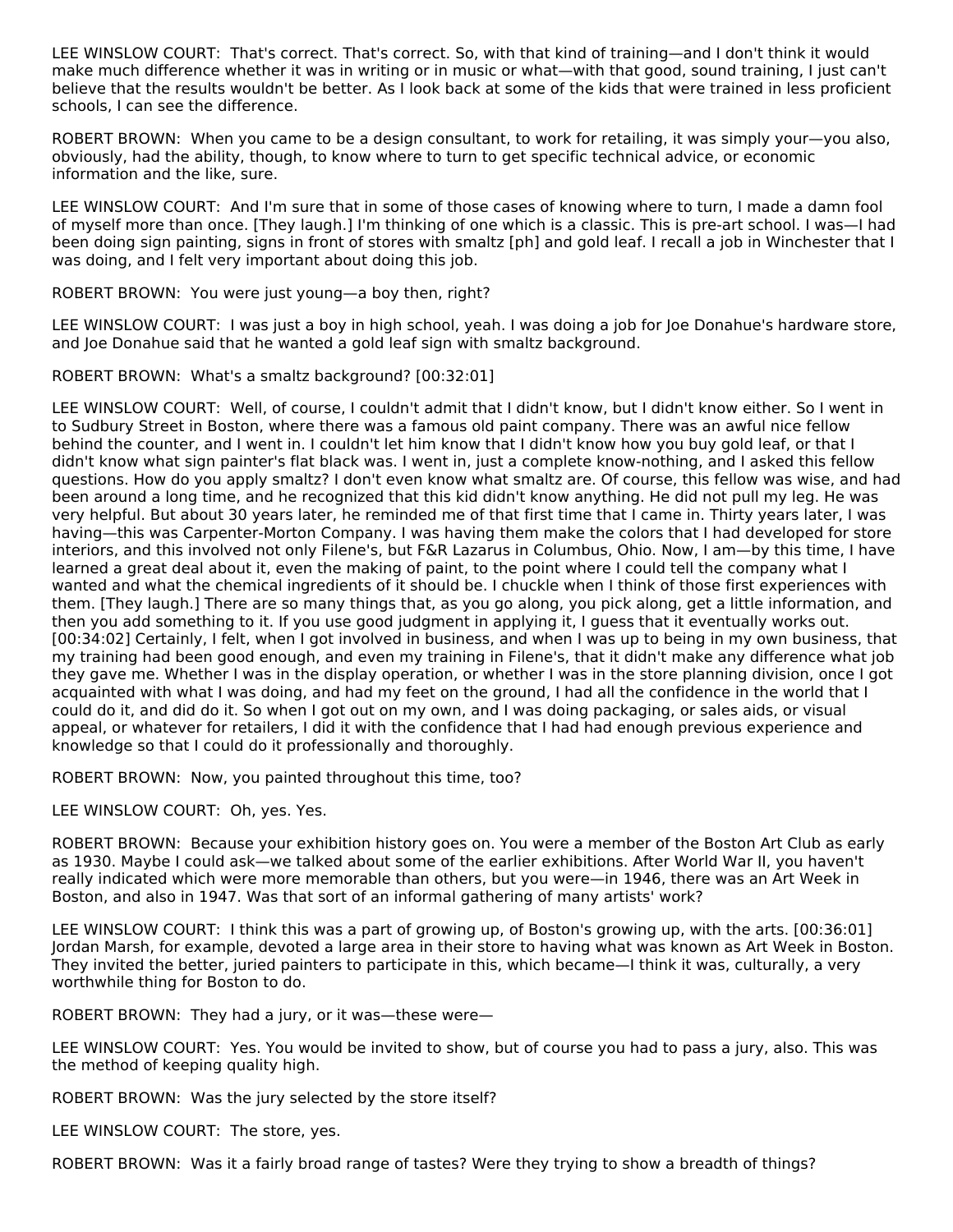LEE WINSLOW COURT: Yes, but I am—as I think back on it now, I think it was—if they leaned in one direction or other, they leaned more toward representational painting. In other words, I would suspect, yet I don't know, that probably they went to—they may have gone to the Vose Galleries, or to the Guild of Boston Artists, and discussed with them how—what would be the best way to do this, and how do we do it to make friends instead of lose friends. Later, there was an effort to integrate it with non-representational art, which did not meet with the public's approval.

# ROBERT BROWN: Where? At Jordan's, they—

LEE WINSLOW COURT: Yeah. I think some of it inched in there, but that's—I think, at that point, there was an awful lot of publicity on non-representational art at that time, but that's—I think, probably, that's why the group formed the show that they used to have up in the Boston Gardens. [00:38:16]

#### ROBERT BROWN: The Boston Art Festival?

LEE WINSLOW COURT: The Boston Art Festival, yeah. Of course, that was completely the other way.

ROBERT BROWN: Didn't it have a whole breadth, ranging from representational art? Because I know they had some of the jurors were representational artists. I can think of one, Edward Hopper.

LEE WINSLOW COURT: Well, they—that—I have mixed feelings about that. Of course, I [laughs] near the end of that, it had got so bad that they were showing nothing. Got bad in the opinion of a group of us. They were showing nothing but non-representational art, and we felt that the public were entitled to see both sides of the coin. Don't tell me that the public only wants to see one or the other. They want to see both. They're interested in seeing what the children do as well. So finally, there was a committee formed, the Committee for Fair Representation in Art Exhibitions, in which we tried to get their nose pointed in the right direction by having a three-jury system, for example, which they didn't want to do. They were trying to ram something down the throats of the public that the public didn't want, which I think was unfair. Well, a lot of other people did, too.

ROBERT BROWN: Yet they had large attendance, didn't they? People would simply come out of curiosity, do you think, without thinking?

LEE WINSLOW COURT: Curiosity, yeah.

ROBERT BROWN: Plus, they also had performances going on that would attract people. [00:40:02] Dance, theater.

LEE WINSLOW COURT: To this—I had a boss one time that was making reference to people's reactions to things they see, and he said that he believed that if you put a pint of whiskey in the jacket pocket of a suit in Filene's men store window, that you could sell that suit by just showing the top of the bottle in there. This—you know, curiosity. Is it full or is it empty? I'll go in and buy the suit and find out. The public are very wise, in some cases, and not so wise in others.

ROBERT BROWN: Why did—

LEE WINSLOW COURT: Very interesting.

ROBERT BROWN: —you and your fellow members of this Committee for Fair Representation want to have representational things there if the public made such superficial judgements? Did you just think it would be a good idea to be there, regardless of the—

LEE WINSLOW COURT: Well, I think we were doing two things. We were trying to upgrade, and we felt, in our own hearts, that where there was a natural flow of this great number of people, why show them only one thing? Aren't they entitled to see both sides of the coin? We thought they were. But we had a dreadful time trying to convince the committee that were running this that that was so. Of course, eventually, they ran themselves out. They ran themselves down the drain, financially and publicly, and perhaps through FRAE, which was the initials of Fair Representation Art Exhibitions, we—there was a considerable amount of publicity, which opened the eyes of the public, and the public raised questions, and went and looked and said, "By gosh, they're right," and—well, that's long—that's ancient history. [00:42:14]

ROBERT BROWN: But of course, Boston, since then, has never had such a broad show as the Arts Festival began or arrived.

LEE WINSLOW COURT: It takes a lot of doing to put on a show of that kind. It takes a lot of effort, a lot of people, and a lot of money to put something together like that. I think it's too bad that it is dead. I think that if they could have seen the balance, and had a balance, perhaps that might still be going on.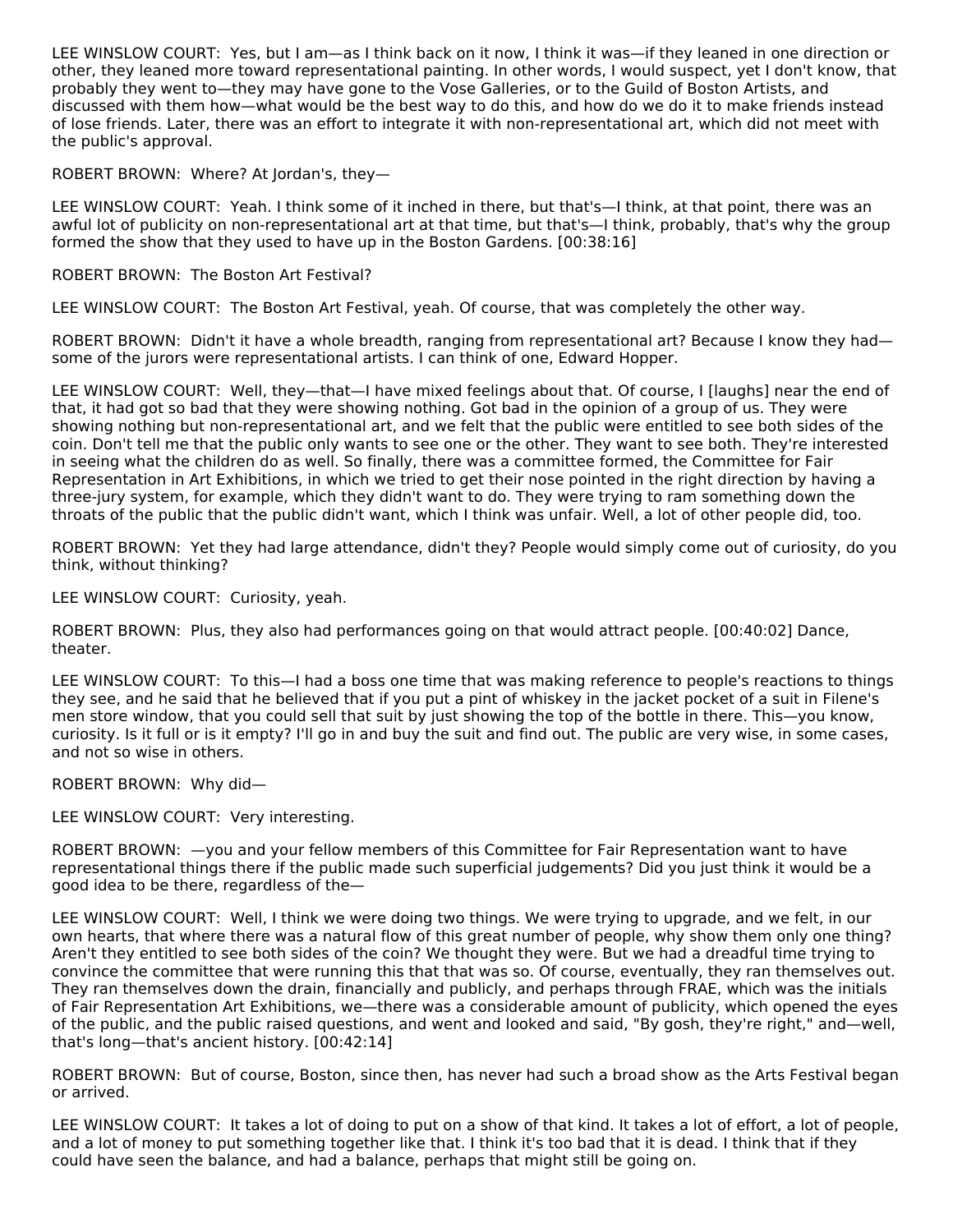ROBERT BROWN: To judge from your list of exhibitions, were you a part of the Vose Gallery group of artists? Because they were—by around 1950, when you had a one-man exhibition at the Vose Gallery—

LEE WINSLOW COURT: Vose had—there was a period where Vose had contemporary painters, which of course they don't have now. I don't know whether I was a part of the stable. I had several shows, was involved with several shows that Vose sponsored. What was I? Was I just lucky enough to be in the in group?

ROBERT BROWN: The boss, in those days, was Robert Vose Sr., right?

LEE WINSLOW COURT: Yes. Wonderful man.

ROBERT BROWN: Was it quite a prominent gallery in his later years, in the '50s and '60s?

LEE WINSLOW COURT: It always was. It was from the time I was in art school, in 1925. It was the dominant gallery. Well, Casson's—Irving [&] Casson had a gallery at the time. [00:44:00]

ROBERT BROWN: For a time, in the '20s.

LEE WINSLOW COURT: But Vose was still the gallery, and as time has gone on, and as I have been around a little bit, I think it's reasonable to say that the Vose Galleries are the most respected gallery in the United States. When I say that, I'm talking about the Kennedy Galleries in New York, or any of the others. As dealers, their honesty is unquestioned. Just everybody, in every city in the United States, speak highly of the Vose Galleries. I think they still maintain that fortunate reputation, because ethically, they're just unquestionable.

#### [END OF TRACK AAA\_court82\_3221\_r.]

ROBERT BROWN: The Vose family you had known for some time, because as I recall, you told us that Hermann Dudley Murphy, your Winchester boyhood neighbor and painter, had had an interest in the Vose Gallery, and one time even suggested you might join that firm. So you had known the Voses for some time. Could you perhaps discuss for a moment, what was it like working with Robert Vose Sr.?

LEE WINSLOW COURT: My acquaintanceship with Robert Vose Sr. was through H. Dudley Murphy. Of course, I was a kid. He was as my father—I mean, there was that difference. I think the best I could give you, the impression that I had that he was a gentleman, number one gentleman. I'm not sure that he ever said "damn." He probably did, but he just was a very fine gentleman. I think he had an ability to handle people, to inspire confidence, and he was even very nice to a kid like me. I remember when H. Dudley Murphy first proposed that I —in sounding me out, and trying to find out what my direction might be, he had me talk with Mr. Vose. [00:02:06] After we had done a little exploring together, I was then invited to dinner, to see whether my table manners were one way or another. You know, how did I handle myself? This would be important, because if I was going to do something representing him, he wanted somebody that was ethically and well—had high ethics, that was well-mannered, courteous, et cetera. Well, I guess I passed the test. And from then on, whenever I was in the gallery, I would always visit with him, talk with him, and he always had time to talk with me. I just think he was one of the greats. As I compare him with other people who owned and operated galleries in Boston, there was just no comparison. He stood alone. Now we moved—now Mr. Vose Sr. has gone, and Bob Jr. is there. I think he's a chip off the old block. He, too, is a very studied gentleman, gentleman of the first degree, and inspires confidence, and is highly respected. It didn't make any difference where you go. If the name "Vose" is mentioned, the people, whether it's on the West Coast or the Midwest, they just think Bob Vose is the greatest. Now, along come the two boys. [00:04:01] I think they are a great credit to their parents, in that they went to college, and they didn't go with the idea that they would ever be in the art business, but I think what they're doing in the art business is very—a great credit. I told Bob and Ann, a couple years ago, that I thought those two boys were a great credit to them. Yet I was familiar with the hell that they went through, as all parents do, with the helling that the boys did when they were in school and so on, but they've grown out of this. Well, have they? Maybe I hope they haven't. I think you've got to have a certain amount of hell in you if you're going to have any fun. I think Bill has got a—of the twins, I think he has the—he got the—he got more than his share of the personality phase of it. He's a very outgoing chap. I suspect that as time goes on, they will formulate their thinking, their experience, their knowledge, and it's quite possible that, in another 10 years, maybe a little longer, they may find another direction that they might want to go in, or another specialization.

ROBERT BROWN: At the time they were showing you, in the '50s into the '60s, did they do very well by you? I mean, they had—presumably, many people came to look at their exhibitions.

LEE WINSLOW COURT: Oh, yeah. Oh, they were very successful. I think, historically, they have been successful. The—do you want to—

[Audio Break].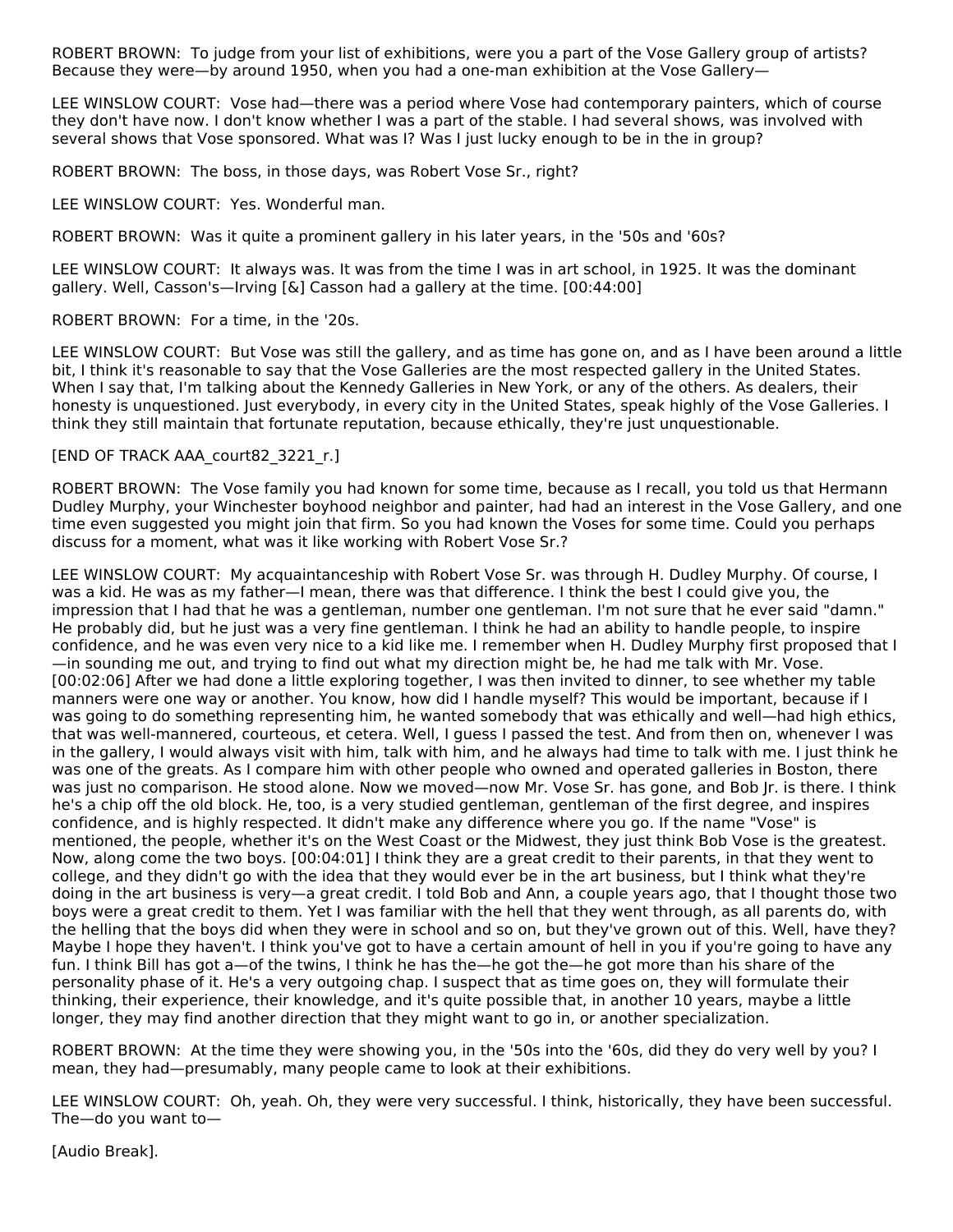LEE WINSLOW COURT: Um, let's see, what was your question?

ROBERT BROWN: Well, these—they did well by you as an artist at their gallery, in the 1950s particularly? [00:06:03] You became quite well-known.

LEE WINSLOW COURT: There are two ways of answering that—doing well by you. Certainly, at that point, I felt that I was very fortunate to be having the kind of exposures as I was having. I was very fortunate to have been put on the art committee of the Boston Art Club, very formidable organization at the time. My feeling has always been I am very fortunate to have had somebody say they would like to show my things, or to have me participate. So have they done well by me? Yeah, I think they did very well by me. Now, if you're talking about dollars, the art phase of my life, throughout, I guess, has been—the income from it has been secondary to the involvements in business, which were art-oriented, but that's where the dollars came from. Now, you find that one more and say, well, yeah, but did they sell your things? Yes, they did sell them. But I never was at, nor were very many other people, at the position that Grace Horne was with John Whorf. Grace Horne was a double-fisted seller, and when John was having a show, she had him sold out before the show opened. [00:08:04] That wasn't Bob Vose's method of doing business.

ROBERT BROWN: It was long-term, staying with a person?

LEE WINSLOW COURT: That's right, and the confidence.

ROBERT BROWN: Did you know John Whorf at all?

LEE WINSLOW COURT: Oh, yes, knew him well.

#### ROBERT BROWN: What was he like?

LEE WINSLOW COURT: John Whorf was—in my opinion, he was a remarkable fellow. He was a great colorist. He could—I don't think John was honest with himself in many ways. He had a brother that was a movie actor or a producer. I guess he was a movie actor. John could just as well have been a movie actor. He was a hell of a goodlooking fellow, and as I said, a very capable painter. He could do things with watercolor that I don't think anybody else could do, but unfortunately, he was dishonest with himself.

#### ROBERT BROWN: What do you mean?

LEE WINSLOW COURT: I'm thinking of a time that Jonas Lie was having an exhibition in Boston. Jonas Lie was a very knowledgeable, successful painter. John came in—I had gone over, this day, to the Vose Galleries with Jonas, where Jonas was having a show. Jonas and—

#### ROBERT BROWN: —John Whorf?

LEE WINSLOW COURT: —John Whorf came in. I introduced them, and they chatted, and John told him what a wonderful feeling that there was in this canvas. He said, "Particularly, I like that color scheme. That's great." Said, "Would you mind, Mr. Lie, if I made a note of it?" [00:10:02] He had a little watercolor set, and he took the watercolor set out, spit in the thing, and he made some notes on it. A year later, Jonas was back in Boston, and John Whorf was having a show over at Grace Horne's. Jonas said, "Let's go over. I'd like to see that fellow we were—isn't that the fellow that we met?" "Yeah." We went over. [Laughs.] He looked, and here's the biggest canvas in the place, which is a complete steal of Jonas Lee's. He said, "Christ, it's better than mine." But—

#### ROBERT BROWN: And was it [laughs] in your opinion?

LEE WINSLOW COURT: I don't remember that part of it. I thought he was big enough to say—to make that observation and to say that. But John's final downfall, in my book, and in the books of a number of his—the book of a number of his contemporaries—was that—he belonged to the Art Club. He was on the art committee at the time I was there. John used to sit in those big living rooms on the first floor. Big leather chairs, books all around you. He would drink coffee. He could drink more coffee than anybody I ever knew. One day, one of the house committee was sitting, looking through a paper, and observed John with a stack of books which he had taken from the library, and he had a razor blade in his pocket, and he was taking pictures out of these books, which he would then go back to his studio and do a series on Portugal, or wherever. But he was cribbing the pictures out of the books. [00:12:00] There's no question in my mind but whatever he did with those pictures turned out to be better than what the pictures were, but it was a disgraceful thing to do. You don't—you just don't destroy wonderful books by doing a thing like that. Well, of course, they took him by the seat of his pants and threw him out the front door, never again to come back to the—

#### ROBERT BROWN: Was this in the 1940s, say?

LEE WINSLOW COURT: I don't—I can't remember a date on it. Yeah, I would think it was in the '40s.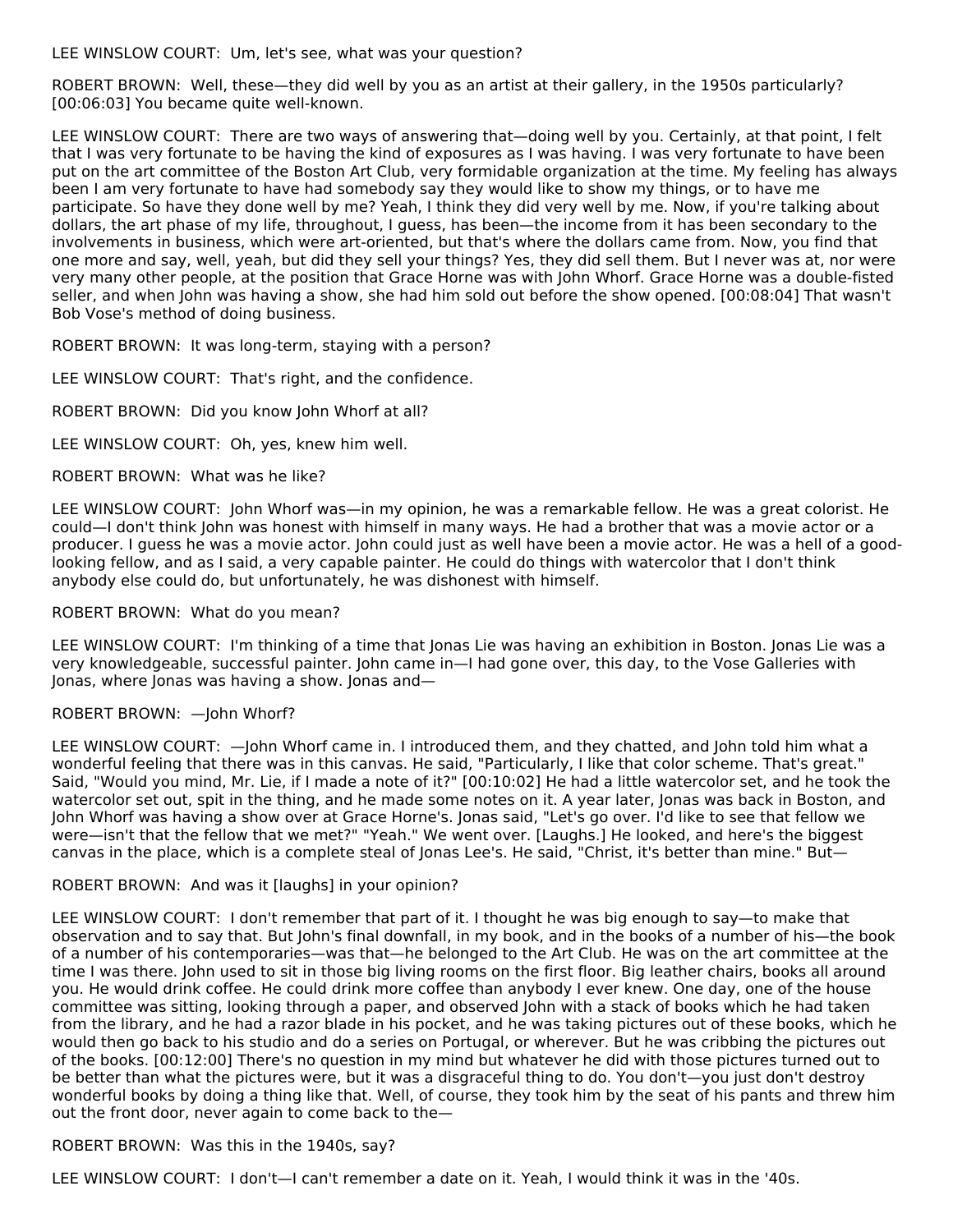ROBERT BROWN: Was the Art Club sufficiently influential at that date to affect John Whorf's career?

LEE WINSLOW COURT: Yeah, I would think so. I can't remember when John died. I don't even remember the circumstances of his dying. When he was around, in the '40s, he was a very active fellow, a very well-liked fellow, a very capable fellow.

ROBERT BROWN: What of Grace Horne? What was she like? Did you know her a bit?

LEE WINSLOW COURT: Well, yes, but not well. She was short, and I think had a little bit more around her waist than she needed. She was a salesman, all the way, promoter and a salesman. Of course, that was back in the period when there were collectors. There were people that were willing to spend a lot of money, and they were willing to be convinced by a Grace Horne, or a Charlie Childs, or whomever—or Robert Vose. [00:14:00] I think if you got into Grace's gallery, and she evaluated you as being able to buy, there would be no way of your getting out without buying. Whether you bought the one you wanted or not, that wasn't important. You didn't leave without a painting.

ROBERT BROWN: She showed strictly contemporary paintings?

LEE WINSLOW COURT: Yes.

ROBERT BROWN: But a fairly broad range of styles?

LEE WINSLOW COURT: Yeah. I guess you could say she had a stable of painters, and they were all successful. I never heard how she did financially, but she must have done very, very well. She must have done very well.

ROBERT BROWN: Did you then know her successor, Margaret Brown?

LEE WINSLOW COURT: I know who she—no, I don't think I knew her.

ROBERT BROWN: She had a very active number of exhibitions until her death in the late 1950s. It seems as though it was quite a prominent gallery for a decade or so.

LEE WINSLOW COURT: Yeah. No, I did not know her, and of course, at that—there were, in my lifetime, there were periods where I was completely involved with the fine art phase of things, and then I would get off and involved, as I mentioned, with Hudson's Bay. There were three years that were just taken right out of my life while I was involved with them, or there was another period when I was doing international trade fairs. Wonderful experiences, very broadening. Great events in my life.

ROBERT BROWN: This is from about 1957 on?

LEE WINSLOW COURT: Yeah.

ROBERT BROWN: There, you were a design consultant, primarily? [00:16:00]

LEE WINSLOW COURT: This—there are two ways of saying that. I was doing a job for an international exhibit for Pan Am in Vienna, Austria. Just at the time this thing opened, I had been invited as a head table guest with the Chamber of Commerce group or whatever it was, and found myself sitting next to a chap who identified himself as the director of the Office of International Trade Fairs. I never heard of Office of International Trade Fairs, so I queried him about what he did, and how he did it, and did you ever try this? You know, full of enthusiasm and ideas. Apparently, what I said impressed this man enough so that he wanted to talk with me again. I think his name was Schafer [ph]. I'm not sure. He wanted to know where he could find me and when I would be back in the States. A few weeks later, I got a telephone call from his office, asking me to come down to the Office of International Trade Fairs in the Commerce Building. They had been debating, at that time, who they would get to be the producer of the American International Trade Fair in Moscow, and I was at the top of the list. I sat there for three days, waiting to see this man, and this was because Eisenhower was debating, since Russia had moved into—where was it? That was in the '50s. That would have been—not Poland, but—[00:18:02]

ROBERT BROWN: Poland and Hungary in '56. They'd suppressed uprisings.

LEE WINSLOW COURT: All right. Eisenhower said, "Nothing doing. We'll not participate." I came back to Boston. A few days later, I got a call to come back down. There, I was asked if I would take the job of producer of the International Trade Fair in Izmir, Turkey. I don't remember whether that was first, or Salonika, Greece. I said, "What is your interpretation of a producer?" The answer was, "You have a budget, which we are given by Congress. You ideate—you research, ideate, and produce the fair." I said, "Single-handedly?" "Oh, no." "Well, what aides do I have?" "What aids do you need?" You know, banter back and forth. He was sounding me out, and I was sounding them out. Eventually, it came down to the reality of the thing, that you go to the country, and you research the problems. You do this through the embassy. As a result of finding what the problems are that we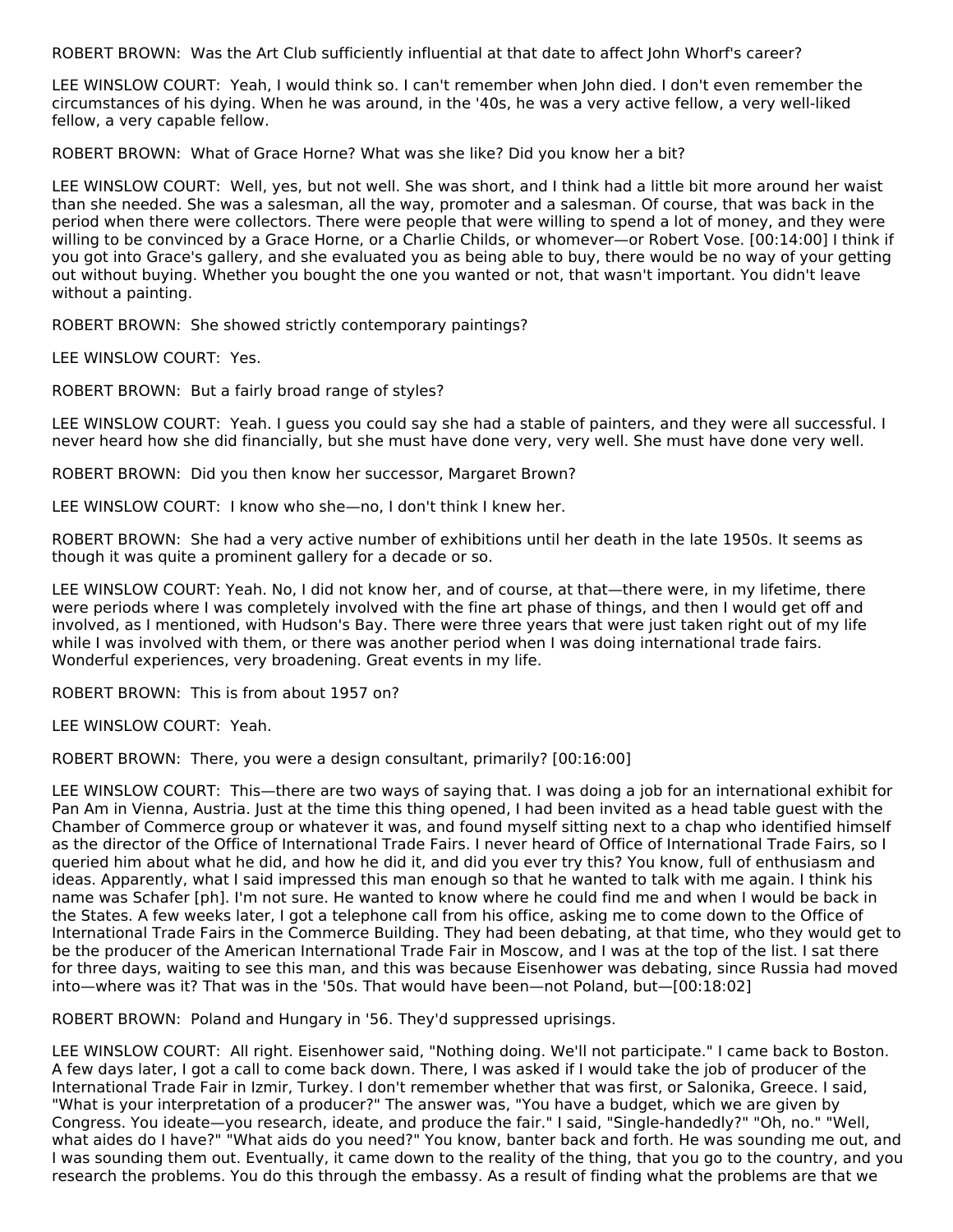could be helpful to the countries with, you then come back and you sit down and you write a theme—a thesis, a paper—on what you think the production should be. Well, then, how do you make this production come? [00:20:02] These are now just words. You have to design it. How big a pavilion are you going to have? You have a budget, so you go back to the budget and you see what you can afford, through experience of others. What can you afford to have for building, and how much of this, then, is left to do what you want to do in the interior? Then you start the design concept, and you say, well—excuse me—depending upon what it is, or where it is, you can design up to a certain point, so that you can convey to a design firm what you want done, and you then direct that design firm to do it. In other words, you are the ideator, the planner, the inceptionist, the—you just can't believe the amount of detail there is, or was, in those things. For example, in Poland—I did Poland also, and Tokyo, Japan. In Poland, you had to think, pre-think, every single thing that went into that building—every screw, every nail, every washer—because you couldn't get anything in Poland. Nothing. Well.

ROBERT BROWN: Then you worked—then a designer—

LEE WINSLOW COURT: So you were the designer, the ideator, the—you're the whole bloody works. Which is a—I loved it. I thought it was a great experience, and it taught me much that I didn't already know. It broadened me still further. The only bad thing about the involvement with these was that I cut my own nose doing these, because it just—I couldn't be over in Salonika, Greece doing a job, and be up in Vermont painting. [00:22:14] My policy, from the time I went to Filene's, was that I should have at least a month every year to go painting, whether it was split, some of it in the winter and some in the fall, or what. I remember when I went into my own business, I left Filene's and started my own business the following Monday, but instead of that, I went away for three weeks on a painting trip.

ROBERT BROWN: By the late '50s, these pressures of your business were quite great, weren't they, as with these things?

LEE WINSLOW COURT: Well, yes, because as you would successfully do one thing, then somebody else would want you. My client list at that time, when I look at it today, I say, how the hell is it possible that I—could I have done a good job on any of these? There were so many, and so diversified, like the DuPont Company, Dow Corning chemicals, Anderson Cans [ph], the advertising agents in New York, Gillette safety razor. I've mentioned Hudson's Bay Company, but the Irish government, and—it just went on and on, and each one as different as could be from the other. The Sheraton Corporation, the United Fruit Company. Now, you'd say, what the hell could you—what would they be—what design concept would you be involved in there? [00:24:04] Well, very interesting. They had a fruit fly that was bothering the bananas down in Honduras, and they wanted to know how they could get young scientists to come with them to work in their research program. So they hired me to design a means. This was the idea of how to do it, and what to do, to get scientists interested in this—it had a name about nine to ten inches long. So I went down to Honduras to see the operation, and flew around in a helicopter, and saw trees full of monkeys, and their experiments in forestry, and the tremendous research center there. Of course, they owned the whole damn place down there, or did at that time. When you see how it's done and what the problems are, I then came up with an idea of how this story could be told at—where was the meeting? It was out at Michigan. Well, it was so successful that they then wanted—they wanted me to become a permanent part of their team, which never would have worked. I would be good to solve certain design problems, but—

ROBERT BROWN: And that would have gone against your idea in having your own firm [inaudible].

LEE WINSLOW COURT: Well, sure.

ROBERT BROWN: Be in and out.

LEE WINSLOW COURT: So many of these people, if you do a good job, and you do this because they haven't got anybody that can do it, then they want to usurp you. [00:26:00] I thought it was more exciting to solve a problem and move on and tackle a new one. And stimulating.

ROBERT BROWN: Really, your platter was very full. And yet, in the '50s, you painted as much as you could. What kinds of things were you doing then? Could you maybe describe the work? Was it different from what it was to become?

LEE WINSLOW COURT: I have a book coming out by the Farnsworth Museum the middle of May, and I suggest that what you do is to buy one of those books, and that will show you, that will—

ROBERT BROWN: Could you describe what you were doing? Can you recall, what were you attending in the '50s or the '60s? Around 19—

LEE WINSLOW COURT: I was coming up either to here, in, let's see, '50s, '50s and '60s. I was coming up in the wintertime to Jeffersonville, Vermont, in the winter, and painting there. In the fall, I was on Monhegan Island,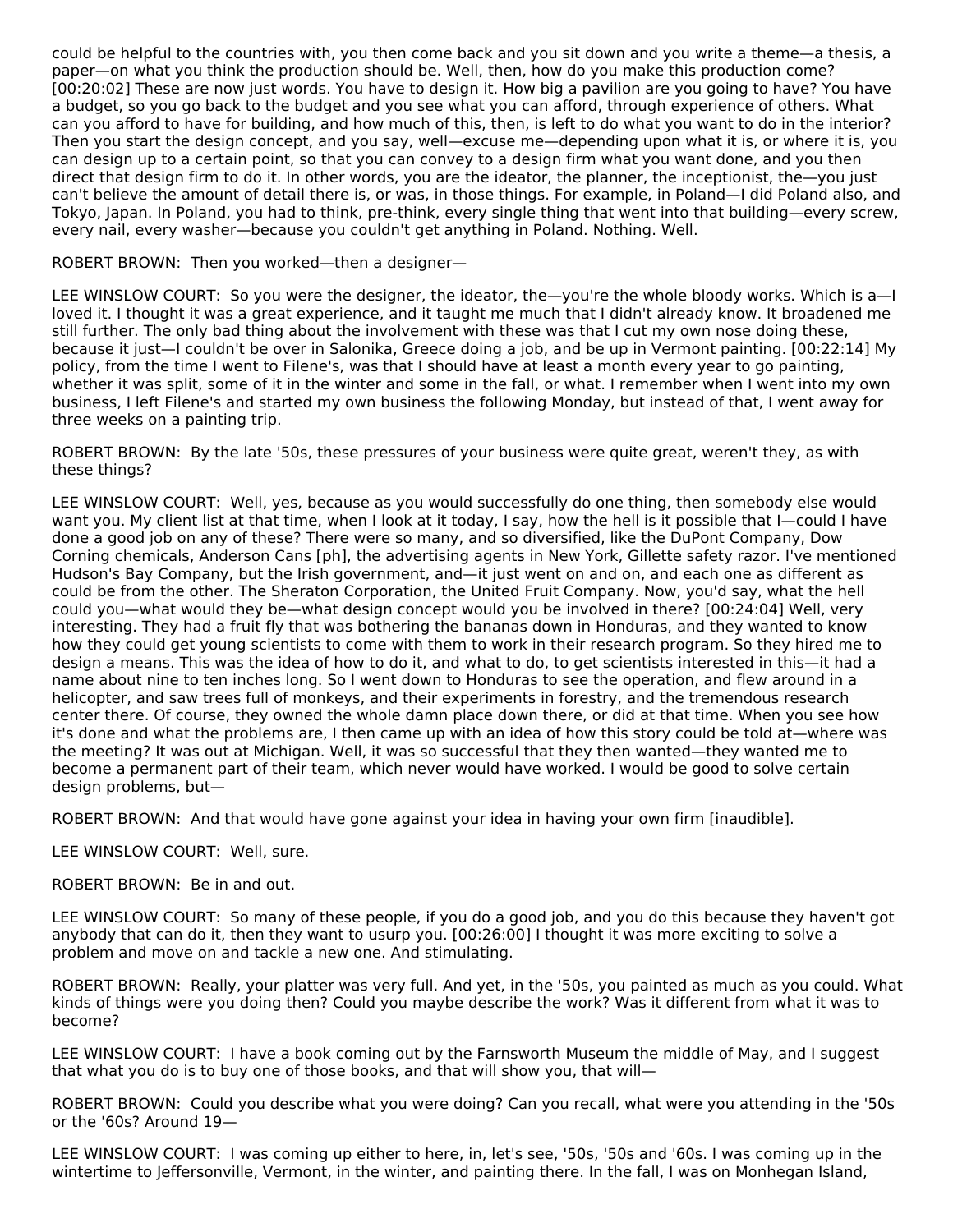painting seascapes.

ROBERT BROWN: Were you working with a rather loose brushwork, or was it very representational?

LEE WINSLOW COURT: Yes, representational. I can't see—having just put this book together, I can't see—I think up through the '40s, I was painting with rather heavy impasto. I then realized that it was unnecessary to see how many pounds of paint I could put on a canvas. It was more important to put on the right values, and the right [laughs] and have the right mood, and so on. [00:28:08] It would be much easier to do it with less pigment. So I don't—I can't see that, from the '40s—let's say the mid-40's—I don't think there's been much change in my technique. I think I thinned down and found I could accomplish better results with less pigment. Although, occasionally, I'd do things, particularly small things, in which the impasto is quite heavy today. But in—I don't think there's a great deal of difference. And the subject material—I love snow, I love snow, I love snow. That, without any question, is my favorite subject. And the sea, the moods of the sea, are equally intriguing. Not equally intriguing, but second in love.

ROBERT BROWN: Why do you suppose snow is your first love to paint?

LEE WINSLOW COURT: There could be a couple of reasons for that. I studied with Hibbard. I had great admiration for the man. Though nature was his god, he was my god. I think that affection for the man had a great influence on—what do you say—what would it be? Monkey see, monkey do? I just loved everything that he did, and mimicked—no. We were too mature for that. I just had a very strong feeling for it, and snow, to me, is as a nude figure is to a figure man, or as a portrait is to—or the physiognomy is to a portrait man. [00:30:11] I think the subtlety of what happens, the illumination of the snow itself—plus, I feel quite strongly that the undiscovered part of painting, today, is outdoors. Now, what do I mean by that? I think the portrait—I think the things that the Old Masters did—the portraits, the figures, the religious studies—they did those pretty much uninterrupted. The church supported them. They could spend as much time as they wanted on a painting. They figured out their own mediums. They ground their own paints. They did everything that needed to be done in painting, and I think that they probably uncovered every invention that was possible with figure painting, interior painting. Landscape painting didn't even come into the picture until turn of the century, let us say. You know, the—

ROBERT BROWN: The Impressionists and the Barbizon school.

LEE WINSLOW COURT: Yeah. But there, there were discoveries. Each one of those men were discovering ways of getting illumination, of making their pigments work for them, of the medium to use outdoors. I still feel that today, a fellow that's painting a portrait isn't doing much different than what was done a couple hundred years ago. [00:32:06] He might be doing it better, but he's only—there are no new discoveries in it. I think the things that Jonio [ph] did for the time he was with the Vose Galleries, he was a hell of a capable painter, but what he was doing wasn't much different than what was done when they did Copley. Today, in landscape painting, I think there's an endless amount to be discovered. I think there are still great possibilities in landscape painting, and therefore, if there are these discoveries to be made, there's a greater challenge, and a greater challenge. Now, let me give you one example of what I'm saying there. Most exhibitions that you go to, where a fellow does a snow landscape, it's a black-and-white. It might be just as well in—though it's a watercolor, it might just as well be in charcoal. The fellow does not see color. He says it's too bright for him to see color. Well, the hell it's too bright. They do not analyze the snow. They don't give the reflected lights a chance. They don't know anything about it. It's too cold, maybe, to work out there in the snow. I love it. I still say that there are discoveries to be made. That's the undiscovered part of painting, I feel.

ROBERT BROWN: Painting snow is almost an added complexity, isn't it, because it's transforming the landscape. [00:34:01]

LEE WINSLOW COURT: Yeah. It's your interpretation of the landscape, and of course trying to capture the mood that exists. It's the mood that makes you want to do it anyway. But the subtle transitions that take place in a bank of snow, or a rib of snow, it's as subtle as is the human figure. The transitions that occur, the transitions that occur, color-wise, is far from black-and-white. Just look at example for the transitions of warm to cool lights in here. Look at these passages right through here. The untrained eye would look at that and simply see a mass, and I think, in most snow painters, people that paint snow, is just that, just a mass. No relationships between what's happening in those masses. To me, that's one of the excitements of it.

ROBERT BROWN: Then you have—it's rather high-keyed light in the snow, and then, adjacent to it, abruptly, are the un-snow-covered areas, in many of your paintings.

LEE WINSLOW COURT: Mm-hmm [affirmative].

ROBERT BROWN: There, you're dealing with deeper, richer colors. How do you ensure that the two areas don't jar against each other? Or should they maybe jar? Because in nature, perhaps they do.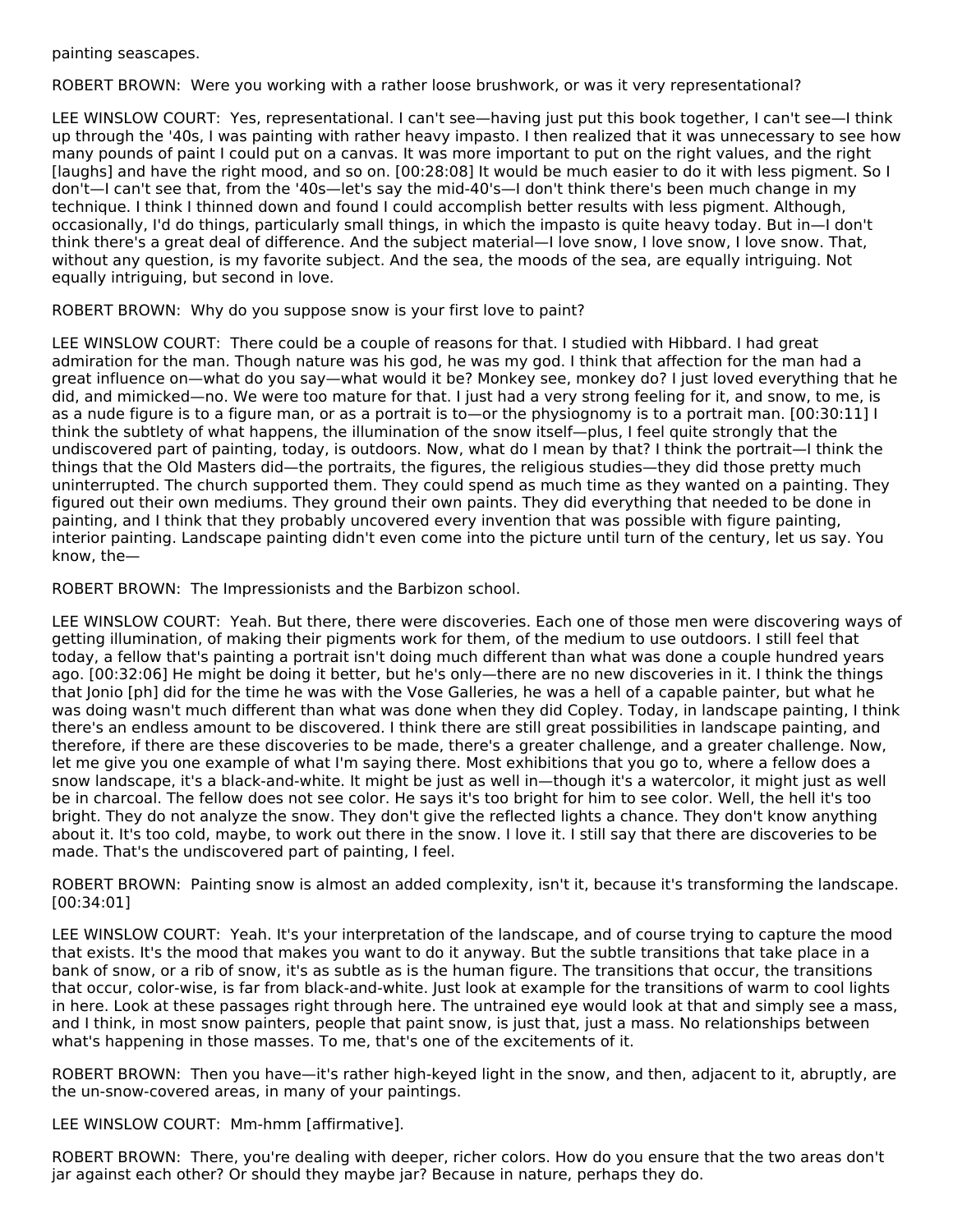LEE WINSLOW COURT: Well, that's your job to correct if it does, but I think with nature, you can correct to some extent, as with making a color separation in printing. [00:36:01] If you have a color negative, I'm told that, to make a separation for printing, they can alter it only five degrees one way or the other. That is, make it five degrees cooler or five degrees warmer, but that's the limit of what they can do and what can they—

ROBERT BROWN: Whereas, in painting, you can do considerable—

LEE WINSLOW COURT: Yeah. So you are—well, you're trying to create a harmony which is the mood of what you're looking at. I don't know, in the last few years, I've done a little more work inside than I used to do. I used to do all—everything outside. I thought it was sacrilegious to paint inside. But I find that in the last five or ten years, that I have put blow-out patches, and made changes, and corrected shapes inside, which you could study without the wind blowing down your neck, and your hands about to peel off the wrist, they're so cussed cold, or, you know, the things that you get in the elements that make it very difficult to work. I had Bob Hunter, who is a still life painter in Boston, up here a few years ago. He and his wife spent two or three days. I think Bob was miserably unhappy while he was here. Some two or three years later, he told me he was. He said, "It's too goddamn cold to paint. I don't see how anybody could"—well, he—painting out in nature is not his cup of tea. It just—he's far more comfortable painting in a studio, where he has complete control, and the temperature is—so on. [00:38:07]

ROBERT BROWN: Now that you paint mostly in studio, have you detected a change? You said you can correct and alter.

LEE WINSLOW COURT: Let me give you an example of what I mean by that. This was done up in Jamaica.

ROBERT BROWN: Jamaica, Vermont?

LEE WINSLOW COURT: Jamaica, Vermont.

ROBERT BROWN: Right up the road.

LEE WINSLOW COURT: Here, your source of light is on the left. This is correct. This would be in shadow. This is less light, but there ought to be more light in here. That shouldn't be as deep a shadow. This stretch, from here to here, ought to be lighter than from here to here. When you're—the time is running away from you, the light is running away from you, and you're a bunch of nerves enduring it, you err in some of these things. This cake of ice looked to me as though it was standing up straight. The other day—see, that doesn't look as though it's laying down in the water, does it? So I took a piece of paper and changed the shape of it, so that it lays down. Now, by making a correction here, and letting the water run into here—and I think probably leveling this piece of ice, it would help it, because this one is. By softening this edge in here, and getting some warmth in here, it would help that picture tremendously. That, I didn't have time to do out there.

ROBERT BROWN: Nature reveals itself slowly. You have to look very intensely, and when you're working under adverse conditions, you sometimes simply can't stick with it. [00:40:04]

LEE WINSLOW COURT: That's right. That's right.

ROBERT BROWN: But the factor of memory and experience must be very heavy with you now, so that when you are working in studio, you can be pretty sure that—

LEE WINSLOW COURT: Bob, it's interesting that I can go through the group of paintings here, and any painting that I pull out, I think I can tell you the time of day it was done, where the wind was, what the temperature was, or the temperature range was. Those things become so close to you when you're involved in it. It's a part of you. I can remember them for years. The same on Monhegan—things about the sea. I can remember for years. The refinements I spoke about there, which would help the picture—I don't think it would make the picture. It would help the picture. I see the mistake. I didn't see that at the time. That hunk of ice was flowing down there, and it was moving anyway, and I just put it in, but I put it in wrong.

ROBERT BROWN: But the refinements you're making in the studio are based on many, many-

LEE WINSLOW COURT: Those observations, plus years of previous observations, yes.

ROBERT BROWN: In the sea, the Monhegan paintings, what do you try to derive from the sea? What is it that captivates you or that you want to capture?

LEE WINSLOW COURT: A moveable force striking an immovable force. The power of the sea, which I don't think anybody can paint unless they get out in a boat and have some experiences and know what's under them. I think the—shall we call them a Sunday painter, that goes up and sits on the rocks and does a big, white splash and a Kodachrome blue day, this is lack of understanding. [00:42:15] I think, as with these landscapes, if you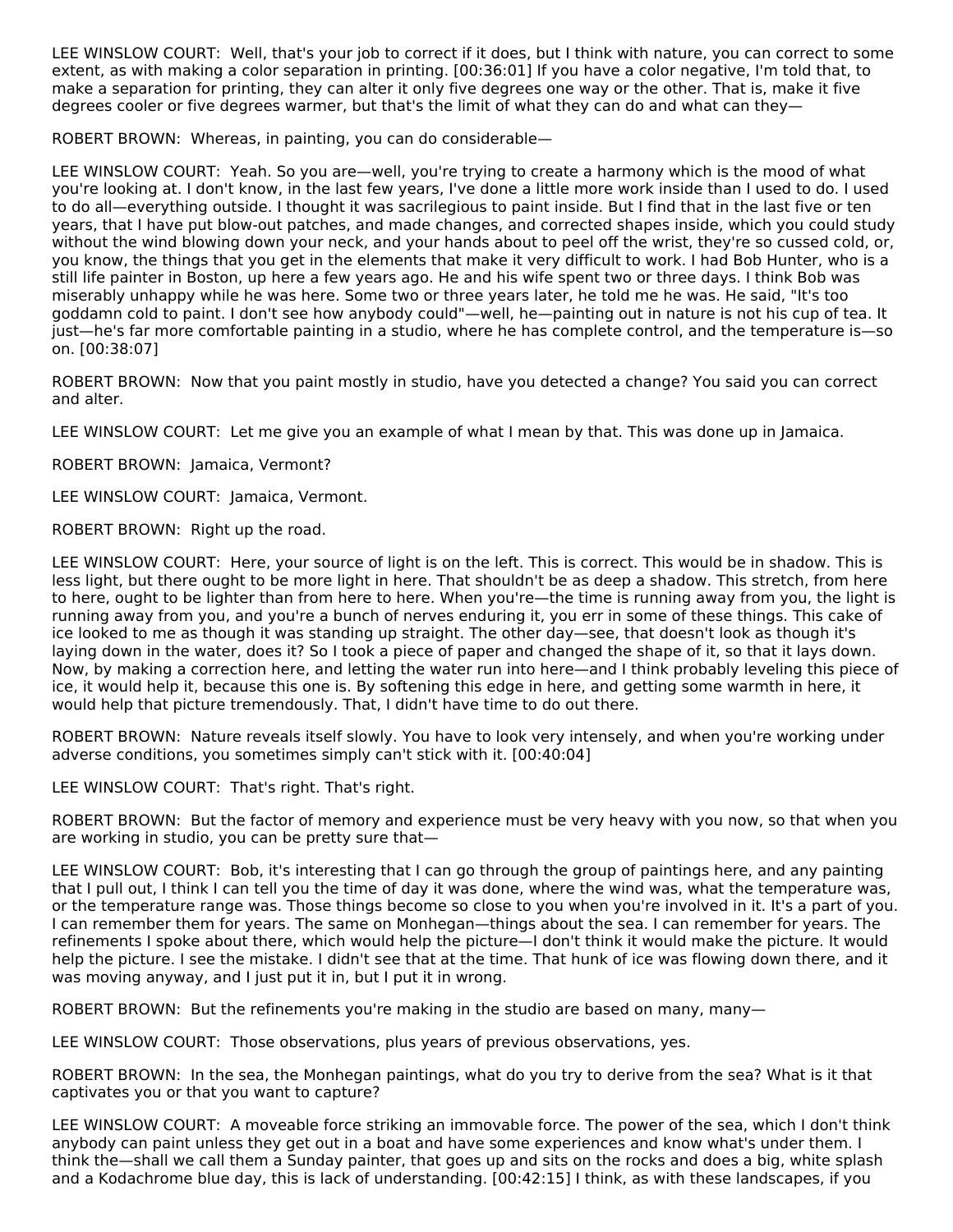don't—like that one of the man walking up the road, and the snow blowing, you—I couldn't do—you couldn't stand outside and do that. It was blowing 40 miles an hour, and the snow was everywhere. I made—sat in the car and made pencil notes when I saw it, and then came back, and the next morning did it. From my point of view, it's just as though I stood there. I don't very often do what I just described to you, but you couldn't possibly stand outside and do it.

ROBERT BROWN: But again, your experience serves you in that case.

LEE WINSLOW COURT: Experience, right. I think this falls true in a lot of things with marine painting.

ROBERT BROWN: Do you see landscape painting, marine painting—have great possibilities. There's so much more to be learned by—

LEE WINSLOW COURT: Oh, yes.

ROBERT BROWN: —any number of people. Do you see growing numbers of artists tackling landscape painting and marine painting? Do you predict that that will occur?

LEE WINSLOW COURT: No. I think you're going to find occasions where there are going to be people who paint snow better. I think that's an area which has been sadly neglected. Hibbard did it magnificently. [00:43:59] I have tried to do it, but I—there's a young fellow by the name of Whitney over in Keene, who—I've seen two or three snow things that he's done that I haven't seen anybody else do. I mean, they're—he's got great powers of observations.

ROBERT BROWN: What do you think of the really large-scale canvasses, these so-called, I suppose, New Realists, that are quite—have been prominently collected for 10 years or so? Some of those people, who backpack in, make sketches and then work them up into big paintings.

LEE WINSLOW COURT: First of all, big isn't better. More expensive isn't better, either.

[END OF TRACK AAA\_court82\_3222\_r.]

LEE WINSLOW COURT: Uh, why today, we see these enormous abstractions—I don't care whether they're in a bank foyer, or an insurance company foyer, or wherever. They're out of scale with the human being. They're out of harmony with the architecture. They're just out of place. I see nothing to be gained in doing things of that size, and yet they're done, and I don't know whether it's the architects that are being convinced. I read something just recently of an insurance company who bought a piece of sculpture, and I guess it was pretty abstract, and the president of the company has been humiliated with unfortunate things being said about this expensive piece of art, which he now feels doesn't belong [laughs] any more on that property than nothing at all. Furthermore, you need a book of instruction on how to understand it.

ROBERT BROWN: In terms of realist painting, have you worked at large scale?

LEE WINSLOW COURT: Yes.

ROBERT BROWN: Some of these are good-sized.

LEE WINSLOW COURT: Yes, I've done murals that were 2[00] or 300 feet long, and so on. I don't see any—I would like to paint a painting that would make you happy, and that you, each time you walk into the room, that you would hesitate and look at it, and not glory in it, but make a new discovery. Now, if that's so, there aren't very many people with 11-foot ceilings anymore. [00:02:03] They have eight-foot ceilings. What are you going to do with a 30, 40 and an eight-foot ceiling? It just ain't going to work. I don't think that's necessarily an influence in telling me what size paintings I should make, but since a lot of people hang their paintings over a mantle, or over a sofa, that says to me that 20x34 might be a pretty good size. In other words, not a square size. It ought to be a longer size. What a person's living conditions are, I think, would have an influence on the decision you make. If they were going to hang in a stone cave, I'm not sure that they ought to be painted on canvas. I think they ought to be painted on masonite.

ROBERT BROWN: What goals did you—you really tried to begin painting full-time around 1960. Sort of had to wind down your consulting business, I know. You made a trip to Antarctica in 1969?

LEE WINSLOW COURT: I don't remember. Was it '69, '68? Somewhere in there. Yeah.

ROBERT BROWN: Was that quite influential on you?

LEE WINSLOW COURT: Well, yes. I remember Hibbard seeing the things when I came back, and he said, "Lee, this is a great discovery. These are among the greatest things you've done to date. I envisioned"—you know,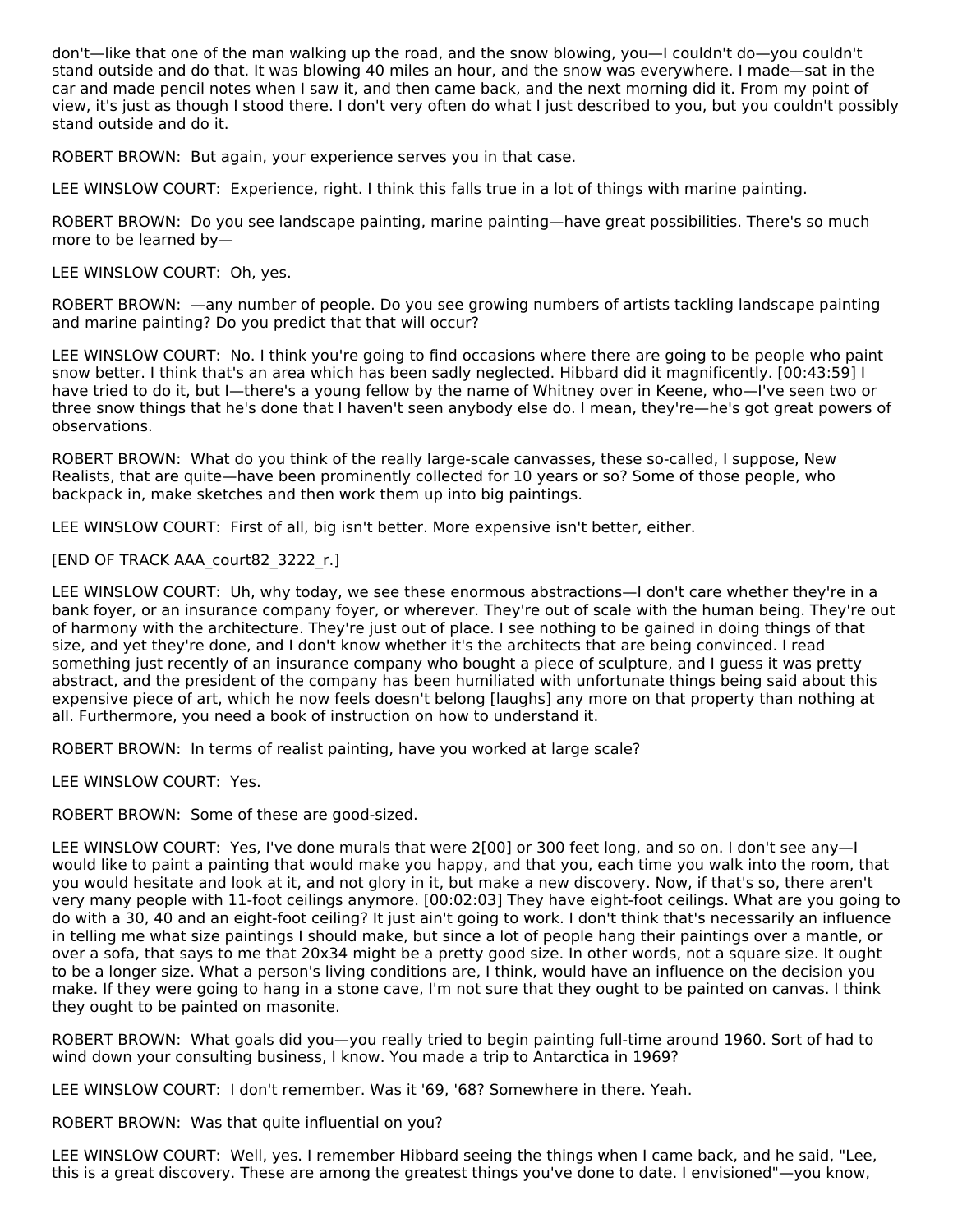and he felt awfully good about this. Well, I did, too. I just can't imagine a more inspiring place. [00:04:03] Inspiring why? Because there isn't another place in the world like it. Nowhere. Shortly after that, I was up to the Canadian Rockies, and Hib and I had discussed going up there. He went up in the '20s, and always wanted to go back, and I wanted to go back. Well, each time he would be ready to go, I couldn't go. So it ended up we had a winter with little to no snow, and so I said to Ruby, "I'm going up there." I went up with the intent of—first thing I had to do was rent a car, because this is a big area you've got to get around. Big area it is, but I didn't need a car. I didn't need a pair of snowshoes. I could have stood in one spot and painted for three weeks. There was a subject there. There was one there. There was one there. I'd never seen anything like it. It was just—there were more subjects than you could possibly paint.

ROBERT BROWN: Now, by subject, in this case, what do you mean?

LEE WINSLOW COURT: Picture.

ROBERT BROWN: Things that lent them—could make powerful compositions?

LEE WINSLOW COURT: Correct. Yeah. Of course, having rented a car, I explored around, but I'm sure I wasted a lot of time. I could have, I could have done everything that—I could have used my entire time that I was there without going five miles away from where I was, where my base was.

ROBERT BROWN: How about the difference in scale, both in Antarctica and in Canada, as compared to New England?

LEE WINSLOW COURT: Those Canadian Rockies is like trying to put the whole world on a postage stamp. You feel so insignificant [laughs] with these magnificent things up there—[00:06:04]

ROBERT BROWN: Did you paint more broadly—

LEE WINSLOW COURT: —dominating.

ROBERT BROWN: —in response?

LEE WINSLOW COURT: I don't think so. No, I painted my usual way. In Antarctica, the moods, I think, were the principal thing. Of course, your shapes were all different, your color schemes were all different, in Antarctica Boy, if I—of all the places that I have painted, the one place I would like to go back to is Antarctica Physically, I question whether I could, but that was one of the most inspiring places, and I suspect that it's different every day. It's just incredible. That's why it's Antarctica

ROBERT BROWN: In '76, you had your heart surgery. Did this—

LEE WINSLOW COURT: —put a crimp in things?

ROBERT BROWN: —slow you down for some time?

LEE WINSLOW COURT: It's interesting. I was gung-ho to have this surgery done, because there was so much hurt. I was so glad when they were wheeling me down to do the job, which was eight hours of surgery—nine hours. I was completely surprised when, eight days later, they wheeled me down to the front door and said, "Go home." They take your heart—they open you like a clam. They take your heart out and put it on a chopping block, and they drill it, and they make repairs, and put a new valve in, and—gory goddamn thing. [00:08:03] Terrible. Eight days later, they throw you out. Well, of course, I had a false feeling of great success when I left, but then I learned that you have to have exercise, that—they threw you out after eight days, and I came back here, the second day, and—Jesus, I wondered where my spizzerinctum had gone.

# ROBERT BROWN: What do you mean?

LEE WINSLOW COURT: Do you know what spizzerinctum is? It's a very special thing. It's a manufactured word. Spizzerinctum is the will, the determination, to do things, and to do these things at exactly the right time, and to be helpful to somebody else in your doing them. So I say anybody that's got spizzerinctum, they're really, they're really great. They're great. Well, boy, mine went out the window. I think it went in the pail that they put the odds and ends in after the job. Jesus, I couldn't get up and go from one chair to another. But rapidly, that came back. Three months later, I was out with a chainsaw, cutting wood, feeling great, just wonderful. But the thing that they didn't tell me about, and most people don't tell you about, is after you have open heart surgery, you have a potential of lots of other things. My first other thing was a hematoma in the back of my right leg. Well, you know, once a piece chips off one of those, it goes around and that's the end. Then I had a hematoma— I had three of them in my wrist here. [00:10:00] That was a first. The Mass General never had a patient with three hematomas in their wrist. That took four weeks to get out of. Now, because you take Coumadin to thin your blood, to keep your profementine [ph] in the right place, occasionally that jumps up and down, and scares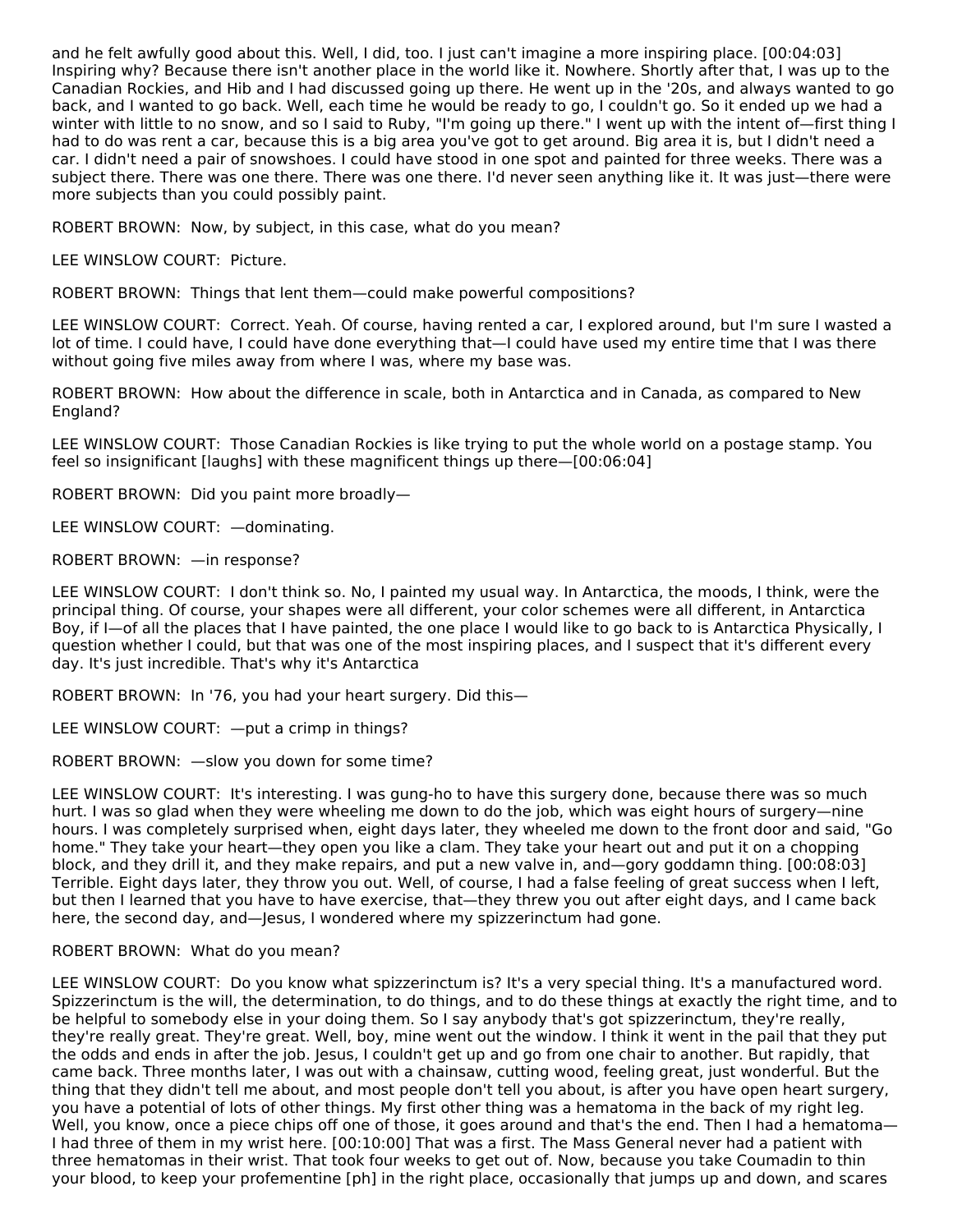the hell out of you. Then, a couple of years ago, when I thought everything was going dandy, I had this terrible, unbelievable fatigue, and it kept going on and getting worse. Well, it took a few months and some experimenting before I—they determined that I had a liver infection. I went down to—making a very long story short, I finally went down to the Mass General and saw the top liver man in New England, and he said, "Worry not. You're going to make it." I said, "What the hell is wrong?" "Well, it is that you have when you have jaundice, and comes from liver problems, from drinking and so on." He identified it right away. I said, "Where the hell did it come from?" He said, "The buckets of blood they gave you, in transfusions they gave you, when you had your heart operation." I said, "Yeah, but that was six years ago." He said, "Yes, but that's been laying dormant in your system until just now."

ROBERT BROWN: You mean there were impurities in some of that?

LEE WINSLOW COURT: There are more—I have heard from people, whether true or false, that where you have blood transfusions—they can do the operation, and the operation is perfect. [00:12:03] You're released from the hospital and you go home, and then you come down with this terrible fallout from it, which is the infection that you get from the blood. Now, you would think, with all the wonderful things that—of course, they take your heart out, and they put a new one in. It seems to me they could filter the blood so that you don't have these infections in the blood.

# ROBERT BROWN: But apparently not so?

LEE WINSLOW COURT: Not so. So I'm still struggling with this thing, and it handicaps. It means that, instead of my going out—and thank God I didn't have to use the snow blower more than twice this winter, because this fatigue that overtakes me at noontime, and it overtakes me again at the end of the day, this is that blood infection that I got.

ROBERT BROWN: It probably has—naturally, it's affected the consistency with which you work—paint.

LEE WINSLOW COURT: Oh, sure it has.

ROBERT BROWN: But has it, to any degree that you can see, altered in any way your landscapes—

LEE WINSLOW COURT: The quality? No.

ROBERT BROWN: —marines?

LEE WINSLOW COURT: No.

ROBERT BROWN: Or the things you're interested in in the landscape?

LEE WINSLOW COURT: No. For example, last summer, I had—I just had a wonderful summer painting. I was painting with a don't-give-a-damn attitude. Instead of being very serious, and starting with a plan and working to the end of that plan, I did a lot of sketches. I felt completely free to. I wasn't obligated to have a show. I wasn't obligated to anybody for anything. I just wanted to paint, and paint as well as I possibly could. I'll show—

[Audio Break.]

LEE WINSLOW COURT: —first of all, I wasn't doing something big. [00:14:00] I was trying to do something that had the strength and feel of the water. I was trying to develop, or design, foregrounds that would support the action of the water. Naturally, I was interested in the moods. So, here's one.

ROBERT BROWN: Okay, well, we immediately notice they're much looser than your usual pulse [ph].

LEE WINSLOW COURT: Yes.

ROBERT BROWN: They're done more quickly.

LEE WINSLOW COURT: Well, they are done quickly.

ROBERT BROWN: There are smaller—

LEE WINSLOW COURT: Again, I didn't feel that I had to have the drawing exactly as it was. I did these things partly in the studio, and partly outside.

ROBERT BROWN: You caught the light as you could. This is a very highly lighted, sort of a sun—yellowish, large parts of the sky. Did the composition in these cases simply consist of sitting down in a certain place, where you saw something that seemed promising?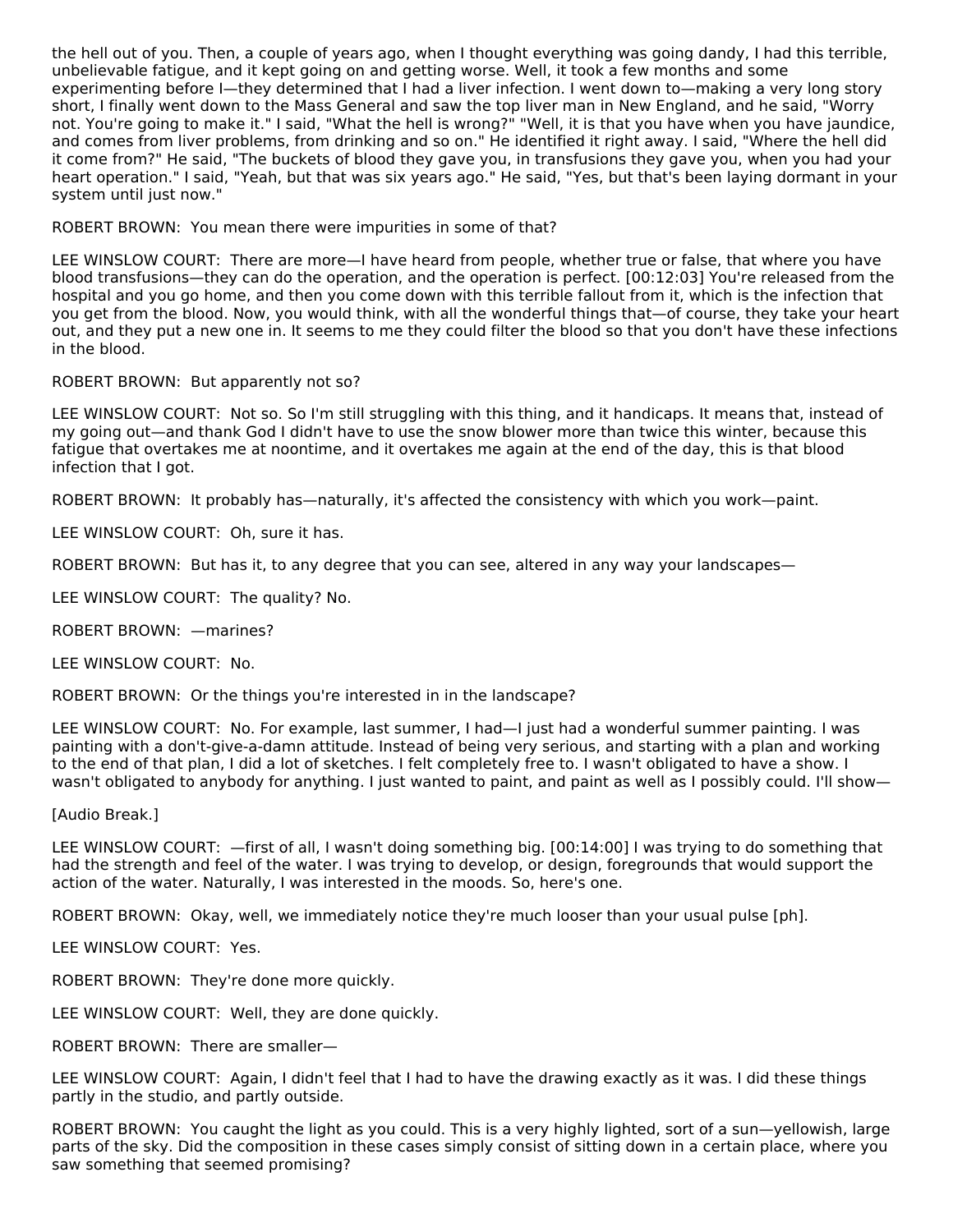LEE WINSLOW COURT: These are places that I have painted again and again and again. In previous paintings, I have felt the construction in the foreground didn't lead you into the picture, and for reasons I wish that I had altered it or designed it thusly. So in these, I made those thusly changes. This was painted right from the front deck. There was a two-master coming in, and the thing that intrigued me was that here was the sun, about to drop over the horizon, and this illumination was coming through the sails on the two-master.

ROBERT BROWN: This is much higher-key color than your usual colors, isn't it?

LEE WINSLOW COURT: Yes.

ROBERT BROWN: Do you think, last summer, you had a particular attraction to rather bright coloration? [00:16:02] Because all of these are—including this one of fall foliage.

LEE WINSLOW COURT: This was a fall—thing I did last fall. It just happens to be in this group.

ROBERT BROWN: What do you think, that these very quick paintings—what do you think you've accomplished—

LEE WINSLOW COURT: Spontaneous.

ROBERT BROWN: —accomplished in them?

LEE WINSLOW COURT: Feeling freedom, and the spontaneity that I might not get in another one.

ROBERT BROWN: Do you think you'll continue to try, in your painting, to maintain this spontaneity?

LEE WINSLOW COURT: I don't know. That depends [laughs] when I start swinging the brush, what happens. As I say, I want to do this series of marines, which, if I got a good one out of the group, I might then do a larger one, and I might not.

# ROBERT BROWN: You mean, based on these?

LEE WINSLOW COURT: Based on these, yeah. These serving as the sketches. Then, early last year, in the spring, before I went to Monhegan, I did this one, in which—again, who cared whether I did it or didn't do it? I liked the subject, and so I did it. But after I got it done, and I got the canvas back here, I put it on an easel and looked at it. I said, gee, that thing is kind of flat and uninteresting. I know where it is, yes. [00:18:00] That's up in Manchester. But that field, my God. Can't I do a field that's more interesting? So then I repainted the field. Not this stuff here. Repainted the field—

ROBERT BROWN: The farmer bringing in hay that you painted the stubble, the field, in what, a higher key?

LEE WINSLOW COURT: I repainted—well, in a—I'd call it a technique, in which I got more excitement into the foreground. After all, the horse and the hay is pretty much in the foreground, and I felt just a sweep, a value, down there wasn't enough. If you look at it rather carefully, it's just full of color. It's unlike anything that—

ROBERT BROWN: These abrupt brush strokes, somewhat like the ones the Impressionists used.

LEE WINSLOW COURT: Yeah. I just felt that this better expressed what I felt about this field than the way it was. Then I did one other small thing.

ROBERT BROWN: This is an interior, more or less a still life, isn't it?

LEE WINSLOW COURT: Yeah. This farmer's source of water was up through this bent tube, and the water came down here into a wooden pail, in which the water continually ran, and it overflowed the wooden pail. This scoop, which was copper, he would take his water out of there to heat it on the stove or whatever. But I did this—quite unlike me—I did it because I had a strong feeling for the way this fellow lived. I like it so much, as a design, that I'm going to do another one, in which it will be short way top. [00:20:04] I'll cut—

ROBERT BROWN: What do you mean, short way? Oh, I see. It will be a vertical—

LEE WINSLOW COURT: Vertical, yes.

ROBERT BROWN: —composition, instead of horizontal.

LEE WINSLOW COURT: In which I cut it off here, and cut it off here, which would be like putting a searchlight from this window back onto this, so that all the interest is right in here.

ROBERT BROWN: Focused on the bucket and the spigot. Now, is this—this was done fairly quickly, too, sitting in this man's place?